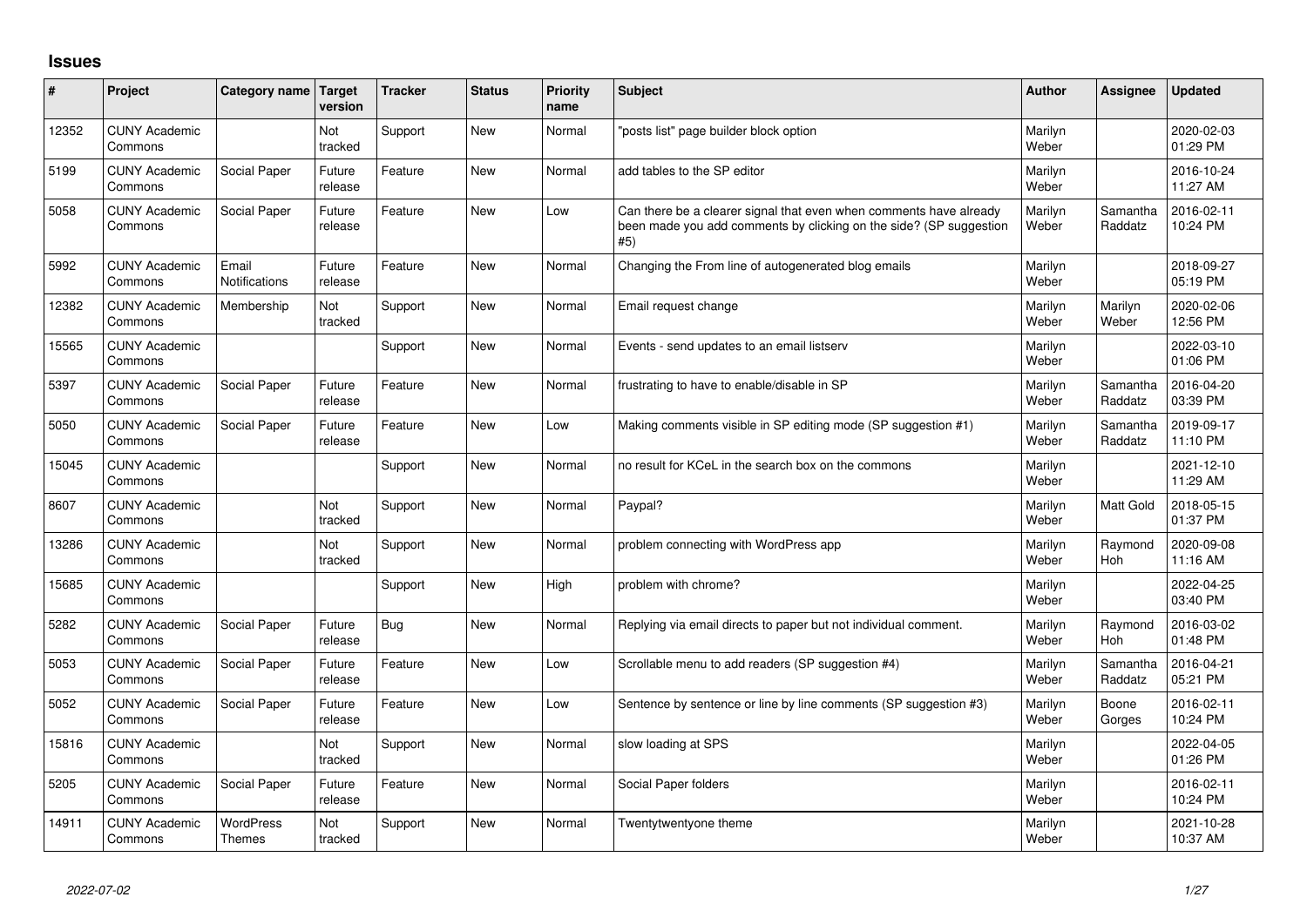| #     | Project                         | Category name               | <b>Target</b><br>version | <b>Tracker</b> | <b>Status</b>        | <b>Priority</b><br>name | <b>Subject</b>                                                 | <b>Author</b>    | Assignee        | <b>Updated</b>         |
|-------|---------------------------------|-----------------------------|--------------------------|----------------|----------------------|-------------------------|----------------------------------------------------------------|------------------|-----------------|------------------------|
| 9835  | <b>CUNY Academic</b><br>Commons | Group Forums                | Future<br>release        | Bug            | Assigned             | Normal                  | add a "like" function?                                         | Marilyn<br>Weber | Erik<br>Trainer | 2018-06-05<br>01:49 PM |
| 11519 | <b>CUNY Academic</b><br>Commons |                             | Not<br>tracked           | Support        | Assigned             | Normal                  | comment option not appearing                                   | Marilyn<br>Weber |                 | 2019-09-24<br>10:28 AM |
| 11848 | <b>CUNY Academic</b><br>Commons |                             | Not<br>tracked           | Support        | Hold                 | Normal                  | a Dean of Faculty wants to share a large file                  | Marilyn<br>Weber |                 | 2019-09-24<br>08:44 AM |
| 13912 | <b>CUNY Academic</b><br>Commons |                             | Not<br>tracked           | Feature        | Hold                 | Low                     | posting "missed schedule"                                      | Marilyn<br>Weber |                 | 2021-02-23<br>10:46 AM |
| 12741 | <b>CUNY Academic</b><br>Commons | <b>WordPress</b><br>Plugins | Not<br>tracked           | Support        | Reporter<br>Feedback | Normal                  | <b>Tableau Public Viz Block</b>                                | Marilyn<br>Weber | Raymond<br>Hoh  | 2020-05-12<br>11:00 AM |
| 13034 | <b>CUNY Academic</b><br>Commons |                             | Not<br>tracked           | Support        | Reporter<br>Feedback | Normal                  | a site is asking people to join the Commons to get a download  | Marilyn<br>Weber |                 | 2020-07-12<br>07:23 AM |
| 13255 | <b>CUNY Academic</b><br>Commons |                             | Not<br>tracked           | Support        | Reporter<br>Feedback | Normal                  | Accessibility problems                                         | Marilyn<br>Weber |                 | 2020-09-01<br>05:48 PM |
| 15370 | <b>CUNY Academic</b><br>Commons |                             |                          | Support        | Reporter<br>Feedback | Normal                  | All-in-One Event Calendar?                                     | Marilyn<br>Weber |                 | 2022-02-17<br>11:03 AM |
| 11787 | <b>CUNY Academic</b><br>Commons |                             | Not<br>tracked           | Support        | Reporter<br>Feedback | Normal                  | automated comments notifications on ZenDesk                    | Marilyn<br>Weber |                 | 2019-08-26<br>06:18 PM |
| 13975 | <b>CUNY Academic</b><br>Commons | Social Paper                | Not<br>tracked           | Support        | Reporter<br>Feedback | Normal                  | can't approve comments on Social Paper paper                   | Marilyn<br>Weber |                 | 2021-02-12<br>09:33 AM |
| 10657 | <b>CUNY Academic</b><br>Commons |                             | Not<br>tracked           | Support        | Reporter<br>Feedback | Normal                  | child theme problems                                           | Marilyn<br>Weber |                 | 2018-11-08<br>01:19 PM |
| 11149 | <b>CUNY Academic</b><br>Commons |                             | Not<br>tracked           | Support        | Reporter<br>Feedback | Normal                  | comments getting blocked                                       | Marilyn<br>Weber | Raymond<br>Hoh  | 2019-03-26<br>11:40 AM |
| 13328 | <b>CUNY Academic</b><br>Commons | Group Forums                | Not<br>tracked           | Bug            | Reporter<br>Feedback | Normal                  | cross-posting in two related groups                            | Marilyn<br>Weber | Raymond<br>Hoh  | 2020-09-15<br>10:39 PM |
| 11509 | <b>CUNY Academic</b><br>Commons |                             | Not<br>tracked           | Support        | Reporter<br>Feedback | Normal                  | deleted Page causing a Menu problem?                           | Marilyn<br>Weber |                 | 2019-06-04<br>09:54 AM |
| 15260 | <b>CUNY Academic</b><br>Commons |                             |                          | Support        | Reporter<br>Feedback | Normal                  | Diacritical markings   European Stages                         | Marilyn<br>Weber |                 | 2022-02-04<br>08:16 AM |
| 9207  | <b>CUNY Academic</b><br>Commons |                             | Future<br>release        | Support        | Reporter<br>Feedback | Normal                  | display dashboards made in Tableau?                            | Marilyn<br>Weber | Boone<br>Gorges | 2018-04-10<br>10:42 AM |
| 15655 | <b>CUNY Academic</b><br>Commons |                             | 2.0.3                    | Support        | Reporter<br>Feedback | Normal                  | Event Aggregator plugin?                                       | Marilyn<br>Weber |                 | 2022-06-29<br>11:32 AM |
| 14398 | <b>CUNY Academic</b><br>Commons |                             | Not<br>tracked           | Support        | Reporter<br>Feedback | Normal                  | Events plug-in notification problem                            | Marilyn<br>Weber |                 | 2021-05-11<br>11:21 AM |
| 15169 | <b>CUNY Academic</b><br>Commons |                             | 2.0.3                    | Support        | Reporter<br>Feedback | Normal                  | new Prelude website zipfiles for custom theme and other files. | Marilyn<br>Weber |                 | 2022-06-29<br>11:32 AM |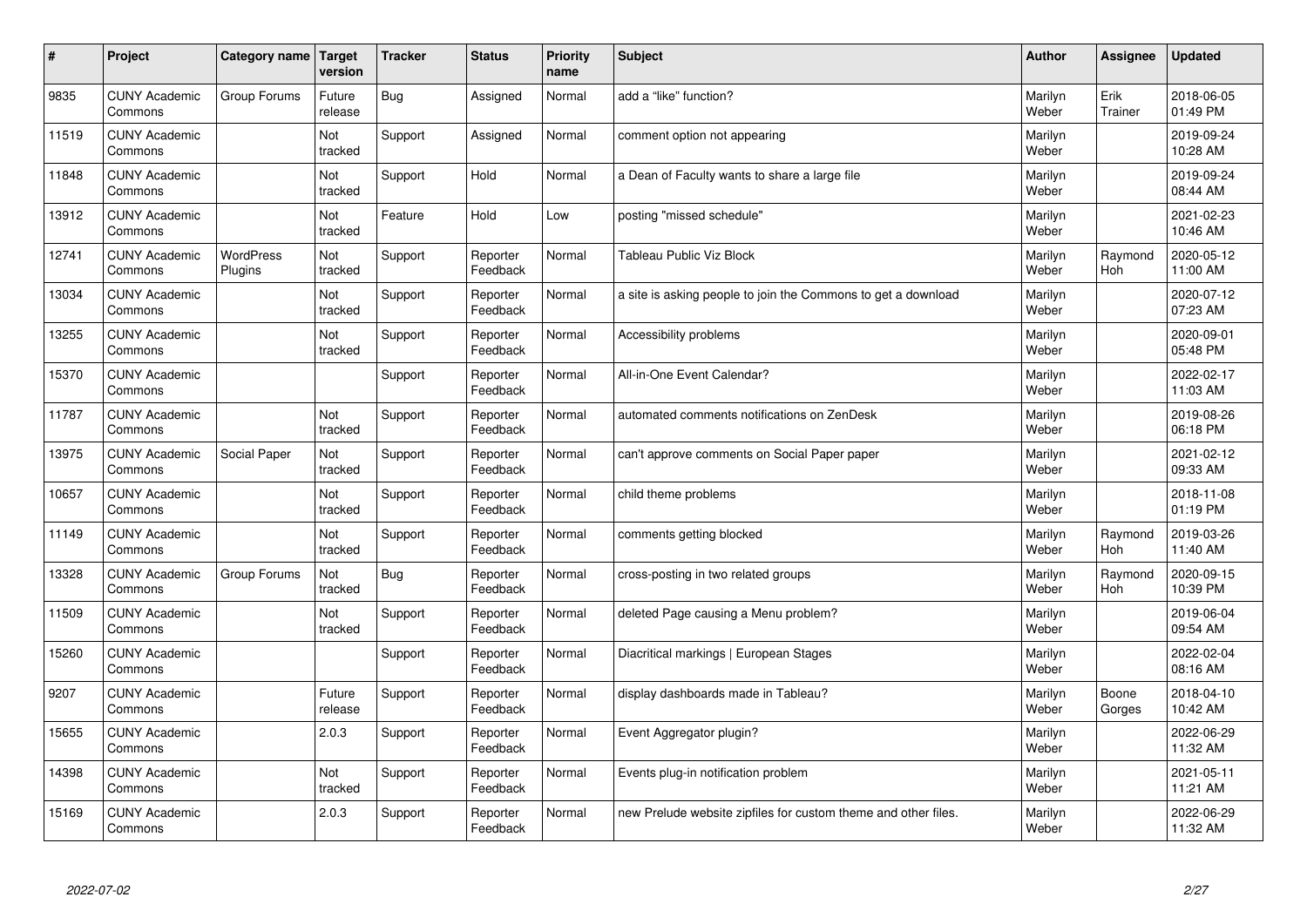| #     | Project                         | Category name   Target            | version           | <b>Tracker</b> | <b>Status</b>        | <b>Priority</b><br>name | <b>Subject</b>                                                                             | <b>Author</b>    | <b>Assignee</b>       | <b>Updated</b>         |
|-------|---------------------------------|-----------------------------------|-------------------|----------------|----------------------|-------------------------|--------------------------------------------------------------------------------------------|------------------|-----------------------|------------------------|
| 14074 | <b>CUNY Academic</b><br>Commons | WordPress<br>(misc)               | Not<br>tracked    | Support        | Reporter<br>Feedback | Normal                  | page password protection problem                                                           | Marilyn<br>Weber |                       | 2021-03-02<br>11:03 AM |
| 11971 | <b>CUNY Academic</b><br>Commons | Email<br>Notifications            | Future<br>release | Bug            | Reporter<br>Feedback | Low                     | Pictures obscured in emailed post notifications                                            | Marilyn<br>Weber | Raymond<br>Hoh        | 2019-11-21<br>01:14 PM |
| 11771 | <b>CUNY Academic</b><br>Commons |                                   | Not<br>tracked    | Support        | Reporter<br>Feedback | Normal                  | post displays in sections                                                                  | Marilyn<br>Weber |                       | 2019-08-20<br>10:34 AM |
| 14900 | <b>CUNY Academic</b><br>Commons |                                   | Not<br>tracked    | Support        | Reporter<br>Feedback | Normal                  | previous theme?                                                                            | Marilyn<br>Weber |                       | 2021-10-25<br>10:31 AM |
| 16110 | <b>CUNY Academic</b><br>Commons |                                   |                   | Support        | Reporter<br>Feedback | Normal                  | remove Creative Commons license from pages?                                                | Marilyn<br>Weber | Raymond<br><b>Hoh</b> | 2022-05-17<br>06:11 PM |
| 16099 | <b>CUNY Academic</b><br>Commons |                                   |                   | Support        | Reporter<br>Feedback | Normal                  | request for Newsletter Glue                                                                | Marilyn<br>Weber |                       | 2022-05-13<br>12:14 PM |
| 12360 | <b>CUNY Academic</b><br>Commons | <b>WordPress</b><br><b>Themes</b> | Not<br>tracked    | <b>Bug</b>     | Reporter<br>Feedback | Normal                  | site just says "DANTE We are currently in maintenance mode, please<br>check back shortly." | Marilyn<br>Weber |                       | 2020-02-04<br>12:13 PM |
| 12350 | <b>CUNY Academic</b><br>Commons | Blogs<br>(BuddyPress)             | Not<br>tracked    | Support        | Reporter<br>Feedback | Normal                  | URL creation problem                                                                       | Marilyn<br>Weber |                       | 2020-02-03<br>11:27 AM |
| 14784 | <b>CUNY Academic</b><br>Commons |                                   |                   | Support        | Reporter<br>Feedback | Normal                  | User report of logo problem when using Customizer theme                                    | Marilyn<br>Weber |                       | 2021-09-17<br>10:25 AM |
| 10273 | <b>CUNY Academic</b><br>Commons | Registration                      | Not<br>tracked    | Support        | Reporter<br>Feedback | Normal                  | users combining CF and campus address                                                      | Marilyn<br>Weber |                       | 2019-09-18<br>10:58 AM |
| 11813 | <b>CUNY Academic</b><br>Commons | <b>WordPress</b><br>Plugins       | 1.15.9            | Support        | Resolved             | Normal                  | Change Password Protected Message" plugin requests                                         | Marilyn<br>Weber |                       | 2019-09-10<br>05:57 PM |
| 6626  | <b>CUNY Academic</b><br>Commons | Group Files                       | 1.10.1            | Bug            | Resolved             | Normal                  | Files from non-member showing up in private group                                          | Marilyn<br>Weber | Boone<br>Gorges       | 2016-11-07<br>03:54 PM |
| 9768  | <b>CUNY Academic</b><br>Commons |                                   | 1.13.2            | Bug            | Resolved             | High                    | search function on the Directory page                                                      | Marilyn<br>Weber | Boone<br>Gorges       | 2018-05-14<br>08:45 PM |
| 8937  | <b>CUNY Academic</b><br>Commons |                                   | Not<br>tracked    | Bug            | Resolved             | Normal                  | videos gone                                                                                | Marilyn<br>Weber |                       | 2017-12-01<br>11:27 AM |
| 15978 | <b>CUNY Academic</b><br>Commons | WordPress -<br>Media              | 2.0.2             | Support        | Resolved             | Normal                  | tex files?                                                                                 | Marilyn<br>Weber | Raymond<br>Hoh        | 2022-06-28<br>09:09 PM |
| 11483 | <b>CUNY Academic</b><br>Commons |                                   | 1.15.2            | Bug            | Resolved             | Normal                  | 'Add New user" not working                                                                 | Marilyn<br>Weber |                       | 2019-05-21<br>02:26 PM |
| 9282  | <b>CUNY Academic</b><br>Commons | Group Forums                      | 1.12.9            | Bug            | Resolved             | Normal                  | 'Forum ID is missing" error?                                                               | Marilyn<br>Weber |                       | 2018-02-27<br>10:32 AM |
| 16172 | <b>CUNY Academic</b><br>Commons | <b>WordPress</b><br>(misc)        | 2.0.2             | Bug            | Resolved             | Normal                  | 'Lost your password" link not in error messge                                              | Marilyn<br>Weber | Raymond<br>Hoh        | 2022-06-14<br>09:21 PM |
| 2994  | <b>CUNY Academic</b><br>Commons | <b>BuddyPress</b><br>(misc)       | 1.5.16            | Bug            | Resolved             | High                    | "My forums" link gives "page not found" error                                              | Marilyn<br>Weber | Boone<br>Gorges       | 2014-01-29<br>03:44 PM |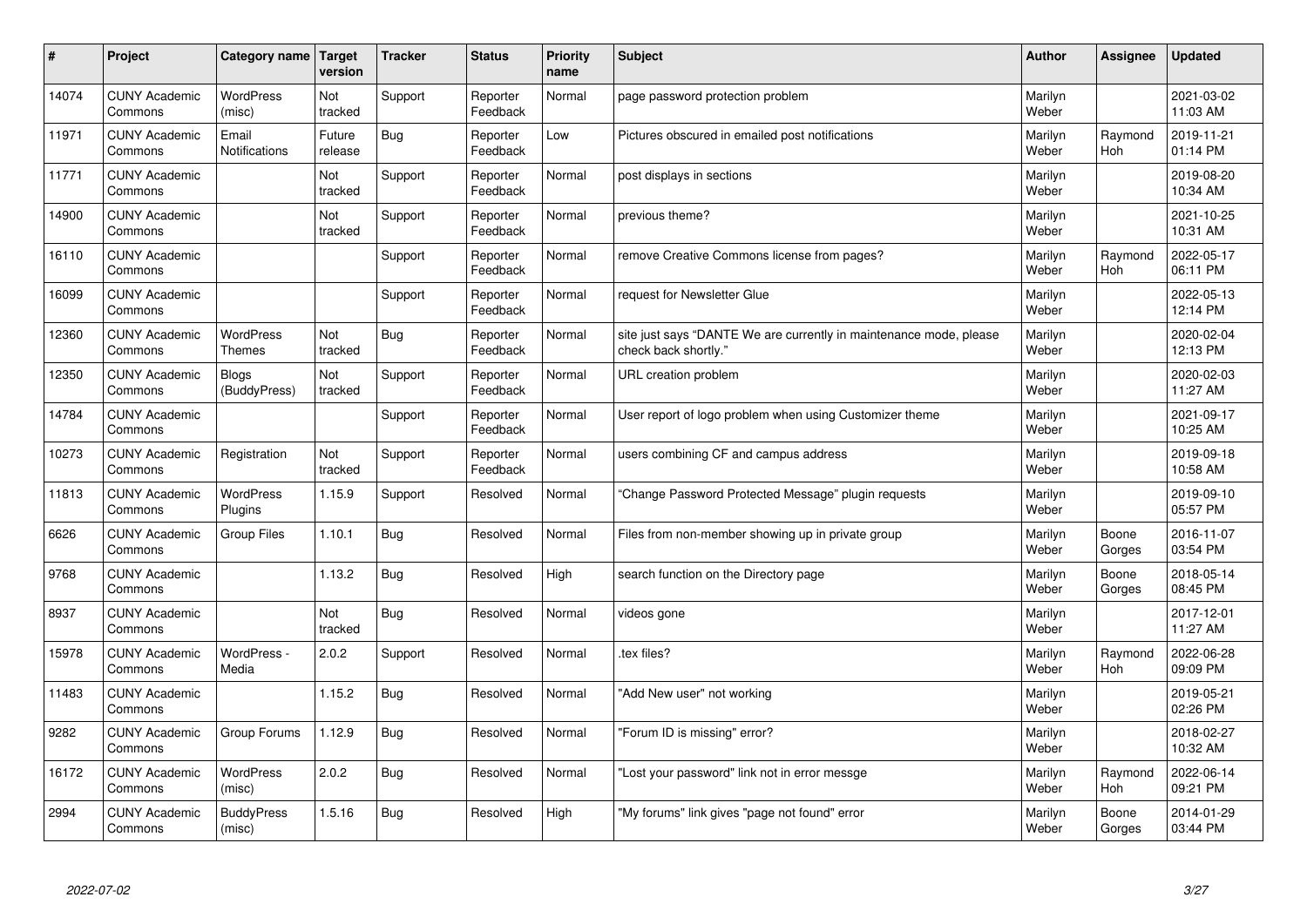| #     | Project                         | Category name   Target             | version        | <b>Tracker</b> | <b>Status</b> | <b>Priority</b><br>name | <b>Subject</b>                                              | <b>Author</b>    | Assignee              | <b>Updated</b>         |
|-------|---------------------------------|------------------------------------|----------------|----------------|---------------|-------------------------|-------------------------------------------------------------|------------------|-----------------------|------------------------|
| 8620  | <b>CUNY Academic</b><br>Commons | ZenDesk                            | 1.11.11        | Bug            | Resolved      | High                    | 'Send us a message" not working                             | Marilyn<br>Weber | Raymond<br><b>Hoh</b> | 2017-08-29<br>04:13 PM |
| 14246 | <b>CUNY Academic</b><br>Commons |                                    | 1.18.8         | Support        | Resolved      | Normal                  | 'Weekly jQuery Migrate Status Update"                       | Marilyn<br>Weber |                       | 2021-04-13<br>11:08 AM |
| 15545 | <b>CUNY Academic</b><br>Commons | <b>WordPress</b><br>Plugins        | 1.19.5         | Feature        | Resolved      | Normal                  | 'ZI Hide Featured Image" plugin request                     | Marilyn<br>Weber | Boone<br>Gorges       | 2022-03-09<br>10:09 AM |
| 11665 | <b>CUNY Academic</b><br>Commons |                                    |                | Support        | Resolved      | Immediate               | "My Groups" conflating two groups                           | Marilyn<br>Weber |                       | 2019-07-24<br>10:43 PM |
| 9355  | <b>CUNY Academic</b><br>Commons |                                    | Not<br>tracked | Support        | Resolved      | Normal                  | 14gb of video?                                              | Marilyn<br>Weber |                       | 2018-03-13<br>11:56 AM |
| 13944 | <b>CUNY Academic</b><br>Commons | <b>WordPress</b><br><b>Plugins</b> | 1.18.4         | Support        | Resolved      | Normal                  | 3D FlipBook request                                         | Marilyn<br>Weber |                       | 2021-02-09<br>11:05 AM |
| 11453 | <b>CUNY Academic</b><br>Commons | <b>WordPress</b><br>(misc)         | 1.15.2         | Bug            | Resolved      | Normal                  | 403 error on Firefox                                        | Marilyn<br>Weber | Raymond<br>Hoh        | 2019-05-28<br>11:46 AM |
| 6106  | <b>CUNY Academic</b><br>Commons | Server                             | Not<br>tracked | Bug            | Resolved      | Normal                  | 504 error                                                   | Marilyn<br>Weber |                       | 2017-11-15<br>01:55 PM |
| 4997  | <b>CUNY Academic</b><br>Commons | <b>WordPress</b><br>Plugins        | 1.9.4          | Feature        | Resolved      | Normal                  | ability to embed maps from StoryMapJS?                      | Marilyn<br>Weber | Boone<br>Gorges       | 2016-01-07<br>12:34 PM |
| 10440 | <b>CUNY Academic</b><br>Commons |                                    | Not<br>tracked | Support        | Resolved      | Normal                  | Acert post problem                                          | Marilyn<br>Weber |                       | 2018-12-10<br>03:57 PM |
| 9992  | <b>CUNY Academic</b><br>Commons |                                    | 1.13.6         | Bug            | Resolved      | Normal                  | ACERT website down again                                    | Marilyn<br>Weber |                       | 2018-07-10<br>12:15 PM |
| 13541 | <b>CUNY Academic</b><br>Commons |                                    | Not<br>tracked | Support        | Resolved      | Normal                  | add a page template to OER site.                            | Marilyn<br>Weber |                       | 2020-11-11<br>11:12 AM |
| 3121  | <b>CUNY Academic</b><br>Commons | <b>WordPress</b><br><b>Themes</b>  | 1.5.21         | Bug            | Resolved      | High                    | Add Academica theme?                                        | Marilyn<br>Weber | Boone<br>Gorges       | 2014-03-24<br>11:04 AM |
| 7678  | <b>CUNY Academic</b><br>Commons | Groups (misc)                      | Not<br>tracked | Support        | Resolved      | Normal                  | add admin to student group                                  | Marilyn<br>Weber | Boone<br>Gorges       | 2017-02-15<br>11:58 AM |
| 5396  | <b>CUNY Academic</b><br>Commons |                                    |                | Outreach       | Resolved      | Urgent                  | Add CUNY Central to the survey choices?                     | Marilyn<br>Weber | Samantha<br>Raddatz   | 2016-03-31<br>01:38 PM |
| 6602  | <b>CUNY Academic</b><br>Commons | ZenDesk                            | 1.10           | Bug            | Resolved      | High                    | Add Friend button not working                               | Marilyn<br>Weber | Raymond<br><b>Hoh</b> | 2016-11-04<br>12:14 PM |
| 10932 | <b>CUNY Academic</b><br>Commons |                                    |                | Support        | Resolved      | Normal                  | add me as admin to meenaalexander.com                       | Marilyn<br>Weber | <b>Matt Gold</b>      | 2019-01-09<br>02:12 PM |
| 8401  | <b>CUNY Academic</b><br>Commons | Membership                         | Not<br>tracked | Support        | Resolved      | Normal                  | add me as an admin                                          | Marilyn<br>Weber | Boone<br>Gorges       | 2017-07-11<br>11:40 AM |
| 8120  | <b>CUNY Academic</b><br>Commons | Membership                         | Not<br>tracked | Support        | Resolved      | Normal                  | add me as an admin to https://nyslavery.commons.gc.cuny.edu | Marilyn<br>Weber |                       | 2017-05-10<br>02:19 PM |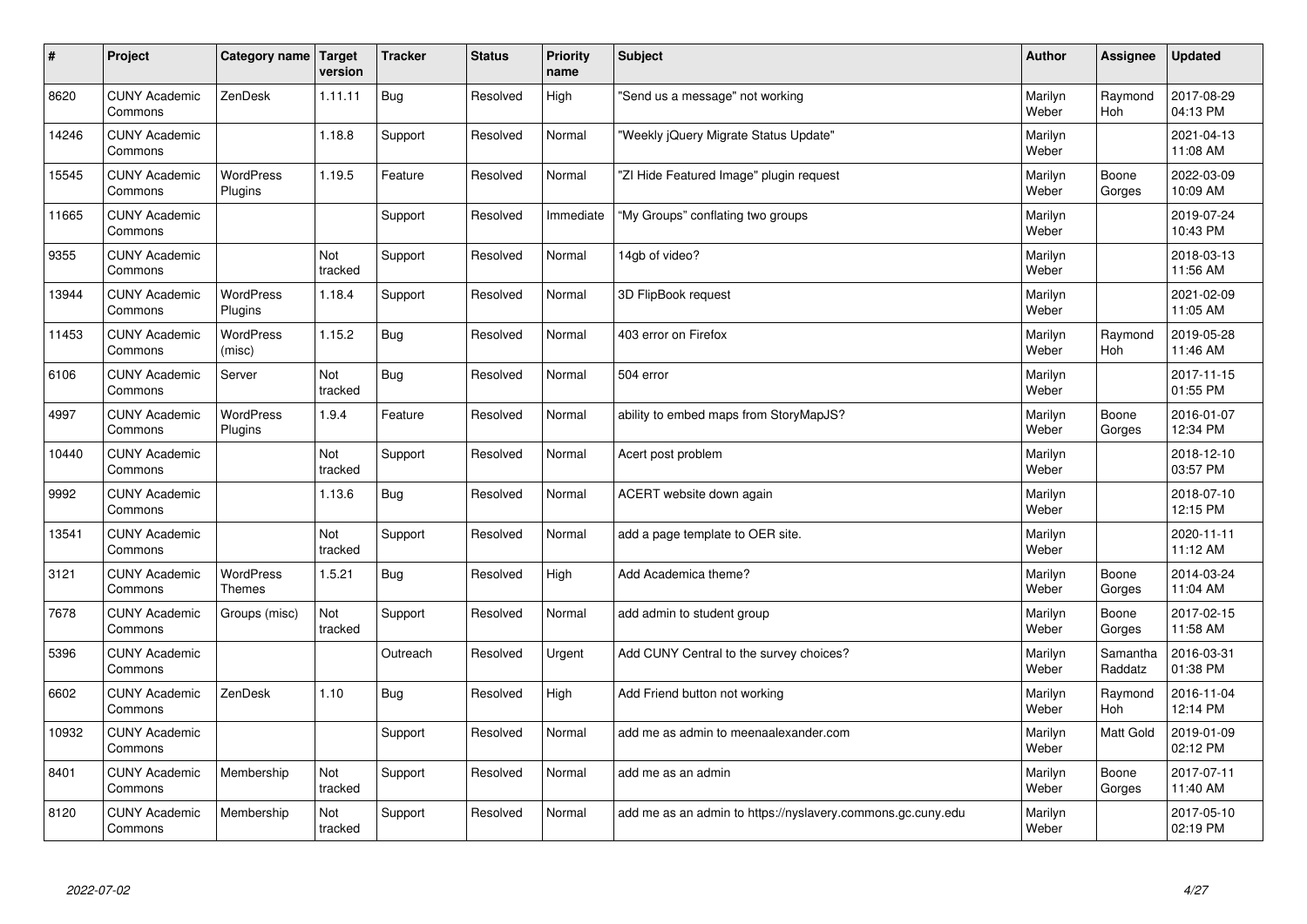| #     | Project                         | Category name   Target      | version        | <b>Tracker</b> | <b>Status</b> | Priority<br>name | <b>Subject</b>                                             | <b>Author</b>    | <b>Assignee</b>  | <b>Updated</b>         |
|-------|---------------------------------|-----------------------------|----------------|----------------|---------------|------------------|------------------------------------------------------------|------------------|------------------|------------------------|
| 10066 | <b>CUNY Academic</b><br>Commons | Membership                  | Not<br>tracked | Support        | Resolved      | Normal           | add me as an admin to https://pkms.commons.gc.cuny.edu/    | Marilyn<br>Weber |                  | 2018-07-26<br>11:54 AM |
| 7922  | <b>CUNY Academic</b><br>Commons | Membership                  | Not<br>tracked | Support        | Resolved      | Normal           | add me as an admin to the MALs alumni site?                | Marilyn<br>Weber |                  | 2017-04-06<br>05:19 PM |
| 13935 | <b>CUNY Academic</b><br>Commons | <b>WordPress</b><br>Plugins | 1.18.4         | Support        | Resolved      | Low              | Add Users sidebar widget not working                       | Marilyn<br>Weber |                  | 2021-02-09<br>11:05 AM |
| 8471  | <b>CUNY Academic</b><br>Commons |                             | Not<br>tracked | Support        | Resolved      | Normal           | admin at https://commons.gc.cuny.edu/                      | Marilyn<br>Weber |                  | 2017-09-06<br>01:50 PM |
| 9535  | <b>CUNY Academic</b><br>Commons |                             | Not<br>tracked | Support        | Resolved      | Normal           | admin for https://video.commons.gc.cuny.edu/?              | Marilyn<br>Weber | <b>Matt Gold</b> | 2018-04-13<br>05:06 PM |
| 8222  | <b>CUNY Academic</b><br>Commons | Membership                  | Not<br>tracked | Support        | Resolved      | Normal           | Admin for iletc.commons.gc.cuny.edu                        | Marilyn<br>Weber | Boone<br>Gorges  | 2017-06-08<br>10:06 AM |
| 4834  | <b>CUNY Academic</b><br>Commons | Blogs<br>(BuddyPress)       |                | Bug            | Resolved      | Normal           | Admin invite problem                                       | Marilyn<br>Weber | Boone<br>Gorges  | 2015-11-13<br>12:25 PM |
| 8481  | <b>CUNY Academic</b><br>Commons | Membership                  | Not<br>tracked | Support        | Resolved      | Normal           | admin of http://swipanalytic.org/organizers/               | Marilyn<br>Weber |                  | 2019-02-19<br>01:58 PM |
| 8531  | <b>CUNY Academic</b><br>Commons | Membership                  | Not<br>tracked | Support        | Resolved      | Normal           | admin of https://admissions.commons.gc.cuny.edu            | Marilyn<br>Weber |                  | 2017-08-15<br>04:20 PM |
| 9919  | <b>CUNY Academic</b><br>Commons |                             | Not<br>tracked | Bug            | Resolved      | Normal           | admin of https://sphcurriculum.commons.gc.cuny.edu         | Marilyn<br>Weber |                  | 2018-06-12<br>09:37 PM |
| 12038 | <b>CUNY Academic</b><br>Commons |                             | 1.15.13        | Bug            | Resolved      | Normal           | admin visibility problem at careerplan.commons.gc.cuny.edu | Marilyn<br>Weber |                  | 2019-11-12<br>10:20 AM |
| 14594 | <b>CUNY Academic</b><br>Commons |                             | Not<br>tracked | Support        | Resolved      | Normal           | Administration email verification?                         | Marilyn<br>Weber |                  | 2021-07-12<br>11:40 AM |
| 3620  | <b>CUNY Academic</b><br>Commons | Groups (misc)               | Not<br>tracked | Bug            | Resolved      | Normal           | admins of The Group for Group Admins                       | Marilyn<br>Weber |                  | 2014-11-03<br>08:38 AM |
| 12515 | <b>CUNY Academic</b><br>Commons | cuny.is                     | 1.16.7         | Support        | Resolved      | Normal           | AJAX actions on cuny.is admin page are failing             | Marilyn<br>Weber |                  | 2020-03-10<br>11:57 AM |
| 13173 | <b>CUNY Academic</b><br>Commons | Group Library               | 1.17.1         | Support        | Resolved      | High             | all uploads to the library are silent                      | Marilyn<br>Weber |                  | 2020-08-10<br>04:12 PM |
| 13238 | <b>CUNY Academic</b><br>Commons | WordPress -<br>Media        | 1.17.3         | Support        | Resolved      | Normal           | allow ppsx file?                                           | Marilyn<br>Weber | Raymond<br>Hoh   | 2020-09-10<br>11:46 AM |
| 13013 | <b>CUNY Academic</b><br>Commons |                             | Not<br>tracked | Bug            | Resolved      | Normal           | an invite to Group Admins from Brian Foote?!               | Marilyn<br>Weber |                  | 2020-07-07<br>02:36 PM |
| 8200  | <b>CUNY Academic</b><br>Commons | Groups (misc)               | Not<br>tracked | Bug            | Resolved      | Normal           | Announcements has disappeared                              | Marilyn<br>Weber | Boone<br>Gorges  | 2017-05-26<br>04:04 PM |
| 10006 | <b>CUNY Academic</b><br>Commons | Membership                  | Not<br>tracked | Support        | Resolved      | Normal           | another email change request                               | Marilyn<br>Weber |                  | 2018-07-13<br>12:36 PM |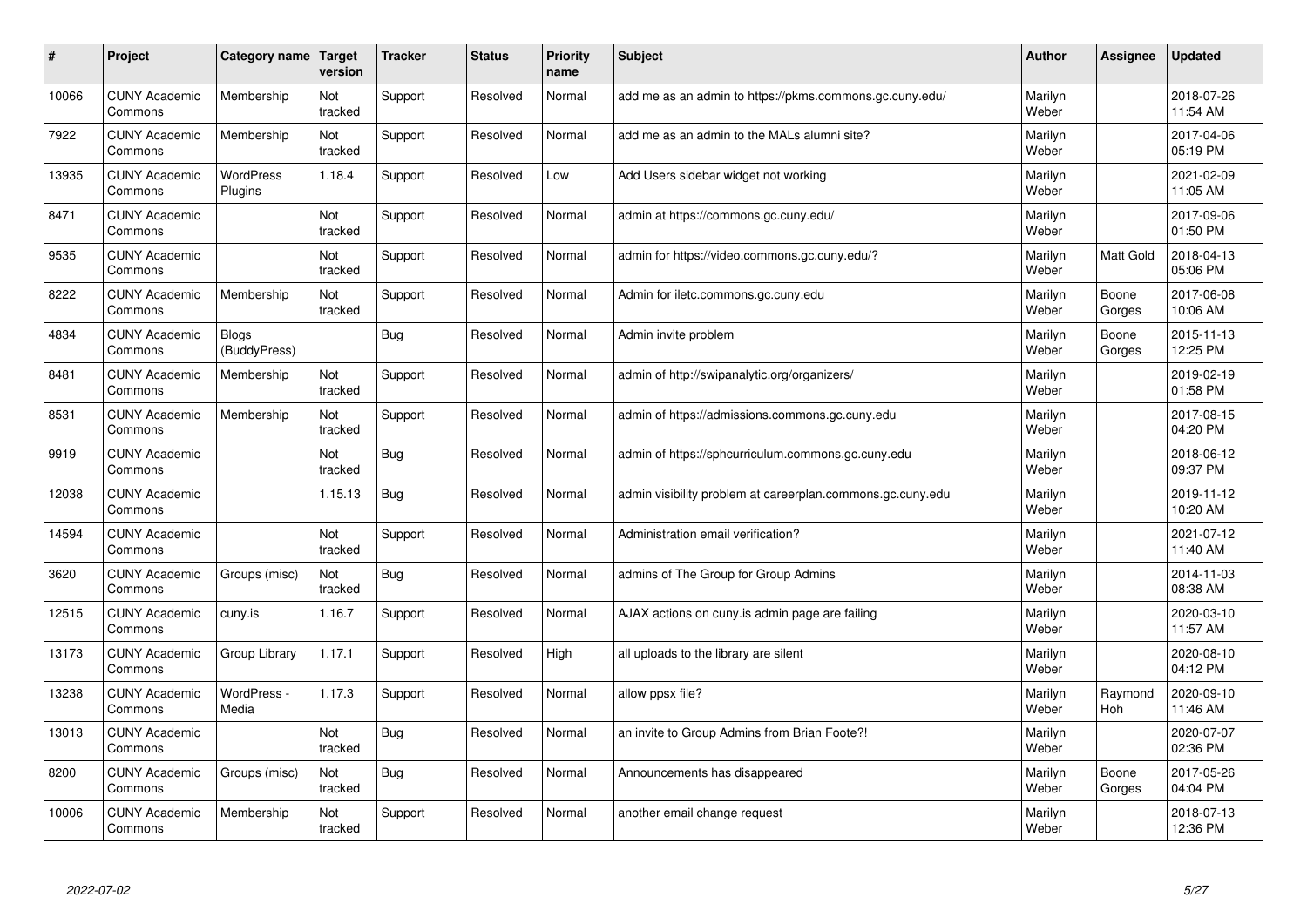| $\sharp$ | Project                         | Category name   Target            | version        | <b>Tracker</b> | <b>Status</b> | <b>Priority</b><br>name | <b>Subject</b>                                             | <b>Author</b>    | Assignee         | <b>Updated</b>         |
|----------|---------------------------------|-----------------------------------|----------------|----------------|---------------|-------------------------|------------------------------------------------------------|------------------|------------------|------------------------|
| 8855     | <b>CUNY Academic</b><br>Commons |                                   | Not<br>tracked | Support        | Resolved      | Normal                  | another email change request                               | Marilyn<br>Weber |                  | 2017-10-25<br>10:55 AM |
| 11217    | <b>CUNY Academic</b><br>Commons | Membership                        | Not<br>tracked | Support        | Resolved      | Normal                  | Another email update                                       | Marilyn<br>Weber |                  | 2019-03-12<br>03:37 PM |
| 5037     | <b>CUNY Academic</b><br>Commons | Registration                      | Not<br>tracked | Support        | Resolved      | Normal                  | Another Forgotten password for user with new email address | Marilyn<br>Weber | Boone<br>Gorges  | 2015-12-22<br>05:24 PM |
| 12346    | <b>CUNY Academic</b><br>Commons | Redmine                           |                | Support        | Resolved      | Normal                  | another Redmine request                                    | Marilyn<br>Weber | Matt Gold        | 2020-01-30<br>08:20 PM |
| 8577     | <b>CUNY Academic</b><br>Commons | Membership                        | Not<br>tracked | Support        | Resolved      | Normal                  | another user email change                                  | Marilyn<br>Weber |                  | 2017-08-25<br>10:23 AM |
| 14344    | <b>CUNY Academic</b><br>Commons | Domain<br>Mapping                 | Not<br>tracked | Support        | Resolved      | Normal                  | arabstages.org site down                                   | Marilyn<br>Weber | Raymond<br>Hoh   | 2021-04-19<br>01:42 PM |
| 9078     | <b>CUNY Academic</b><br>Commons | <b>WordPress</b><br>Plugins       | 1.12.7         | Support        | Resolved      | Normal                  | arcgis web maps?                                           | Marilyn<br>Weber | Raymond<br>Hoh   | 2018-01-23<br>11:11 AM |
| 9224     | <b>CUNY Academic</b><br>Commons | <b>Group Files</b>                | 1.13           | Feature        | Resolved      | Normal                  | attachments to forum posts clutter up Files area           | Marilyn<br>Weber | Boone<br>Gorges  | 2018-03-22<br>03:34 PM |
| 8924     | <b>CUNY Academic</b><br>Commons | <b>WordPress</b><br>Plugins       | 1.12.4         | <b>Bug</b>     | Resolved      | Normal                  | auto-remove feature on http://pcp.gc.cuny.edu              | Marilyn<br>Weber | <b>Matt Gold</b> | 2017-12-04<br>10:18 AM |
| 5630     | <b>CUNY Academic</b><br>Commons | <b>WordPress</b><br><b>Themes</b> | 1.9.17         | Feature        | Resolved      | Normal                  | Bavota magazine Pro theme                                  | Marilyn<br>Weber | Boone<br>Gorges  | 2016-06-02<br>12:09 AM |
| 14404    | <b>CUNY Academic</b><br>Commons |                                   | Not<br>tracked | Support        | Resolved      | Normal                  | blocked IP of user?                                        | Marilyn<br>Weber |                  | 2021-05-10<br>01:00 PM |
| 13675    | <b>CUNY Academic</b><br>Commons | Group Library                     | 1.18.1         | <b>Bug</b>     | Resolved      | High                    | broken Library                                             | Marilyn<br>Weber |                  | 2020-12-09<br>05:02 PM |
| 5319     | <b>CUNY Academic</b><br>Commons |                                   | Not<br>tracked | Bug            | Resolved      | Normal                  | <b>Broken URL</b>                                          | Marilyn<br>Weber | Marilyn<br>Weber | 2017-11-15<br>05:46 PM |
| 11225    | <b>CUNY Academic</b><br>Commons |                                   | Not<br>tracked | Support        | Resolved      | Normal                  | bulk upload?                                               | Marilyn<br>Weber |                  | 2019-09-18<br>10:31 AM |
| 9888     | <b>CUNY Academic</b><br>Commons | WordPress<br>Plugins              | 1.13.3         | Support        | Resolved      | Normal                  | Business directory Plug-in request                         | Marilyn<br>Weber |                  | 2018-06-12<br>11:52 AM |
| 13958    | <b>CUNY Academic</b><br>Commons |                                   | 1.18.4         | Support        | Resolved      | Normal                  | calendar widget problem                                    | Marilyn<br>Weber |                  | 2021-02-09<br>11:05 AM |
| 14129    | <b>CUNY Academic</b><br>Commons | Onboarding                        | 1.18.6         | Support        | Resolved      | Normal                  | can only see some invites sent                             | Marilyn<br>Weber | Raymond<br>Hoh   | 2021-04-09<br>09:00 AM |
| 10772    | <b>CUNY Academic</b><br>Commons | Groups (misc)                     | 1.14.2         | Bug            | Resolved      | Normal                  | can't create groups                                        | Marilyn<br>Weber |                  | 2018-12-04<br>10:42 AM |
| 13295    | <b>CUNY Academic</b><br>Commons |                                   | Not<br>tracked | Support        | Resolved      | Normal                  | can't find new user                                        | Marilyn<br>Weber |                  | 2020-09-08<br>10:18 AM |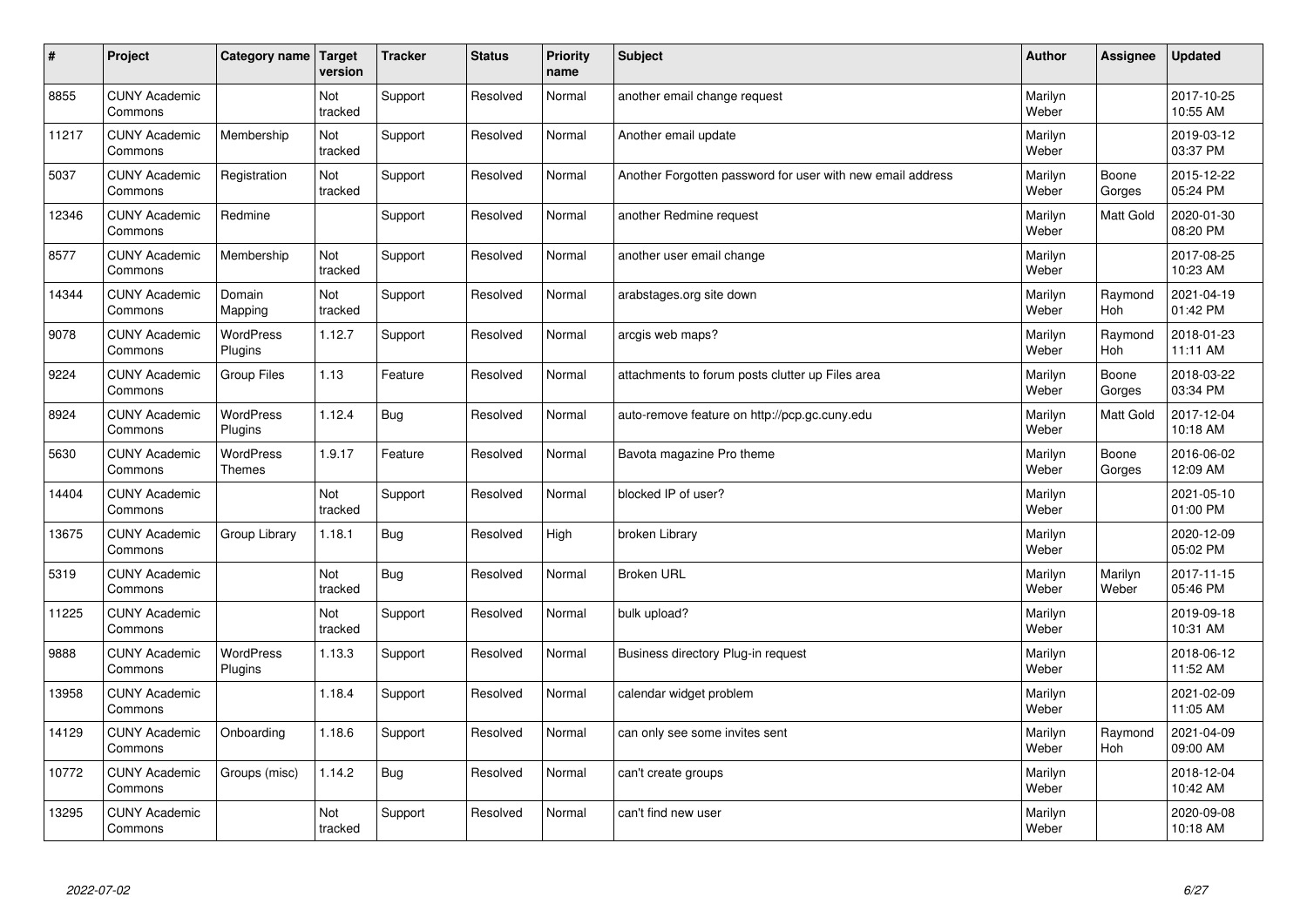| #     | Project                         | Category name   Target            | version           | <b>Tracker</b> | <b>Status</b> | <b>Priority</b><br>name | <b>Subject</b>                                                                          | <b>Author</b>    | Assignee        | <b>Updated</b>         |
|-------|---------------------------------|-----------------------------------|-------------------|----------------|---------------|-------------------------|-----------------------------------------------------------------------------------------|------------------|-----------------|------------------------|
| 13065 | <b>CUNY Academic</b><br>Commons |                                   | Not<br>tracked    | Support        | Resolved      | Normal                  | can't invite new user to group                                                          | Marilyn<br>Weber |                 | 2020-07-22<br>04:24 PM |
| 5435  | <b>CUNY Academic</b><br>Commons |                                   | Not<br>tracked    | Bug            | Resolved      | Urgent                  | Can't see the dashboard                                                                 | Marilyn<br>Weber |                 | 2016-04-12<br>11:33 AM |
| 8125  | <b>CUNY Academic</b><br>Commons | <b>WordPress</b><br><b>Themes</b> | 1.10.19           | <b>Bug</b>     | Resolved      | High                    | careerplan admin page failing to load with "currently unable to handle<br>this request" | Marilyn<br>Weber |                 | 2017-07-13<br>12:54 PM |
| 5991  | <b>CUNY Academic</b><br>Commons | Email<br>Notifications            | Future<br>release | Support        | Resolved      | Normal                  | change format of autogenerated blog emails                                              | Marilyn<br>Weber | Paige<br>Dupont | 2018-01-12<br>02:55 PM |
| 8630  | <b>CUNY Academic</b><br>Commons | Membership                        | Not<br>tracked    | Support        | Resolved      | Normal                  | Change in email/campus                                                                  | Marilyn<br>Weber |                 | 2017-08-30<br>03:48 PM |
| 16198 | <b>CUNY Academic</b><br>Commons |                                   | 2.0.1             | Bug            | Resolved      | Normal                  | Change role to                                                                          | Marilyn<br>Weber | Boone<br>Gorges | 2022-06-14<br>11:35 AM |
| 10257 | <b>CUNY Academic</b><br>Commons | Membership                        | Not<br>tracked    | Support        | Resolved      | Normal                  | change the email from @login.cuny.edu to campu email                                    | Marilyn<br>Weber |                 | 2018-12-10<br>03:55 PM |
| 9340  | <b>CUNY Academic</b><br>Commons | WordPress<br>Plugins              | 1.12.10           | <b>Bug</b>     | Resolved      | Normal                  | change the web preview?                                                                 | Marilyn<br>Weber | Raymond<br>Hoh  | 2018-03-13<br>11:50 AM |
| 5985  | <b>CUNY Academic</b><br>Commons | Support                           | Not<br>tracked    | Support        | Resolved      | Normal                  | change user's email address (she cannot access old)                                     | Marilyn<br>Weber | Boone<br>Gorges | 2016-09-07<br>01:43 PM |
| 7486  | <b>CUNY Academic</b><br>Commons | Membership                        | Not<br>tracked    | Support        | Resolved      | Normal                  | changed email address                                                                   | Marilyn<br>Weber |                 | 2017-01-24<br>10:00 PM |
| 13159 | <b>CUNY Academic</b><br>Commons | Group Library                     | Not<br>tracked    | Support        | Resolved      | Normal                  | changing folder names?                                                                  | Marilyn<br>Weber | Boone<br>Gorges | 2020-08-27<br>08:59 AM |
| 14891 | <b>CUNY Academic</b><br>Commons |                                   | Not<br>tracked    | Support        | Resolved      | Normal                  | changing site template after creation?                                                  | Marilyn<br>Weber |                 | 2022-04-27<br>04:58 PM |
| 7100  | <b>CUNY Academic</b><br>Commons | <b>WordPress</b><br>Plugins       | 1.10.5            | Bug            | Resolved      | High                    | Cincopa plugin problem                                                                  | Marilyn<br>Weber | Boone<br>Gorges | 2016-12-19<br>10:32 AM |
| 9335  | <b>CUNY Academic</b><br>Commons | <b>WordPress</b><br><b>Themes</b> | 1.12.10           | Bug            | Resolved      | Normal                  | clone http://digitalscholarship.ccny.cuny.edu site?                                     | Marilyn<br>Weber | Boone<br>Gorges | 2018-03-14<br>12:43 PM |
| 3138  | <b>CUNY Academic</b><br>Commons | Documentation                     | Not<br>tracked    | <b>Bug</b>     | Resolved      | Normal                  | Codex documentation                                                                     | Marilyn<br>Weber | scott voth      | 2016-03-04<br>08:49 AM |
| 11976 | <b>CUNY Academic</b><br>Commons | <b>WordPress</b><br><b>Themes</b> | Not<br>tracked    | Support        | Resolved      | Normal                  | ColorMag request                                                                        | Marilyn<br>Weber |                 | 2021-02-01<br>10:25 AM |
| 12395 | <b>CUNY Academic</b><br>Commons | Spam/Spam<br>Prevention           | Not<br>tracked    | Support        | Resolved      | Normal                  | comments again being blocked                                                            | Marilyn<br>Weber | Raymond<br>Hoh  | 2020-03-10<br>11:13 AM |
| 7994  | <b>CUNY Academic</b><br>Commons | WordPress<br>(misc)               | 1.10.17           | <b>Bug</b>     | Resolved      | Urgent                  | Comments not appearing                                                                  | Marilyn<br>Weber |                 | 2017-04-20<br>11:16 AM |
| 6857  | <b>CUNY Academic</b><br>Commons | Blogs<br>(BuddyPress)             | Not<br>tracked    | Support        | Resolved      | Normal                  | Committee on Religion website                                                           | Marilyn<br>Weber | Boone<br>Gorges | 2017-08-17<br>10:24 AM |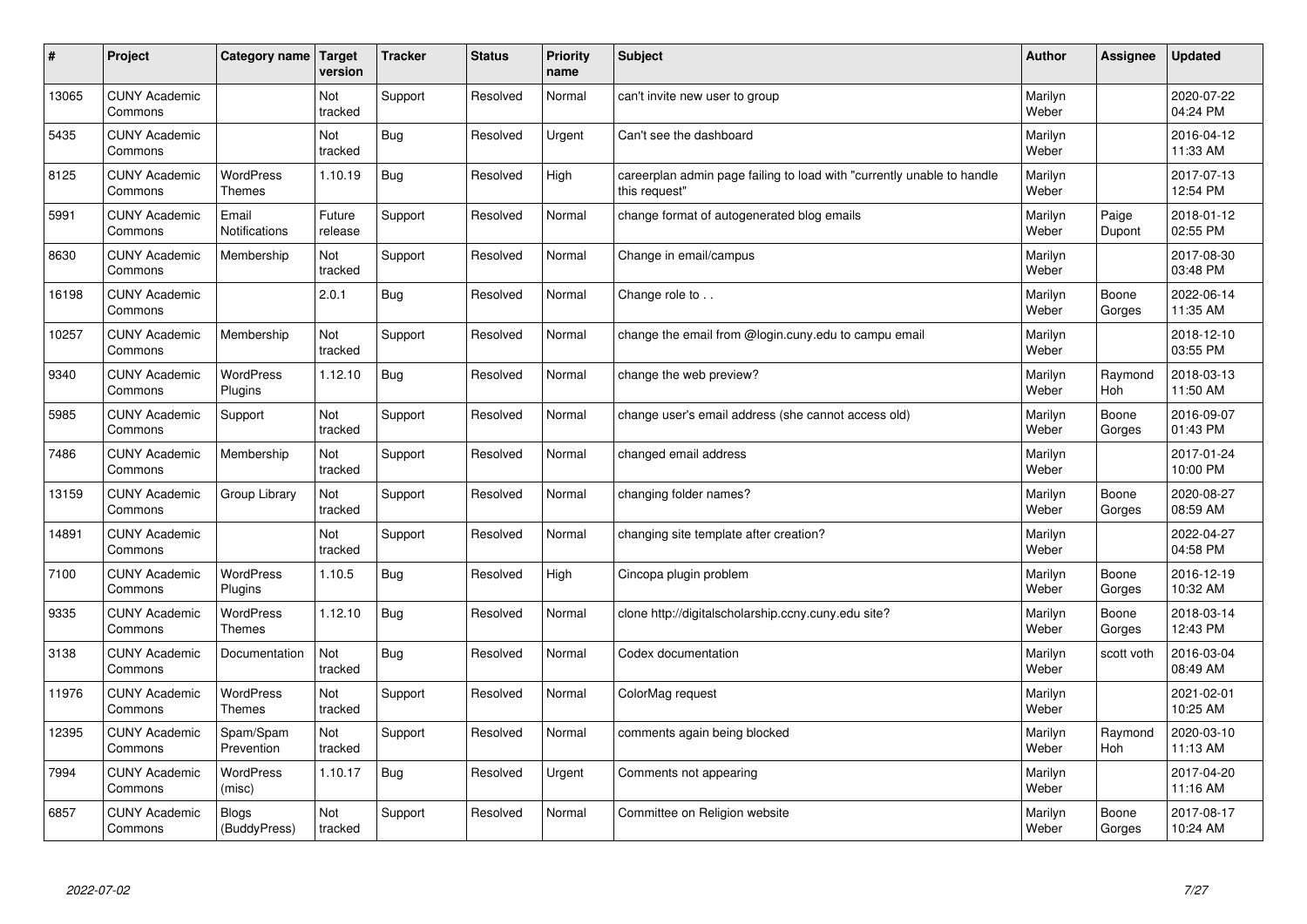| $\sharp$ | Project                         | Category name   Target      | version        | <b>Tracker</b>     | <b>Status</b> | <b>Priority</b><br>name | <b>Subject</b>                                 | <b>Author</b>    | Assignee              | <b>Updated</b>         |
|----------|---------------------------------|-----------------------------|----------------|--------------------|---------------|-------------------------|------------------------------------------------|------------------|-----------------------|------------------------|
| 3530     | <b>CUNY Academic</b><br>Commons | Server                      | Not<br>tracked | Bug                | Resolved      | High                    | Commons running very slowly/ "connection lost" | Marilyn<br>Weber | <b>Matt Gold</b>      | 2014-10-08<br>09:34 AM |
| 8459     | <b>CUNY Academic</b><br>Commons |                             | Not<br>tracked | Documentatio<br>n. | Resolved      | Normal                  | comprehensive list of plugins?                 | Marilyn<br>Weber |                       | 2017-10-11<br>11:24 AM |
| 7608     | <b>CUNY Academic</b><br>Commons | Registration                | Not<br>tracked | Feature            | Resolved      | Normal                  | create an account                              | Marilyn<br>Weber |                       | 2017-02-15<br>10:45 PM |
| 4880     | <b>CUNY Academic</b><br>Commons | Password<br>Reset           | Not<br>tracked | Support            | Resolved      | High                    | CUNY Central person having password trouble    | Marilyn<br>Weber |                       | 2015-11-10<br>12:40 PM |
| 6118     | <b>CUNY Academic</b><br>Commons | cuny.is                     |                | Feature            | Resolved      | Normal                  | Cuny. Is request from Javier Otero Peña        | Marilyn<br>Weber | Sarah<br>Morgano      | 2016-10-04<br>07:02 PM |
| 8878     | <b>CUNY Academic</b><br>Commons | cuny.is                     | Not<br>tracked | Bug                | Resolved      | Urgent                  | cuny.is site link won't work                   | Marilyn<br>Weber | Boone<br>Gorges       | 2017-11-01<br>03:06 PM |
| 9886     | <b>CUNY Academic</b><br>Commons | cuny.is                     | Not<br>tracked | Support            | Resolved      | Normal                  | cuny.is SSL                                    | Marilyn<br>Weber |                       | 2018-10-26<br>02:07 PM |
| 14812    | <b>CUNY Academic</b><br>Commons |                             | Not<br>tracked | Support            | Resolved      | Normal                  | Custom Sidebars and Wordpress 5.6              | Marilyn<br>Weber |                       | 2021-09-30<br>10:43 AM |
| 5968     | <b>CUNY Academic</b><br>Commons | Membership                  | Not<br>tracked | Bug                | Resolved      | Normal                  | Deleting account without knowing password      | Marilyn<br>Weber | <b>Matt Gold</b>      | 2017-11-15<br>06:19 PM |
| 8576     | <b>CUNY Academic</b><br>Commons | <b>WordPress</b><br>Plugins | 1.11.11        | Support            | Resolved      | Normal                  | Digital Measures plugin request                | Marilyn<br>Weber |                       | 2017-09-01<br>03:44 PM |
| 13085    | <b>CUNY Academic</b><br>Commons | Domain<br>Mapping           | Not<br>tracked | Support            | Resolved      | Normal                  | domain mapping request                         | Marilyn<br>Weber | <b>Matt Gold</b>      | 2020-07-28<br>03:33 PM |
| 10176    | <b>CUNY Academic</b><br>Commons | Documentation               | Not<br>tracked | <b>Bug</b>         | Resolved      | Normal                  | domain mapping requests                        | Marilyn<br>Weber | scott voth            | 2018-08-29<br>05:30 PM |
| 5844     | <b>CUNY Academic</b><br>Commons |                             | Not<br>tracked | Support            | Resolved      | Normal                  | edit Host Files on Windows 10 problems         | Marilyn<br>Weber |                       | 2016-07-27<br>09:08 AM |
| 14509    | <b>CUNY Academic</b><br>Commons | WordPress<br>Plugins        | 1.18.12        | Bug                | Resolved      | Normal                  | Elementor Editor problem                       | Marilyn<br>Weber |                       | 2021-06-08<br>09:55 AM |
| 13947    | <b>CUNY Academic</b><br>Commons | <b>WordPress</b><br>Plugins | 1.18.4         | <b>Bug</b>         | Resolved      | Normal                  | Elementor plugin problem                       | Marilyn<br>Weber | Raymond<br><b>Hoh</b> | 2021-02-08<br>09:34 PM |
| 14077    | <b>CUNY Academic</b><br>Commons | <b>WordPress</b><br>Plugins | 1.18.7         | Support            | Resolved      | Normal                  | Elementor Pro plugin for the slider            | Marilyn<br>Weber | Raymond<br>Hoh        | 2021-03-23<br>11:43 AM |
| 6175     | <b>CUNY Academic</b><br>Commons | Account<br>settings         |                | Support            | Resolved      | Normal                  | Email address (user cannot access old)         | Marilyn<br>Weber | <b>Matt Gold</b>      | 2016-11-29<br>06:31 PM |
| 9823     | <b>CUNY Academic</b><br>Commons | Account<br>settings         | Not<br>tracked | Support            | Resolved      | Normal                  | email change                                   | Marilyn<br>Weber | <b>Matt Gold</b>      | 2018-05-23<br>01:58 PM |
| 8729     | <b>CUNY Academic</b><br>Commons |                             | Not<br>tracked | Support            | Resolved      | Normal                  | email change                                   | Marilyn<br>Weber |                       | 2017-09-25<br>02:14 PM |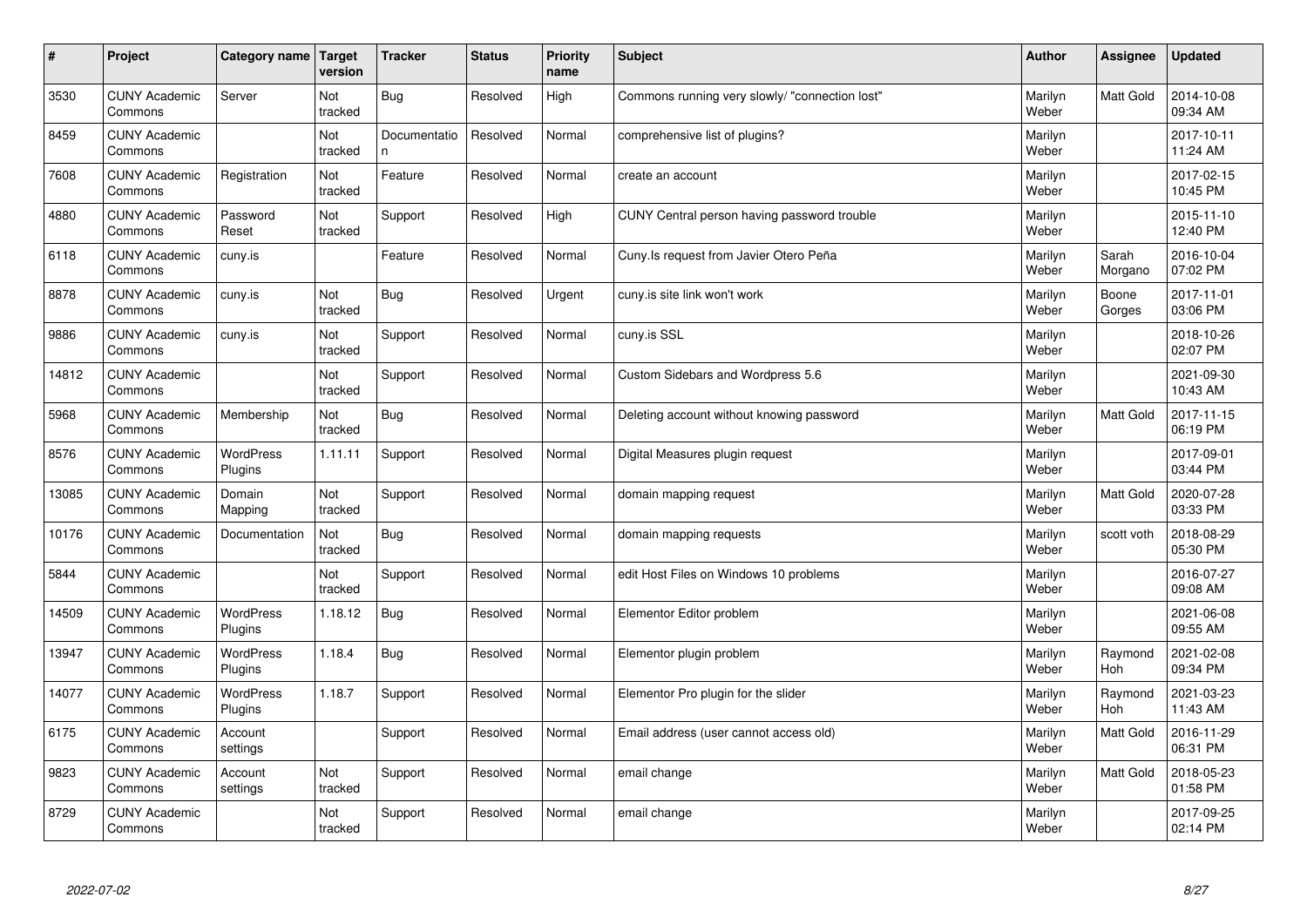| $\sharp$ | Project                         | Category name   Target      | version        | <b>Tracker</b> | <b>Status</b> | <b>Priority</b><br>name | <b>Subject</b>                                           | <b>Author</b>    | Assignee         | <b>Updated</b>         |
|----------|---------------------------------|-----------------------------|----------------|----------------|---------------|-------------------------|----------------------------------------------------------|------------------|------------------|------------------------|
| 7775     | <b>CUNY Academic</b><br>Commons | Membership                  | Not<br>tracked | Support        | Resolved      | Normal                  | Email change                                             | Marilyn<br>Weber |                  | 2017-03-08<br>10:09 PM |
| 9162     | <b>CUNY Academic</b><br>Commons | Registration                | Not<br>tracked | Support        | Resolved      | Normal                  | email change due to user error                           | Marilyn<br>Weber | <b>Matt Gold</b> | 2018-02-13<br>11:11 AM |
| 9787     | <b>CUNY Academic</b><br>Commons | Registration                |                | Support        | Resolved      | Normal                  | email change request                                     | Marilyn<br>Weber | Matt Gold        | 2018-05-16<br>09:55 PM |
| 9477     | <b>CUNY Academic</b><br>Commons | Account<br>settings         |                | Support        | Resolved      | Normal                  | email change request                                     | Marilyn<br>Weber | Matt Gold        | 2018-03-24<br>08:53 AM |
| 9004     | <b>CUNY Academic</b><br>Commons | Membership                  | Not<br>tracked | Support        | Resolved      | Normal                  | email change request                                     | Marilyn<br>Weber |                  | 2017-12-14<br>12:27 PM |
| 8848     | <b>CUNY Academic</b><br>Commons |                             | Not<br>tracked | Support        | Resolved      | Normal                  | email change request                                     | Marilyn<br>Weber |                  | 2017-10-24<br>11:19 AM |
| 9928     | <b>CUNY Academic</b><br>Commons | Account<br>settings         |                | Support        | Resolved      | Normal                  | email change request from former student                 | Marilyn<br>Weber | <b>Matt Gold</b> | 2018-06-14<br>10:20 AM |
| 10256    | <b>CUNY Academic</b><br>Commons |                             |                | Support        | Resolved      | Normal                  | email change requested                                   | Marilyn<br>Weber | Matt Gold        | 2018-08-29<br>02:52 PM |
| 4542     | <b>CUNY Academic</b><br>Commons | <b>WordPress</b><br>Plugins | 1.8.10         | Bug            | Resolved      | Normal                  | Emailing group users problem                             | Marilyn<br>Weber | Boone<br>Gorges  | 2015-09-11<br>11:16 AM |
| 15120    | <b>CUNY Academic</b><br>Commons |                             |                | Support        | Resolved      | Normal                  | embed Zoom recordings in a post?                         | Marilyn<br>Weber |                  | 2021-12-29<br>08:15 AM |
| 4340     | <b>CUNY Academic</b><br>Commons | WordPress -<br>Media        | 1.8.14         | Feature        | Resolved      | Normal                  | embedding a video                                        | Marilyn<br>Weber | Daniel<br>Jones  | 2015-10-20<br>12:01 AM |
| 5036     | <b>CUNY Academic</b><br>Commons | <b>WordPress</b><br>Plugins | 1.9.1.1        | Feature        | Resolved      | Normal                  | <b>Embeds request</b>                                    | Marilyn<br>Weber | Boone<br>Gorges  | 2015-12-18<br>10:12 PM |
| 11147    | <b>CUNY Academic</b><br>Commons | Membership                  | Not<br>tracked | Support        | Resolved      | Normal                  | employee email change                                    | Marilyn<br>Weber |                  | 2019-03-12<br>03:58 PM |
| 13741    | <b>CUNY Academic</b><br>Commons | WordPress<br>Plugins        | 1.18.3         | Support        | Resolved      | Normal                  | Ensemble Video Plugin                                    | Marilyn<br>Weber |                  | 2021-01-26<br>04:43 PM |
| 5875     | <b>CUNY Academic</b><br>Commons | WordPress<br>Plugins        | Not<br>tracked | <b>Bug</b>     | Resolved      | Normal                  | Events Calendar garbled in IE                            | Marilyn<br>Weber | Marilyn<br>Weber | 2017-11-15<br>05:45 PM |
| 8552     | <b>CUNY Academic</b><br>Commons | <b>WordPress</b><br>Plugins | 1.11.10        | <b>Bug</b>     | Resolved      | Normal                  | Events Calendar problem                                  | Marilyn<br>Weber |                  | 2017-08-18<br>04:36 PM |
| 14410    | <b>CUNY Academic</b><br>Commons |                             | 1.18.10        | Bug            | Resolved      | Normal                  | events calendar problem?                                 | Marilyn<br>Weber |                  | 2021-05-10<br>04:45 PM |
| 14889    | <b>CUNY Academic</b><br>Commons | Events                      | 1.19.0         | Support        | Resolved      | Normal                  | events in group - can they be edited by all admins?      | Marilyn<br>Weber | Raymond<br>Hoh   | 2021-12-13<br>03:31 PM |
| 8693     | <b>CUNY Academic</b><br>Commons | <b>WordPress</b><br>Plugins |                | Support        | Resolved      | Normal                  | Existing blog wants to replace Mailpoet with Newsletters | Marilyn<br>Weber |                  | 2017-09-12<br>02:24 PM |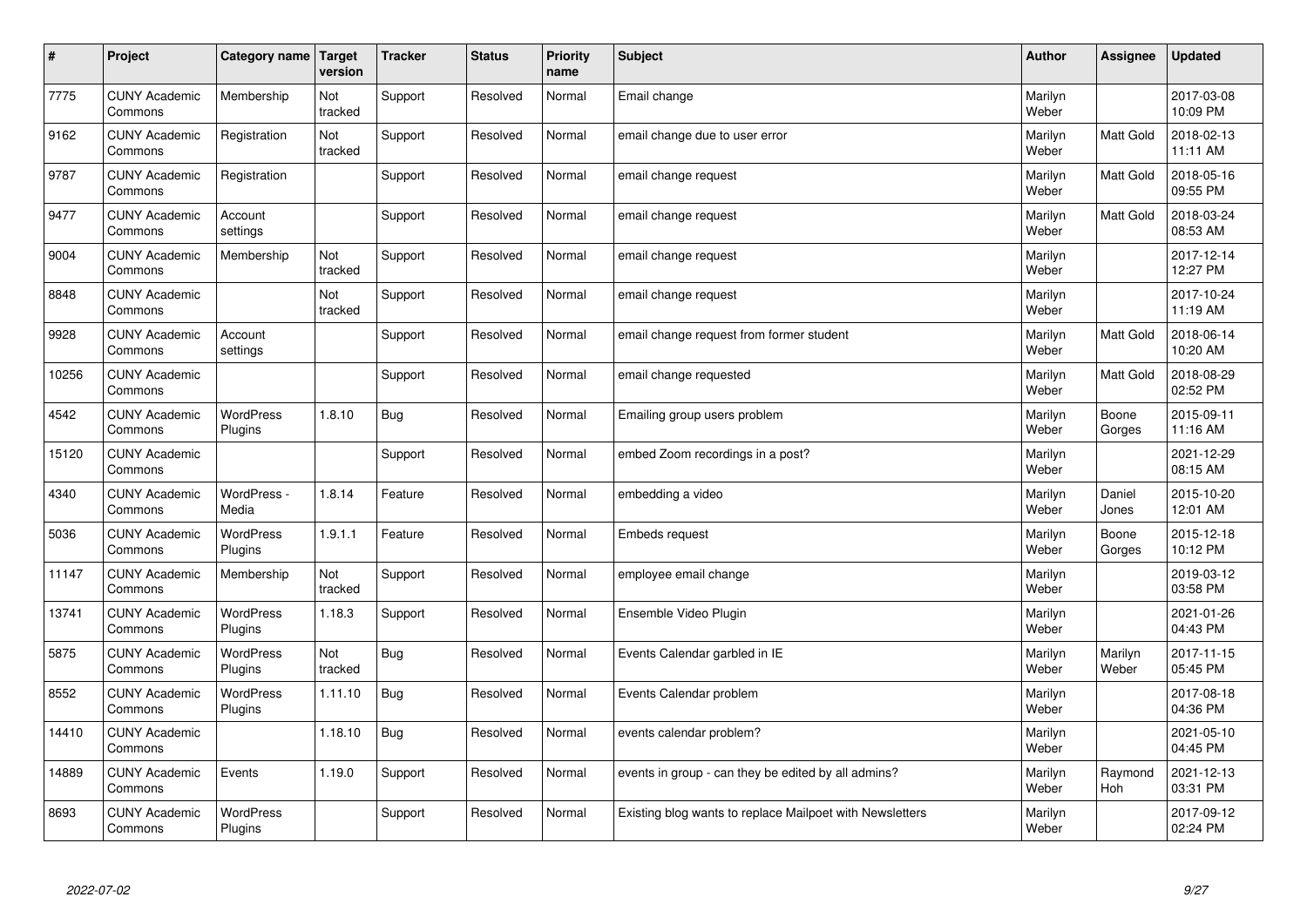| $\sharp$ | Project                         | Category name   Target            | version        | <b>Tracker</b> | <b>Status</b> | <b>Priority</b><br>name | <b>Subject</b>                                     | <b>Author</b>    | Assignee         | <b>Updated</b>         |
|----------|---------------------------------|-----------------------------------|----------------|----------------|---------------|-------------------------|----------------------------------------------------|------------------|------------------|------------------------|
| 7972     | <b>CUNY Academic</b><br>Commons |                                   | Not<br>tracked | Support        | Resolved      | Normal                  | expand the memory limit for videos?                | Marilyn<br>Weber |                  | 2017-04-20<br>10:07 AM |
| 7745     | <b>CUNY Academic</b><br>Commons | <b>WordPress</b><br>Plugins       | 1.10.13        | Support        | Resolved      | Normal                  | Featured Video Plus plugin requested               | Marilyn<br>Weber |                  | 2017-03-03<br>01:51 PM |
| 8917     | <b>CUNY Academic</b><br>Commons | <b>Group Files</b>                | 1.12.3         | Bug            | Resolved      | High                    | Files not downloading from Groups properly         | Marilyn<br>Weber | Boone<br>Gorges  | 2017-11-29<br>10:04 PM |
| 13227    | <b>CUNY Academic</b><br>Commons | Group Library                     | 1.17.2         | Bug            | Resolved      | High                    | folder not appearing in library                    | Marilyn<br>Weber |                  | 2020-08-21<br>04:22 PM |
| 13841    | <b>CUNY Academic</b><br>Commons | <b>WordPress</b><br>Plugins       | 1.18.3         | Support        | Resolved      | Normal                  | Folders plugin request                             | Marilyn<br>Weber | Boone<br>Gorges  | 2021-01-26<br>04:43 PM |
| 13641    | <b>CUNY Academic</b><br>Commons |                                   | 1.18.2         | Support        | Resolved      | Normal                  | follow up to migration request                     | Marilyn<br>Weber | Boone<br>Gorges  | 2021-01-12<br>10:59 AM |
| 5019     | <b>CUNY Academic</b><br>Commons | Registration                      | Not<br>tracked | Support        | Resolved      | Normal                  | Forgotten password for user with new email address | Marilyn<br>Weber | Marilyn<br>Weber | 2015-12-11<br>04:18 PM |
| 11198    | <b>CUNY Academic</b><br>Commons |                                   | Not<br>tracked | Support        | Resolved      | Normal                  | former CUNY employee                               | Marilyn<br>Weber |                  | 2019-03-07<br>02:21 PM |
| 6893     | <b>CUNY Academic</b><br>Commons | Group Forums                      |                | <b>Bug</b>     | Resolved      | Normal                  | Forum for CUNY Academic Commons Team is gone       | Marilyn<br>Weber | Boone<br>Gorges  | 2016-12-01<br>08:08 AM |
| 10361    | <b>CUNY Academic</b><br>Commons | Group Forums                      | 1.13.10        | Bug            | Resolved      | Normal                  | forum post pending oddity                          | Marilyn<br>Weber |                  | 2018-09-25<br>10:45 AM |
| 13341    | <b>CUNY Academic</b><br>Commons | Group Forums                      | 1.17.4         | <b>Bug</b>     | Resolved      | Normal                  | Forum reply problems                               | Marilyn<br>Weber | Raymond<br>Hoh   | 2020-09-22<br>12:08 PM |
| 7310     | <b>CUNY Academic</b><br>Commons |                                   | 1.10.7         | Bug            | Resolved      | Normal                  | Friendship request mystery.                        | Marilyn<br>Weber | Boone<br>Gorges  | 2017-01-05<br>03:12 PM |
| 7785     | <b>CUNY Academic</b><br>Commons |                                   | Not<br>tracked | Support        | Resolved      | Normal                  | ftp access or files?                               | Marilyn<br>Weber | Boone<br>Gorges  | 2017-03-13<br>02:34 PM |
| 10266    | <b>CUNY Academic</b><br>Commons |                                   |                | Support        | Resolved      | Normal                  | GC email change requested                          | Marilyn<br>Weber | <b>Matt Gold</b> | 2018-08-30<br>03:07 PM |
| 13184    | <b>CUNY Academic</b><br>Commons | WordPress<br>Plugins              | 1.17.2         | Support        | Resolved      | Normal                  | google translate plugin                            | Marilyn<br>Weber |                  | 2020-08-25<br>11:36 AM |
| 14270    | <b>CUNY Academic</b><br>Commons | <b>WordPress</b><br><b>Themes</b> | 1.18.8         | Support        | Resolved      | Normal                  | grid theme?                                        | Marilyn<br>Weber |                  | 2021-04-13<br>11:20 AM |
| 3037     | <b>CUNY Academic</b><br>Commons | <b>Ground Control</b>             | Not<br>tracked | Publicity      | Resolved      | Normal                  | <b>Ground Control</b>                              | Marilyn<br>Weber | scott voth       | 2016-01-26<br>05:23 PM |
| 3039     | <b>CUNY Academic</b><br>Commons | <b>Ground Control</b>             | Not<br>tracked | Publicity      | Resolved      | Normal                  | <b>Ground Control</b>                              | Marilyn<br>Weber | Sarah<br>Morgano | 2016-01-26<br>05:19 PM |
| 3040     | <b>CUNY Academic</b><br>Commons | <b>Ground Control</b>             | Not<br>tracked | Publicity      | Resolved      | Normal                  | <b>Ground Control</b>                              | Marilyn<br>Weber | Micki<br>Kaufman | 2016-01-26<br>05:16 PM |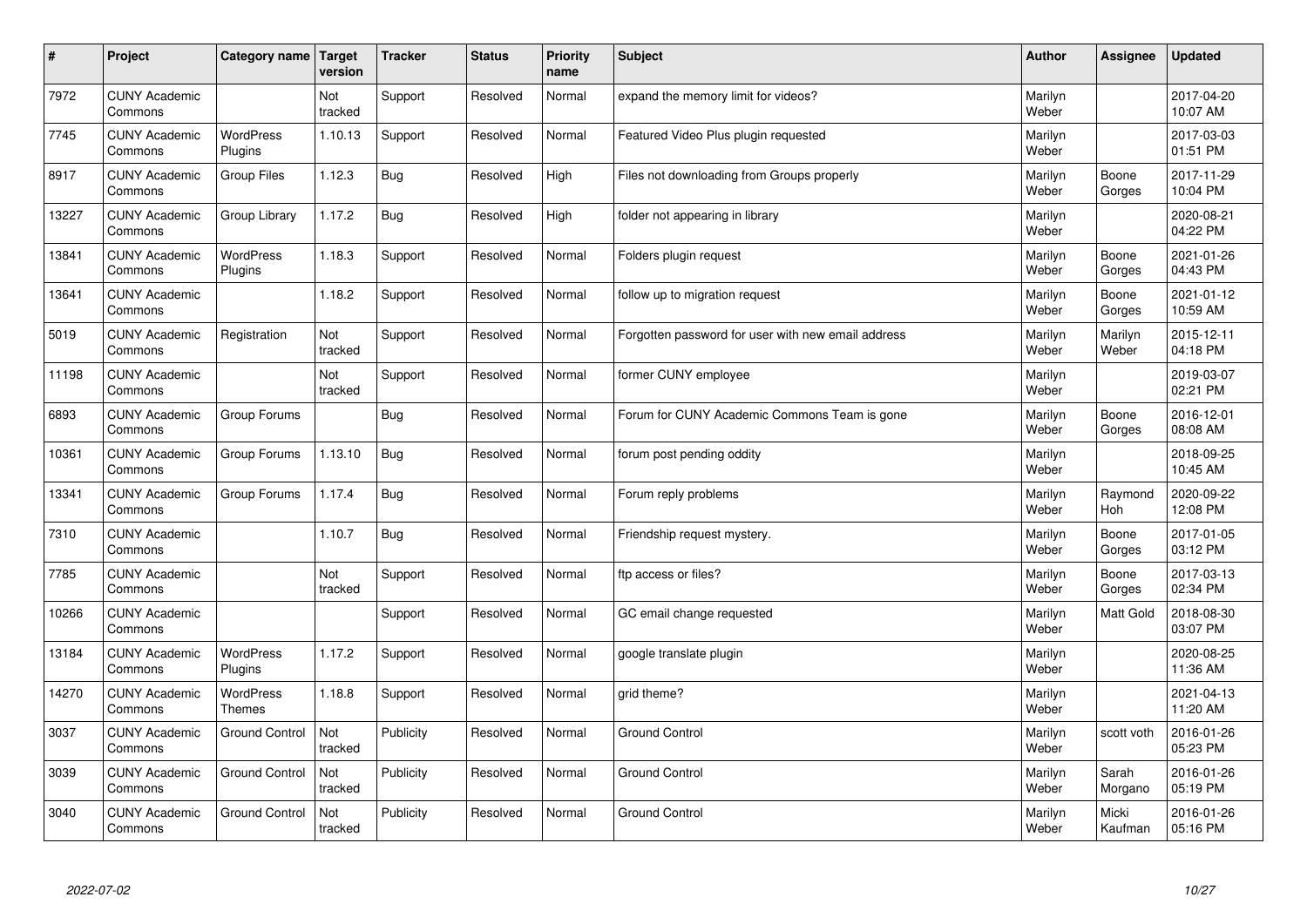| $\vert$ # | Project                         | Category name   Target     | version        | <b>Tracker</b> | <b>Status</b> | <b>Priority</b><br>name | <b>Subject</b>                                                                                        | <b>Author</b>    | Assignee              | <b>Updated</b>         |
|-----------|---------------------------------|----------------------------|----------------|----------------|---------------|-------------------------|-------------------------------------------------------------------------------------------------------|------------------|-----------------------|------------------------|
| 3038      | <b>CUNY Academic</b><br>Commons | <b>Ground Control</b>      | Not<br>tracked | Publicity      | Resolved      | Normal                  | <b>Ground Control</b>                                                                                 | Marilyn<br>Weber | <b>Matt Gold</b>      | 2016-01-26<br>05:10 PM |
| 3041      | <b>CUNY Academic</b><br>Commons | <b>Ground Control</b>      | Not<br>tracked | Publicity      | Resolved      | Normal                  | <b>Ground Control</b>                                                                                 | Marilyn<br>Weber | <b>Chris Stein</b>    | 2016-01-26<br>04:52 PM |
| 11567     | <b>CUNY Academic</b><br>Commons | <b>Group Files</b>         | 1.15.4         | Bug            | Resolved      | Normal                  | Group files pagination doesn't work properly in folders                                               | Marilyn<br>Weber | Boone<br>Gorges       | 2019-06-25<br>04:22 PM |
| 12487     | <b>CUNY Academic</b><br>Commons | Group Forums               | 1.16.7         | Bug            | Resolved      | Normal                  | group posting problems?                                                                               | Marilyn<br>Weber | Raymond<br><b>Hoh</b> | 2020-03-10<br>11:40 AM |
| 6286      | <b>CUNY Academic</b><br>Commons | Groups (misc)              | Not<br>tracked | Bug            | Resolved      | Immediate               | Groups pages not displaying at all!                                                                   | Marilyn<br>Weber | Boone<br>Gorges       | 2017-11-15<br>10:57 AM |
| 2777      | <b>CUNY Academic</b><br>Commons | <b>WordPress</b><br>(misc) | Not<br>tracked | Bug            | Resolved      | Normal                  | Hero slide access                                                                                     | Marilyn<br>Weber | Boone<br>Gorges       | 2013-09-07<br>12:26 PM |
| 11233     | <b>CUNY Academic</b><br>Commons |                            | 1.14.9         | Support        | Resolved      | Normal                  | Hotjar ?                                                                                              | Marilyn<br>Weber |                       | 2019-03-26<br>12:10 PM |
| 6851      | <b>CUNY Academic</b><br>Commons | Redmine                    | Not<br>tracked | Support        | Resolved      | Normal                  | How do I help users join Redmine?                                                                     | Marilyn<br>Weber | Matt Gold             | 2016-11-28<br>10:16 AM |
| 7995      | <b>CUNY Academic</b><br>Commons | Domain<br>Mapping          | Not<br>tracked | <b>Bug</b>     | Resolved      | Urgent                  | http://on.socialpaper.gc.cuny.edu down?                                                               | Marilyn<br>Weber |                       | 2017-04-21<br>11:07 AM |
| 11964     | <b>CUNY Academic</b><br>Commons | Layout                     | 1.15.12        | Bug            | Resolved      | Normal                  | https://commons.gc.cuny.edu/create/ not displaying correctly in Edge                                  | Marilyn<br>Weber | Raymond<br>Hoh        | 2019-10-22<br>11:54 AM |
| 11650     | <b>CUNY Academic</b><br>Commons |                            | Not<br>tracked | Support        | Resolved      | Normal                  | https://commons.gc.cuny.edu/groups/introduction-to-literary-studies-eng<br>ish-252-at-hunter-college/ | Marilyn<br>Weber |                       | 2019-07-18<br>02:28 PM |
| 11922     | <b>CUNY Academic</b><br>Commons | Membership                 | Not<br>tracked | Support        | Resolved      | Normal                  | https://commons.gc.cuny.edu/members/cunyhealthequity/                                                 | Marilyn<br>Weber |                       | 2019-10-02<br>04:05 PM |
| 11896     | <b>CUNY Academic</b><br>Commons |                            | Not<br>tracked | Support        | Resolved      | Normal                  | https://thenurseswritingproject.commons.gc.cuny.edu                                                   | Marilyn<br>Weber |                       | 2019-09-24<br>08:09 AM |
| 13715     | <b>CUNY Academic</b><br>Commons |                            | Not<br>tracked | Bug            | Resolved      | High                    | https://ulysses.commons.gc.cuny.edu down                                                              | Marilyn<br>Weber |                       | 2020-12-22<br>03:02 PM |
| 9604      | <b>CUNY Academic</b><br>Commons |                            | Not<br>tracked | Support        | Resolved      | Normal                  | I (Marilyn) can only log into cdev as teststudent                                                     | Marilyn<br>Weber |                       | 2018-04-21<br>10:20 AM |
| 8529      | <b>CUNY Academic</b><br>Commons |                            | Not<br>tracked | Support        | Resolved      | Normal                  | Iframe reqiest?                                                                                       | Marilyn<br>Weber |                       | 2017-08-16<br>04:40 PM |
| 16291     | <b>CUNY Academic</b><br>Commons | Site cloning               | 2.0.2          | Support        | Resolved      | Normal                  | Images coming up blank in Media Library                                                               | Marilyn<br>Weber | Raymond<br>Hoh        | 2022-06-29<br>11:31 AM |
| 11912     | <b>CUNY Academic</b><br>Commons |                            |                | Support        | Resolved      | Normal                  | influence search results?                                                                             | Marilyn<br>Weber |                       | 2020-02-11<br>10:51 AM |
| 5059      | <b>CUNY Academic</b><br>Commons |                            | Not<br>tracked | Bug            | Resolved      | Normal                  | Instagram embed?                                                                                      | Marilyn<br>Weber |                       | 2016-01-26<br>12:05 AM |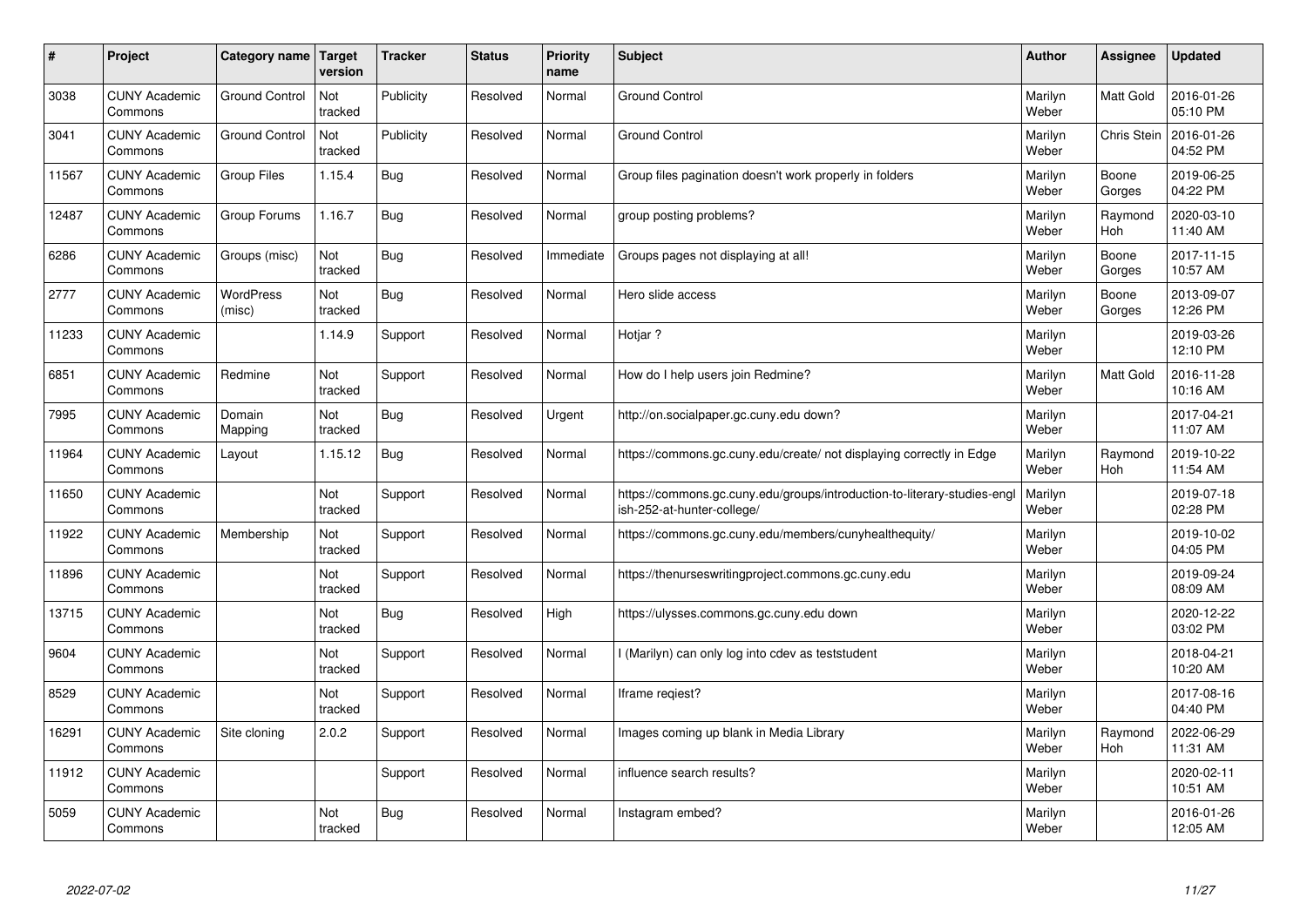| $\sharp$ | Project                         | Category name   Target            | version        | <b>Tracker</b> | <b>Status</b> | <b>Priority</b><br>name | <b>Subject</b>                                                              | <b>Author</b>    | Assignee              | <b>Updated</b>         |
|----------|---------------------------------|-----------------------------------|----------------|----------------|---------------|-------------------------|-----------------------------------------------------------------------------|------------------|-----------------------|------------------------|
| 7460     | <b>CUNY Academic</b><br>Commons | <b>WordPress</b><br>Themes        | 1.10.8         | Support        | Resolved      | Normal                  | install Independent Publisher theme?                                        | Marilyn<br>Weber | Boone<br>Gorges       | 2017-01-21<br>09:34 PM |
| 14799    | <b>CUNY Academic</b><br>Commons |                                   | 1.18.19        | Support        | Resolved      | High                    | install the official Classic Widgets?                                       | Marilyn<br>Weber |                       | 2021-09-22<br>02:17 PM |
| 14008    | <b>CUNY Academic</b><br>Commons |                                   |                | <b>Bug</b>     | Resolved      | High                    | invisible user                                                              | Marilyn<br>Weber |                       | 2021-02-18<br>05:53 PM |
| 6860     | <b>CUNY Academic</b><br>Commons | User<br>Onboarding                | 1.12           | <b>Bug</b>     | Resolved      | Normal                  | Invitation to join a group is appearing as an invitiation to join the site! | Marilyn<br>Weber | Boone<br>Gorges       | 2017-10-30<br>10:03 AM |
| 12006    | <b>CUNY Academic</b><br>Commons | Group<br>Invitations              | 1.15.13        | Bug            | Resolved      | Immediate               | Invite system is broken.                                                    | Marilyn<br>Weber | Boone<br>Gorges       | 2019-10-23<br>10:16 AM |
| 13826    | <b>CUNY Academic</b><br>Commons |                                   |                | Support        | Resolved      | Normal                  | January 14th                                                                | Marilyn<br>Weber |                       | 2021-01-26<br>04:26 PM |
| 10537    | <b>CUNY Academic</b><br>Commons |                                   | Not<br>tracked | <b>Bug</b>     | Resolved      | Normal                  | jpegs not showing                                                           | Marilyn<br>Weber |                       | 2018-10-23<br>10:51 AM |
| 15266    | <b>CUNY Academic</b><br>Commons |                                   |                | Support        | Resolved      | Normal                  | Just an appreciation                                                        | Marilyn<br>Weber |                       | 2022-02-07<br>10:42 AM |
| 7349     | <b>CUNY Academic</b><br>Commons | Membership                        | Not<br>tracked | Bug            | Resolved      | Normal                  | <b>LACUNY</b> Institute website                                             | Marilyn<br>Weber | Boone<br>Gorges       | 2017-01-11<br>04:26 PM |
| 14242    | <b>CUNY Academic</b><br>Commons |                                   |                | Support        | Resolved      | Normal                  | LAILAC site missing content                                                 | Marilyn<br>Weber |                       | 2021-03-27<br>08:40 AM |
| 13185    | <b>CUNY Academic</b><br>Commons | <b>WordPress</b><br><b>Themes</b> | 1.17.2         | Support        | Resolved      | Normal                  | Less theme?                                                                 | Marilyn<br>Weber |                       | 2020-08-25<br>11:26 AM |
| 14304    | <b>CUNY Academic</b><br>Commons | Group Library                     | 1.18.8         | Bug            | Resolved      | Normal                  | Library items change folders when adding subsequent items in new<br>folders | Marilyn<br>Weber | Boone<br>Gorges       | 2021-04-13<br>11:21 AM |
| 14411    | <b>CUNY Academic</b><br>Commons | <b>WordPress</b><br><b>Themes</b> | 1.18.10        | Bug            | Resolved      | Normal                  | logo problems                                                               | Marilyn<br>Weber |                       | 2021-05-03<br>04:37 PM |
| 14885    | <b>CUNY Academic</b><br>Commons | <b>WordPress</b><br>Plugins       | 1.18.22        | Bug            | Resolved      | Normal                  | Long Loading Times -- Wordpress Admin Site                                  | Marilyn<br>Weber | Raymond<br><b>Hoh</b> | 2021-10-26<br>12:28 PM |
| 10059    | <b>CUNY Academic</b><br>Commons | <b>WordPress</b><br><b>Themes</b> | Not<br>tracked | Support        | Resolved      | Normal                  | Magazine Premium theme for new site                                         | Marilyn<br>Weber |                       | 2020-02-17<br>03:39 PM |
| 14973    | <b>CUNY Academic</b><br>Commons |                                   |                | Support        | Resolved      | Normal                  | <b>Mail Poet</b>                                                            | Marilyn<br>Weber |                       | 2021-12-06<br>10:20 AM |
| 5684     | <b>CUNY Academic</b><br>Commons | Group Files                       | Not<br>tracked | Bug            | Resolved      | Normal                  | Making Group files appear as Blog entries                                   | Marilyn<br>Weber | Boone<br>Gorges       | 2017-11-20<br>03:28 PM |
| 13699    | <b>CUNY Academic</b><br>Commons |                                   | Not<br>tracked | Support        | Resolved      | Normal                  | Martin Segal Center site down                                               | Marilyn<br>Weber | Raymond<br><b>Hoh</b> | 2020-12-22<br>03:03 PM |
| 8873     | <b>CUNY Academic</b><br>Commons |                                   | Not<br>tracked | Support        | Resolved      | Normal                  | maximum file upload size?                                                   | Marilyn<br>Weber |                       | 2017-10-30<br>11:23 AM |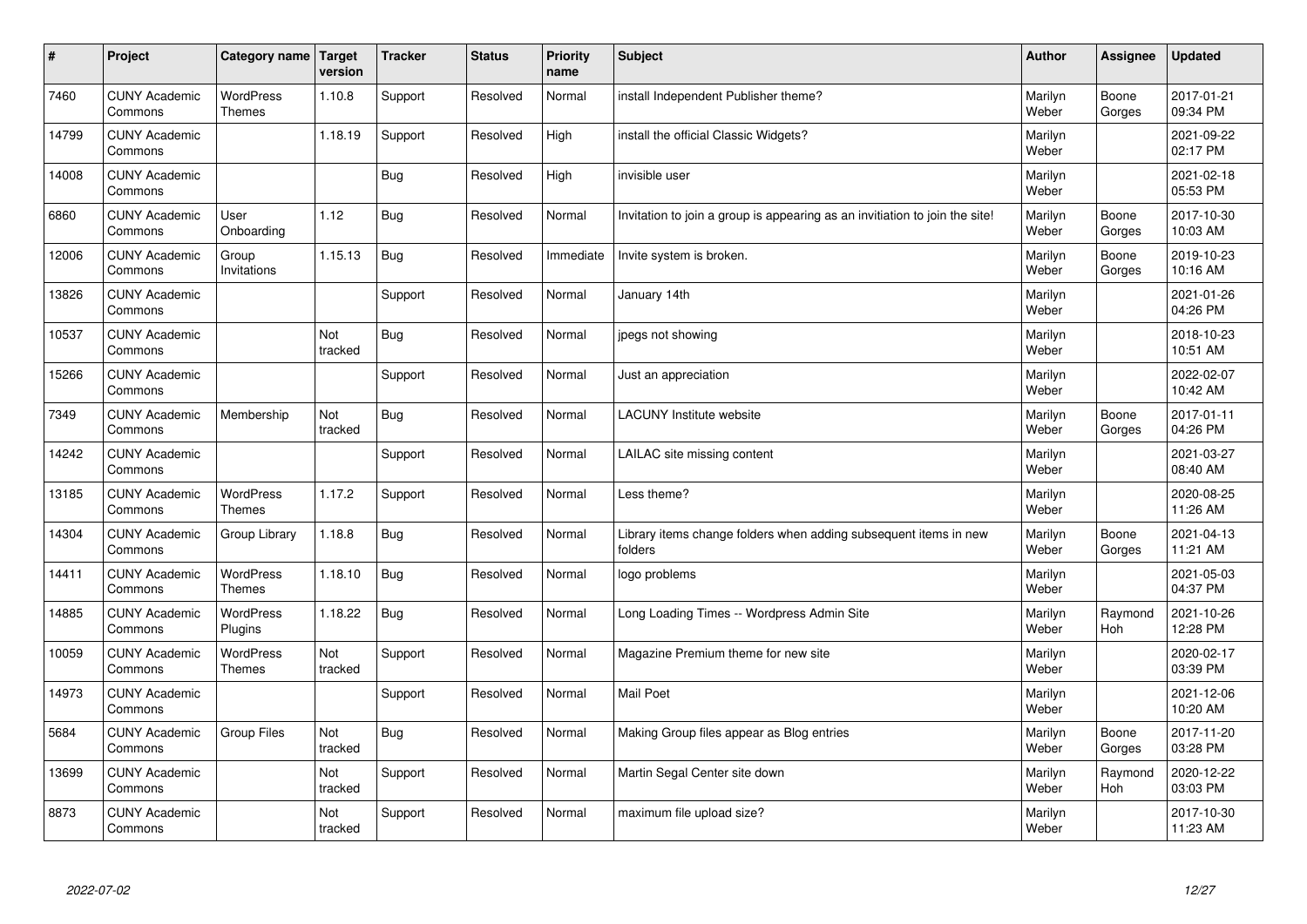| $\sharp$ | Project                         | Category name   Target            | version        | <b>Tracker</b> | <b>Status</b> | <b>Priority</b><br>name | <b>Subject</b>                                                                          | <b>Author</b>    | <b>Assignee</b>       | <b>Updated</b>         |
|----------|---------------------------------|-----------------------------------|----------------|----------------|---------------|-------------------------|-----------------------------------------------------------------------------------------|------------------|-----------------------|------------------------|
| 12137    | <b>CUNY Academic</b><br>Commons | <b>WordPress</b><br><b>Themes</b> | Not<br>tracked | Support        | Resolved      | Normal                  | media player problem                                                                    | Marilyn<br>Weber |                       | 2019-12-12<br>08:52 PM |
| 8638     | <b>CUNY Academic</b><br>Commons | Group Blogs                       | 1.11.11        | Bug            | Resolved      | Normal                  | members not syncing from group to site                                                  | Marilyn<br>Weber |                       | 2017-09-01<br>03:50 PM |
| 5753     | <b>CUNY Academic</b><br>Commons | <b>WordPress</b><br>(misc)        | Not<br>tracked | Support        | Resolved      | Normal                  | merging blogs and groups                                                                | Marilyn<br>Weber | Boone<br>Gorges       | 2016-08-29<br>03:09 PM |
| 8259     | <b>CUNY Academic</b><br>Commons |                                   | Not<br>tracked | Bug            | Resolved      | Normal                  | missing dashboard                                                                       | Marilyn<br>Weber |                       | 2017-11-15<br>01:28 PM |
| 14734    | <b>CUNY Academic</b><br>Commons | <b>WordPress</b><br><b>Themes</b> | 1.18.18        | Support        | Resolved      | Normal                  | missing section of Sujatha Fernandes' site                                              | Marilyn<br>Weber | Raymond<br>Hoh        | 2021-09-06<br>04:15 PM |
| 7836     | <b>CUNY Academic</b><br>Commons | Social Paper                      | Not<br>tracked | Support        | Resolved      | Normal                  | missing Social Paper                                                                    | Marilyn<br>Weber |                       | 2017-11-15<br>01:31 PM |
| 11609    | <b>CUNY Academic</b><br>Commons |                                   | 1.15.5         | Support        | Resolved      | Normal                  | Mixed Content flag                                                                      | Marilyn<br>Weber |                       | 2019-06-27<br>06:54 PM |
| 9163     | <b>CUNY Academic</b><br>Commons | Layout                            | 1.12.8         | Support        | Resolved      | Normal                  | Mobile responsiveness issues                                                            | Marilyn<br>Weber | Raymond<br>Hoh        | 2018-02-13<br>10:49 AM |
| 12363    | <b>CUNY Academic</b><br>Commons | <b>WordPress</b><br>Plugins       | 1.16.5         | <b>Bug</b>     | Resolved      | Urgent                  | more bbPress problems - now students unable to post either a new<br>thread or a comment | Marilyn<br>Weber | Raymond<br>Hoh        | 2020-03-17<br>03:07 PM |
| 13827    | <b>CUNY Academic</b><br>Commons | Group Forums                      | 1.18.3         | Bug            | Resolved      | Normal                  | more forum post problems                                                                | Marilyn<br>Weber | Raymond<br><b>Hoh</b> | 2021-01-22<br>08:19 PM |
| 8721     | <b>CUNY Academic</b><br>Commons | <b>WordPress</b><br>Plugins       | 1.11.13        | Bug            | Resolved      | Normal                  | more problems with Events calendar                                                      | Marilyn<br>Weber |                       | 2017-09-21<br>10:35 AM |
| 11907    | <b>CUNY Academic</b><br>Commons | Public Portfolio                  | 1.15.13        | Support        | Resolved      | Normal                  | more publications problems (in profile)                                                 | Marilyn<br>Weber |                       | 2019-11-04<br>11:16 AM |
| 13138    | <b>CUNY Academic</b><br>Commons | Group Library                     | Not<br>tracked | Support        | Resolved      | Normal                  | moving Library contents for Steve Brier                                                 | Marilyn<br>Weber |                       | 2020-08-03<br>04:00 PM |
| 9223     | <b>CUNY Academic</b><br>Commons |                                   | Not<br>tracked | Support        | Resolved      | Normal                  | moving wordpress sites                                                                  | Marilyn<br>Weber |                       | 2018-02-18<br>08:44 PM |
| 7607     | <b>CUNY Academic</b><br>Commons | WordPress<br>(misc)               | Not<br>tracked | Feature        | Resolved      | Normal                  | mp4 files                                                                               | Marilyn<br>Weber |                       | 2017-02-15<br>07:37 PM |
| 12176    | <b>CUNY Academic</b><br>Commons |                                   | Not<br>tracked | Support        | Resolved      | Normal                  | Mp4s?                                                                                   | Marilyn<br>Weber |                       | 2019-12-05<br>11:04 AM |
| 10239    | <b>CUNY Academic</b><br>Commons |                                   | Not<br>tracked | Support        | Resolved      | Normal                  | musicroombooking.commons.gc.cuny.edu                                                    | Marilyn<br>Weber |                       | 2018-08-29<br>03:06 PM |
| 12960    | <b>CUNY Academic</b><br>Commons |                                   | 1.16.14        | Support        | Resolved      | Normal                  | mutiple plugin in requests                                                              | Marilyn<br>Weber | Boone<br>Gorges       | 2020-06-23<br>10:53 AM |
| 5834     | <b>CUNY Academic</b><br>Commons |                                   |                | <b>Bug</b>     | Resolved      | Normal                  | My access to cdev                                                                       | Marilyn<br>Weber | Boone<br>Gorges       | 2016-07-25<br>03:12 PM |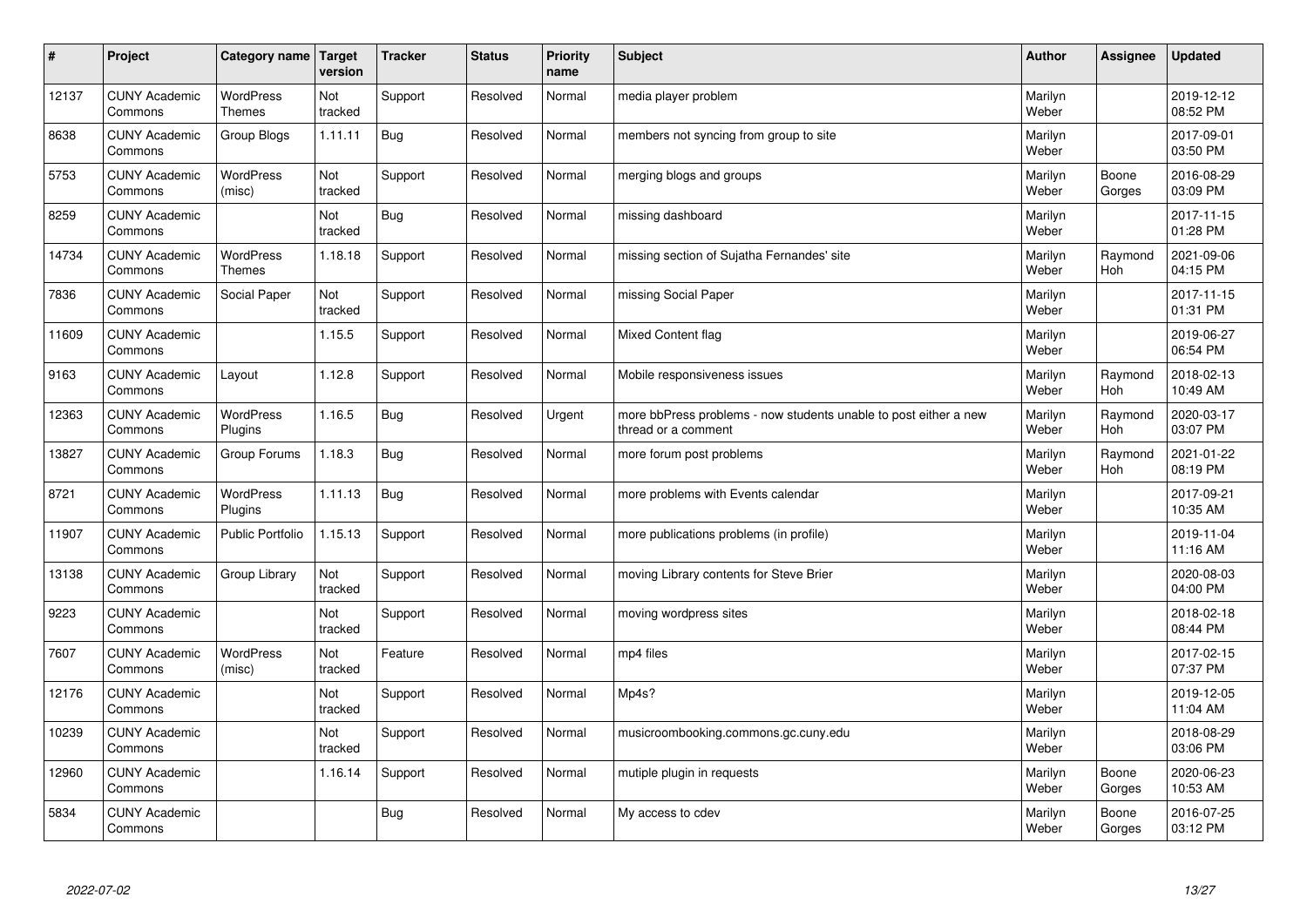| $\pmb{\#}$ | Project                         | Category name                     | Target<br>version | <b>Tracker</b> | <b>Status</b> | <b>Priority</b><br>name | <b>Subject</b>                                                                          | <b>Author</b>    | <b>Assignee</b> | Updated                |
|------------|---------------------------------|-----------------------------------|-------------------|----------------|---------------|-------------------------|-----------------------------------------------------------------------------------------|------------------|-----------------|------------------------|
| 12156      | <b>CUNY Academic</b><br>Commons | Blogs<br>(BuddyPress)             | Not<br>tracked    | Support        | Resolved      | Normal                  | My Sites list (Commons Profile or Sites directory) doesn't match toolbar<br>dropdown    | Marilyn<br>Weber |                 | 2019-12-11<br>10:20 AM |
| 13783      | <b>CUNY Academic</b><br>Commons |                                   | 1.18.2            | Support        | Resolved      | Normal                  | new CUNY OneSearch url                                                                  | Marilyn<br>Weber |                 | 2021-01-14<br>04:53 PM |
| 11031      | <b>CUNY Academic</b><br>Commons |                                   | Not<br>tracked    | Support        | Resolved      | Normal                  | new group with seemingly old topics                                                     | Marilyn<br>Weber |                 | 2019-02-11<br>12:17 PM |
| 8661       | <b>CUNY Academic</b><br>Commons | Group Blogs                       | Not<br>tracked    | <b>Bug</b>     | Resolved      | Normal                  | new group, old site, can't link?                                                        | Marilyn<br>Weber |                 | 2017-11-15<br>01:26 PM |
| 13134      | <b>CUNY Academic</b><br>Commons | Site cloning                      | 1.17.1            | Support        | Resolved      | Normal                  | New site (a clone) point to old dashboard                                               | Marilyn<br>Weber |                 | 2020-08-12<br>03:22 PM |
| 6899       | <b>CUNY Academic</b><br>Commons | Account<br>settings               | Not<br>tracked    | Support        | Resolved      | Normal                  | New user has misspelled her own name                                                    | Marilyn<br>Weber | Boone<br>Gorges | 2016-12-01<br>05:10 PM |
| 4577       | <b>CUNY Academic</b><br>Commons | Registration                      | Not<br>tracked    | <b>Bug</b>     | Resolved      | Normal                  | New users are not getting their email verification                                      | Marilyn<br>Weber | Boone<br>Gorges | 2016-01-26<br>03:30 PM |
| 8131       | <b>CUNY Academic</b><br>Commons | <b>WordPress</b><br>Plugins       | 1.11              | Bug            | Resolved      | Normal                  | Newsletters plug-in                                                                     | Marilyn<br>Weber | Boone<br>Gorges | 2017-05-11<br>09:42 PM |
| 5177       | <b>CUNY Academic</b><br>Commons | Toolbar                           | 1.9.6             | Bug            | Resolved      | Normal                  | No "My Papers" tab                                                                      | Marilyn<br>Weber | Raymond<br>Hoh  | 2016-01-29<br>08:37 AM |
| 15211      | <b>CUNY Academic</b><br>Commons | <b>Blogs</b><br>(BuddyPress)      | 1.19.2            | Support        | Resolved      | Normal                  | No good error reporting for already-used domain name when creating a<br>site in Firefox | Marilyn<br>Weber | Boone<br>Gorges | 2022-01-25<br>11:33 AM |
| 6818       | <b>CUNY Academic</b><br>Commons | Email<br>Notifications            | 1.10.3            | Support        | Resolved      | Normal                  | No more email notifications?                                                            | Marilyn<br>Weber |                 | 2016-11-22<br>02:51 PM |
| 11088      | <b>CUNY Academic</b><br>Commons | Group Blogs                       | Not<br>tracked    | Bug            | Resolved      | Normal                  | no notification for comments                                                            | Marilyn<br>Weber |                 | 2019-02-15<br>03:30 PM |
| 12584      | <b>CUNY Academic</b><br>Commons |                                   | Not<br>tracked    | <b>Bug</b>     | Resolved      | Urgent                  | No way to register                                                                      | Marilyn<br>Weber |                 | 2020-03-27<br>02:38 PM |
| 7613       | <b>CUNY Academic</b><br>Commons | Registration                      | Not<br>tracked    | Support        | Resolved      | Normal                  | non-matriculated students                                                               | Marilyn<br>Weber | Boone<br>Gorges | 2017-11-15<br>11:03 AM |
| 15654      | <b>CUNY Academic</b><br>Commons | WordPress<br>Plugins              | 1.19.6            | Support        | Resolved      | Normal                  | Numerous Copies of Events showing up                                                    | Marilyn<br>Weber | Boone<br>Gorges | 2022-03-22<br>11:30 AM |
| 13441      | <b>CUNY Academic</b><br>Commons |                                   | 1.17.5            | Support        | Resolved      | Normal                  | ongoing user problems with daily digests                                                | Marilyn<br>Weber |                 | 2020-10-13<br>10:02 AM |
| 3592       | <b>CUNY Academic</b><br>Commons | <b>WordPress</b><br>(Permissions) | Not<br>tracked    | Publicity      | Resolved      | Normal                  | Oops - Announcing 1.6!                                                                  | Marilyn<br>Weber | Boone<br>Gorges | 2014-10-22<br>03:03 PM |
| 14012      | <b>CUNY Academic</b><br>Commons | WordPress<br>Plugins              | 1.18.5            | Support        | Resolved      | Normal                  | Open External Links in a New Window plugin?                                             | Marilyn<br>Weber | Boone<br>Gorges | 2021-03-02<br>02:07 PM |
| 11002      | <b>CUNY Academic</b><br>Commons |                                   | Not<br>tracked    | Support        | Resolved      | Normal                  | open link in a new tab not working                                                      | Marilyn<br>Weber |                 | 2019-06-03<br>07:57 PM |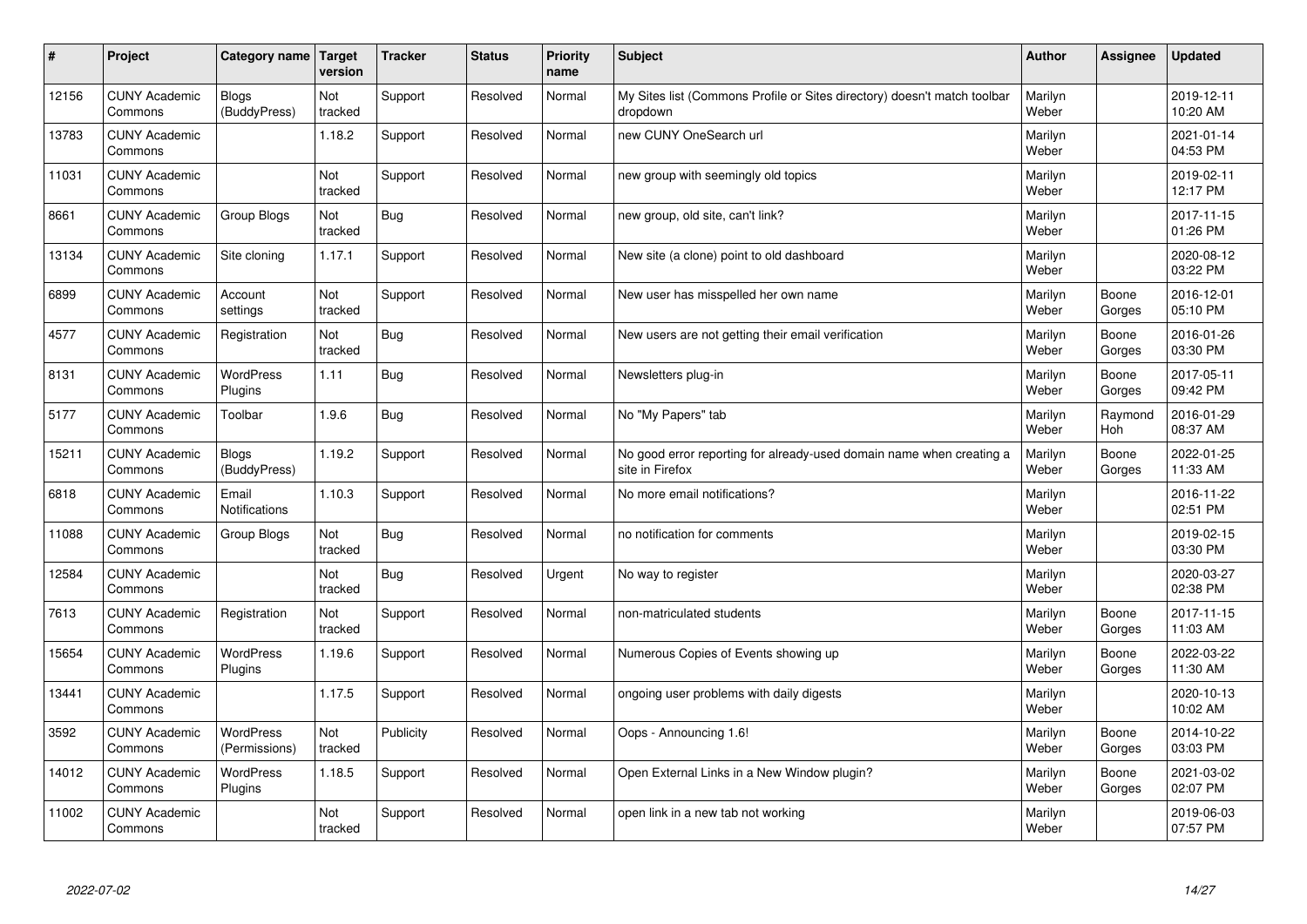| #     | Project                         | Category name                     | <b>Target</b><br>version | <b>Tracker</b> | <b>Status</b> | <b>Priority</b><br>name | <b>Subject</b>                                                                           | <b>Author</b>    | <b>Assignee</b>       | <b>Updated</b>         |
|-------|---------------------------------|-----------------------------------|--------------------------|----------------|---------------|-------------------------|------------------------------------------------------------------------------------------|------------------|-----------------------|------------------------|
| 12427 | <b>CUNY Academic</b><br>Commons |                                   | Not<br>tracked           | Support        | Resolved      | Normal                  | organizing PDF on a site?                                                                | Marilyn<br>Weber | scott voth            | 2020-03-10<br>11:11 AM |
| 7619  | <b>CUNY Academic</b><br>Commons | Membership                        | Not<br>tracked           | Support        | Resolved      | Normal                  | outside users for a site that isn't a class?                                             | Marilyn<br>Weber | Matt Gold             | 2017-11-15<br>06:18 PM |
| 11908 | <b>CUNY Academic</b><br>Commons | Spam/Spam<br>Prevention           | 1.17.7                   | Support        | Resolved      | Normal                  | overeager spam filter                                                                    | Marilyn<br>Weber | Raymond<br><b>Hoh</b> | 2020-11-05<br>04:36 PM |
| 9330  | <b>CUNY Academic</b><br>Commons | <b>WordPress</b><br>Plugins       | 1.12.10                  | <b>Bug</b>     | Resolved      | Normal                  | part 2 of problems with the Leaflet plug -in                                             | Marilyn<br>Weber |                       | 2018-03-04<br>05:58 PM |
| 6815  | <b>CUNY Academic</b><br>Commons | Password<br>Reset                 | Not<br>tracked           | Support        | Resolved      | Normal                  | password reset requested                                                                 | Marilyn<br>Weber | <b>Matt Gold</b>      | 2016-11-22<br>10:30 AM |
| 13768 | <b>CUNY Academic</b><br>Commons | Domain<br>Mapping                 | Not<br>tracked           | Bug            | Resolved      | Normal                  | patricksweeney.commons.gc.cuny.edu down                                                  | Marilyn<br>Weber | Raymond<br><b>Hoh</b> | 2021-01-12<br>10:47 AM |
| 10986 | <b>CUNY Academic</b><br>Commons |                                   | Not<br>tracked           | Support        | Resolved      | Normal                  | PDF embedder provoking error                                                             | Marilyn<br>Weber |                       | 2019-03-29<br>04:28 PM |
| 12302 | <b>CUNY Academic</b><br>Commons | <b>WordPress</b><br><b>Themes</b> | 1.16.4                   | Support        | Resolved      | Normal                  | Pictorio theme request                                                                   | Marilyn<br>Weber | Raymond<br>Hoh        | 2020-01-28<br>11:44 AM |
| 10245 | <b>CUNY Academic</b><br>Commons | Email<br>Notifications            | 1.13.8                   | Support        | Resolved      | Urgent                  | Placeholders in action emails (activation, password reset) not being<br>properly swapped | Marilyn<br>Weber | Raymond<br><b>Hoh</b> | 2018-08-30<br>04:02 PM |
| 11210 | <b>CUNY Academic</b><br>Commons | Membership                        | Not<br>tracked           | Support        | Resolved      | Normal                  | Please change the email                                                                  | Marilyn<br>Weber |                       | 2019-03-11<br>04:16 PM |
| 8429  | <b>CUNY Academic</b><br>Commons | Membership                        | Not<br>tracked           | Support        | Resolved      | Normal                  | Please make me an admin of https://arc.commons.gc.cuny.edu                               | Marilyn<br>Weber | Boone<br>Gorges       | 2017-07-24<br>03:33 PM |
| 11977 | <b>CUNY Academic</b><br>Commons |                                   | Not<br>tracked           | Support        | Resolved      | Normal                  | please remove me from many sites                                                         | Marilyn<br>Weber |                       | 2019-11-21<br>01:05 PM |
| 9965  | <b>CUNY Academic</b><br>Commons | <b>WordPress</b><br>Plugins       | 1.13.4                   | Support        | Resolved      | Normal                  | plug-in request for OneTone Companion                                                    | Marilyn<br>Weber | Raymond<br>Hoh        | 2018-06-26<br>12:00 PM |
| 5522  | <b>CUNY Academic</b><br>Commons | WordPress<br>Plugins              | 1.9.15                   | Feature        | Resolved      | Normal                  | plugin request                                                                           | Marilyn<br>Weber | Boone<br>Gorges       | 2016-05-09<br>10:36 AM |
| 5657  | <b>CUNY Academic</b><br>Commons | WordPress<br>Plugins              | 1.9.18                   | Feature        | Resolved      | Normal                  | Plugin Reguest - Instagram Feed WD                                                       | Marilyn<br>Weber | Boone<br>Gorges       | 2016-06-08<br>12:36 PM |
| 9026  | <b>CUNY Academic</b><br>Commons | <b>WordPress</b><br>Plugins       | 1.12.6                   | Support        | Resolved      | Normal                  | plugin request from Carlos Guevara                                                       | Marilyn<br>Weber |                       | 2018-01-03<br>09:33 AM |
| 8908  | <b>CUNY Academic</b><br>Commons | WordPress<br>Plugins              | 1.12.2                   | Support        | Resolved      | Normal                  | Plugin request from Steve Brier                                                          | Marilyn<br>Weber |                       | 2017-11-27<br>11:39 AM |
| 5346  | <b>CUNY Academic</b><br>Commons | Toolbar                           | 1.9.11                   | Bug            | Resolved      | Normal                  | possible dynamic HTML code bug?                                                          | Marilyn<br>Weber | Boone<br>Gorges       | 2016-03-22<br>10:53 AM |
| 13016 | <b>CUNY Academic</b><br>Commons | Shortcodes and<br>embeds          | 1.16.15                  | Support        | Resolved      | Normal                  | possible to run code examples, like in Jupyter Notebooks?                                | Marilyn<br>Weber |                       | 2020-07-16<br>11:52 AM |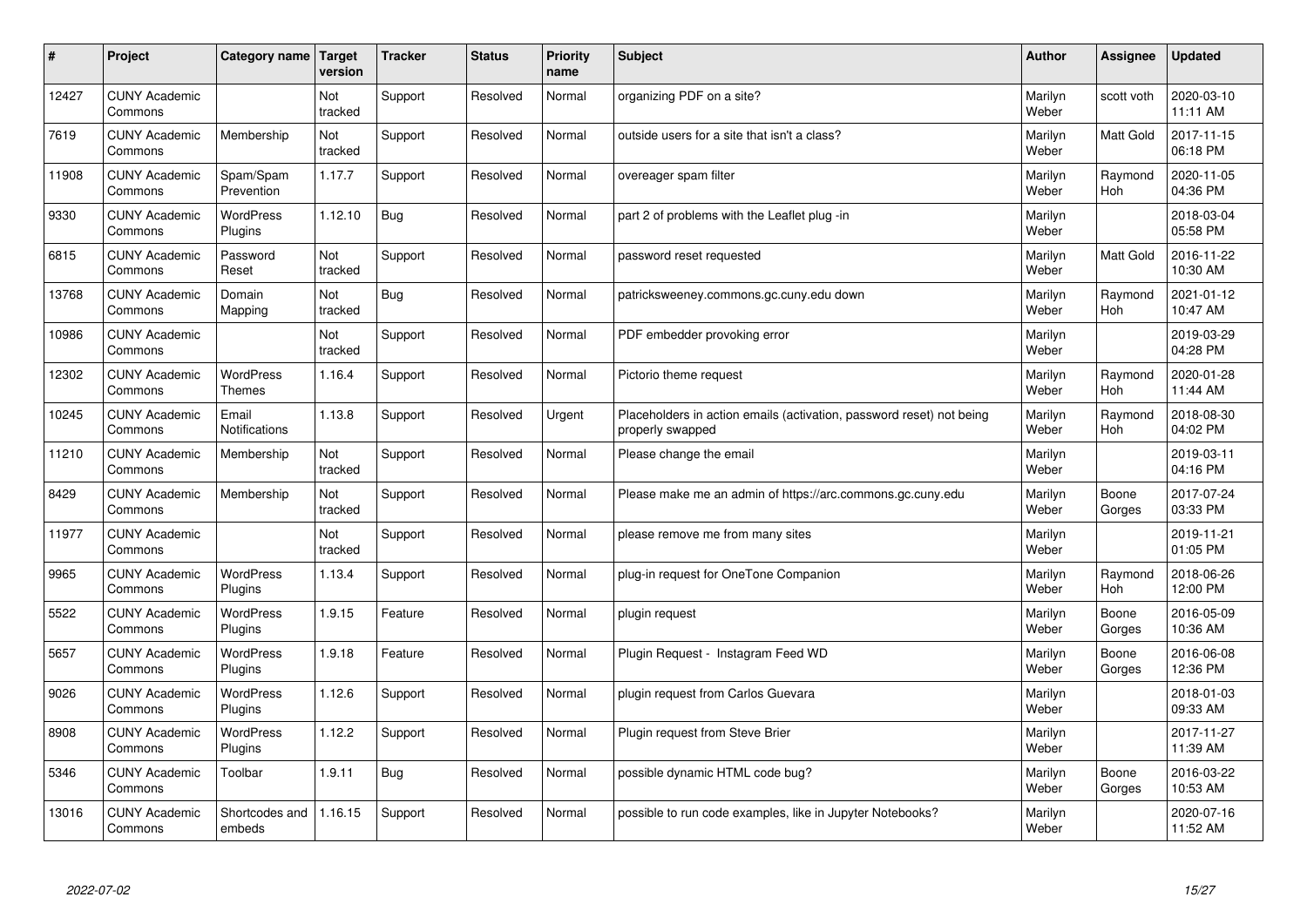| #     | Project                         | Category name                     | Target<br>version     | <b>Tracker</b> | <b>Status</b> | <b>Priority</b><br>name | <b>Subject</b>                                                | <b>Author</b>    | Assignee        | <b>Updated</b>         |
|-------|---------------------------------|-----------------------------------|-----------------------|----------------|---------------|-------------------------|---------------------------------------------------------------|------------------|-----------------|------------------------|
| 12483 | <b>CUNY Academic</b><br>Commons |                                   | 1.16.7                | Bug            | Resolved      | High                    | post error                                                    | Marilyn<br>Weber |                 | 2020-02-28<br>02:44 PM |
| 9500  | <b>CUNY Academic</b><br>Commons | <b>WordPress</b><br>Plugins       | 1.12.12               | Support        | Resolved      | Normal                  | PowerPoint in the media library?                              | Marilyn<br>Weber | Raymond<br>Hoh  | 2018-04-12<br>02:28 PM |
| 14378 | <b>CUNY Academic</b><br>Commons |                                   | Not<br>tracked        | Support        | Resolved      | Normal                  | PPTX files unfetchable                                        | Marilyn<br>Weber |                 | 2021-05-11<br>11:25 AM |
| 9276  | <b>CUNY Academic</b><br>Commons |                                   |                       | <b>Bug</b>     | Resolved      | High                    | problem adding a member to a group - wrong username?          | Marilyn<br>Weber |                 | 2018-02-25<br>12:47 PM |
| 13378 | <b>CUNY Academic</b><br>Commons |                                   | 1.17.5                | Bug            | Resolved      | Normal                  | problem on one of my sites                                    | Marilyn<br>Weber |                 | 2020-09-24<br>05:27 PM |
| 9154  | <b>CUNY Academic</b><br>Commons | Events                            | 1.12.8                | Bug            | Resolved      | Normal                  | problem with group calendar                                   | Marilyn<br>Weber | Raymond<br>Hoh  | 2018-02-13<br>10:49 AM |
| 13091 | <b>CUNY Academic</b><br>Commons |                                   | 1.17.0                | Support        | Resolved      | Normal                  | problem with latex (math equations)                           | Marilyn<br>Weber |                 | 2020-07-28<br>11:09 AM |
| 11866 | <b>CUNY Academic</b><br>Commons | <b>WordPress</b><br><b>Themes</b> | 1.15.10               | Support        | Resolved      | Normal                  | problem with project widget and the 'skills' to generate tags | Marilyn<br>Weber | Raymond<br>Hoh  | 2019-09-19<br>03:20 PM |
| 4734  | <b>CUNY Academic</b><br>Commons | <b>BuddyPress</b><br><b>Docs</b>  | 1.8.13                | Bug            | Resolved      | High                    | Problems with "Create New Doc"                                | Marilyn<br>Weber | Boone<br>Gorges | 2015-10-09<br>07:53 AM |
| 9725  | <b>CUNY Academic</b><br>Commons |                                   | Not<br>tracked        | Support        | Resolved      | Normal                  | problems with deleting a site                                 | Marilyn<br>Weber |                 | 2018-05-07<br>10:24 PM |
| 11205 | <b>CUNY Academic</b><br>Commons | <b>WordPress</b><br>Plugins       | Not<br>tracked        | Support        | Resolved      | Normal                  | problems with Google calendar                                 | Marilyn<br>Weber | Raymond<br>Hoh  | 2019-03-11<br>02:17 PM |
| 10606 | <b>CUNY Academic</b><br>Commons | cdev.gc.cuny.ed<br>H.             | <b>Not</b><br>tracked | Support        | Resolved      | Normal                  | problems with testing environment                             | Marilyn<br>Weber |                 | 2018-11-02<br>10:27 AM |
| 4962  | <b>CUNY Academic</b><br>Commons | Events                            | 1.8.18                | <b>Bug</b>     | Resolved      | High                    | Problems with text entry field in the Events Calendar         | Marilyn<br>Weber | Raymond<br>Hoh  | 2015-12-01<br>06:57 PM |
| 9192  | <b>CUNY Academic</b><br>Commons | <b>WordPress</b><br>Plugins       | 1.12.8                | Bug            | Resolved      | Normal                  | problems with the Leaflet plug -in                            | Marilyn<br>Weber | Boone<br>Gorges | 2018-02-13<br>11:07 AM |
| 6101  | <b>CUNY Academic</b><br>Commons | <b>Public Portfolio</b>           |                       | Bug            | Resolved      | High                    | Profile update problems                                       | Marilyn<br>Weber | Boone<br>Gorges | 2016-12-01<br>03:50 PM |
| 5667  | <b>CUNY Academic</b><br>Commons | <b>Public Portfolio</b>           | 1.9.18                | Bug            | Resolved      | Normal                  | publication section on my public portfolio won't update       | Marilyn<br>Weber | Boone<br>Gorges | 2016-06-12<br>10:19 AM |
| 13633 | <b>CUNY Academic</b><br>Commons |                                   | Not<br>tracked        | Bug            | Resolved      | High                    | PublicsLab site down                                          | Marilyn<br>Weber |                 | 2020-11-30<br>02:01 PM |
| 5969  | <b>CUNY Academic</b><br>Commons | Registration                      | 1.9.27                | Bug            | Resolved      | Normal                  | Queens students unable to join                                | Marilyn<br>Weber | Boone<br>Gorges | 2016-09-04<br>09:41 PM |
| 8882  | <b>CUNY Academic</b><br>Commons |                                   | Not<br>tracked        | Support        | Resolved      | Normal                  | question about search engines                                 | Marilyn<br>Weber |                 | 2017-11-01<br>03:26 PM |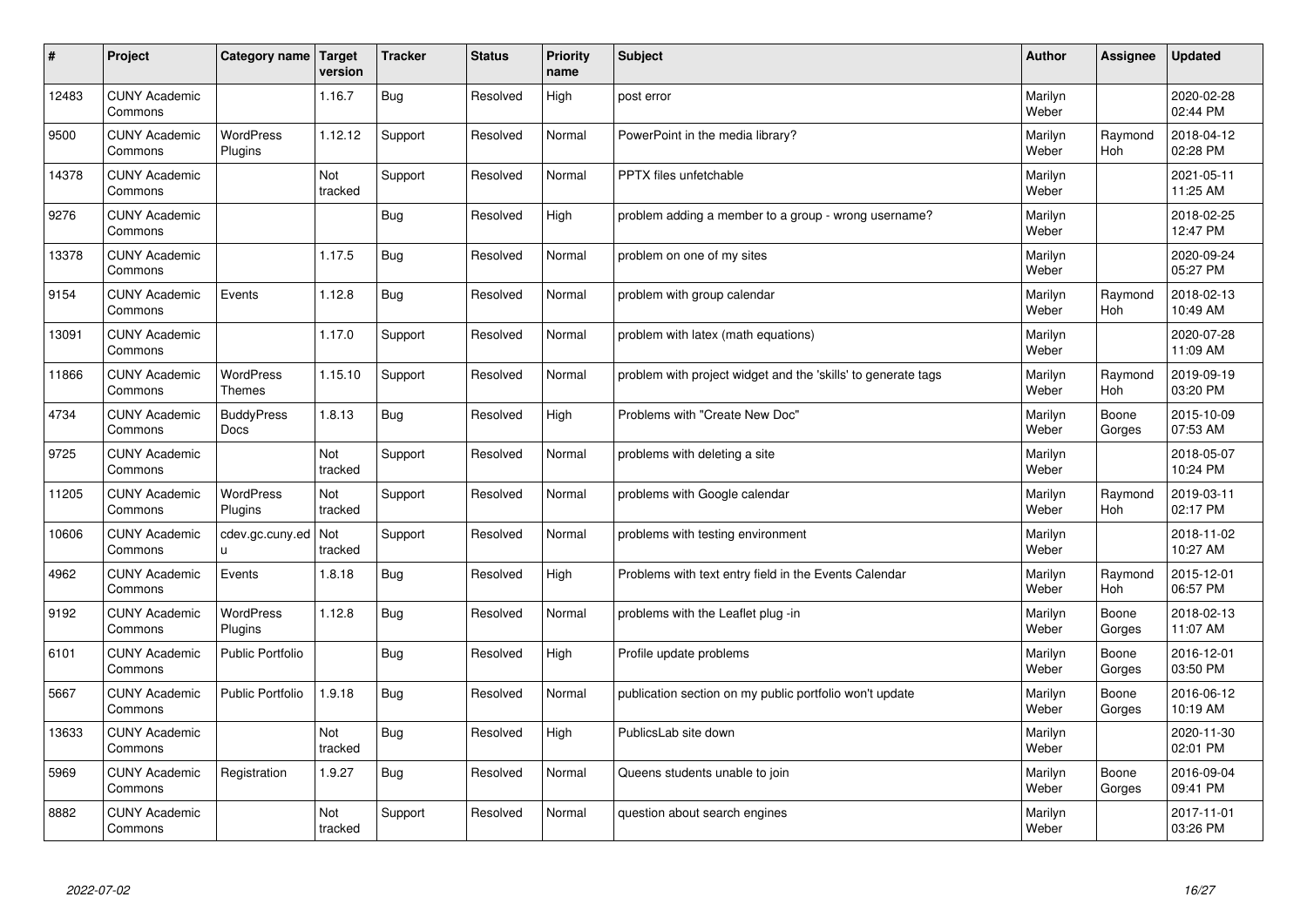| #     | Project                         | Category name   Target | version        | <b>Tracker</b> | <b>Status</b> | <b>Priority</b><br>name | <b>Subject</b>                                                              | <b>Author</b>    | Assignee         | <b>Updated</b>         |
|-------|---------------------------------|------------------------|----------------|----------------|---------------|-------------------------|-----------------------------------------------------------------------------|------------------|------------------|------------------------|
| 4496  | <b>CUNY Academic</b><br>Commons | cuny.is                | 1.8.9          | Bug            | Resolved      | Normal                  | Quick links broken?                                                         | Marilyn<br>Weber | Boone<br>Gorges  | 2015-08-28<br>10:39 AM |
| 9949  | <b>CUNY Academic</b><br>Commons |                        | 1.13.4         | Support        | Resolved      | Normal                  | raise storage space limit?                                                  | Marilyn<br>Weber | Boone<br>Gorges  | 2018-06-26<br>12:00 PM |
| 14813 | <b>CUNY Academic</b><br>Commons |                        | Not<br>tracked | Support        | Resolved      | Normal                  | raise the file size limit                                                   | Marilyn<br>Weber |                  | 2021-09-30<br>12:02 PM |
| 8934  | <b>CUNY Academic</b><br>Commons | Reply By Email         | 1.12.4         | Support        | Resolved      | High                    | RBE "could not post" email should have info about attempted From<br>address | Marilyn<br>Weber | Raymond<br>Hoh   | 2017-12-12<br>11:25 AM |
| 9062  | <b>CUNY Academic</b><br>Commons |                        | Not<br>tracked | Bug            | Resolved      | Normal                  | re-add me as admin of https://commons.gc.cuny.edu/                          | Marilyn<br>Weber |                  | 2018-01-08<br>12:03 PM |
| 4918  | <b>CUNY Academic</b><br>Commons | ZenDesk                | Not<br>tracked | Bug            | Resolved      | High                    | Re-directing Help Requests                                                  | Marilyn<br>Weber | Raymond<br>Hoh   | 2015-11-23<br>11:15 AM |
| 10035 | <b>CUNY Academic</b><br>Commons |                        | Not<br>tracked | Bug            | Resolved      | Normal                  | Reconnecting user to site                                                   | Marilyn<br>Weber |                  | 2018-07-23<br>11:55 AM |
| 8726  | <b>CUNY Academic</b><br>Commons |                        |                | Support        | Resolved      | Normal                  | Redirect problem                                                            | Marilyn<br>Weber |                  | 2017-09-21<br>12:14 PM |
| 9828  | <b>CUNY Academic</b><br>Commons | Domain<br>Mapping      | 1.13.3         | Bug            | Resolved      | High                    | redirecting problem                                                         | Marilyn<br>Weber | Raymond<br>Hoh   | 2018-05-24<br>02:39 PM |
| 8906  | <b>CUNY Academic</b><br>Commons | Redmine                | Not<br>tracked | Support        | Resolved      | Normal                  | Redmine access?                                                             | Marilyn<br>Weber | <b>Matt Gold</b> | 2017-11-13<br>06:02 PM |
| 14526 | <b>CUNY Academic</b><br>Commons | Registration           | 1.18.12        | Bug            | Resolved      | High                    | registration interface won't show a space to enter nonCUNY code             | Marilyn<br>Weber |                  | 2021-06-03<br>04:02 PM |
| 3593  | <b>CUNY Academic</b><br>Commons | Registration           | 1.7.2          | Bug            | Resolved      | High                    | registration problems                                                       | Marilyn<br>Weber | Boone<br>Gorges  | 2014-11-01<br>02:57 PM |
| 9889  | <b>CUNY Academic</b><br>Commons |                        | Not<br>tracked | Support        | Resolved      | Normal                  | remove comments from activity feed?                                         | Marilyn<br>Weber |                  | 2018-12-10<br>03:53 PM |
| 9780  | <b>CUNY Academic</b><br>Commons |                        | Not<br>tracked | Support        | Resolved      | Normal                  | remove the phone number on this profile?                                    | Marilyn<br>Weber |                  | 2018-05-15<br>10:35 AM |
| 10387 | <b>CUNY Academic</b><br>Commons | Membership             | Not<br>tracked | Support        | Resolved      | Normal                  | remove user page                                                            | Marilyn<br>Weber |                  | 2018-09-28<br>02:26 PM |
| 6656  | <b>CUNY Academic</b><br>Commons | Support                | Not<br>tracked | Support        | Resolved      | Normal                  | Remove user profile                                                         | Marilyn<br>Weber | <b>Matt Gold</b> | 2016-11-10<br>02:18 PM |
| 11006 | <b>CUNY Academic</b><br>Commons | Groups (misc)          | 1.14.6         | Support        | Resolved      | Normal                  | removing members from a group isn't working                                 | Marilyn<br>Weber |                  | 2019-01-24<br>03:18 PM |
| 8289  | <b>CUNY Academic</b><br>Commons |                        | Not<br>tracked | Support        | Resolved      | Normal                  | removing my access to sites                                                 | Marilyn<br>Weber | Luke<br>Waltzer  | 2017-06-19<br>12:40 PM |
| 8978  | <b>CUNY Academic</b><br>Commons | Groups (misc)          | Not<br>tracked | Support        | Resolved      | Normal                  | removing old groups                                                         | Marilyn<br>Weber |                  | 2018-12-10<br>03:52 PM |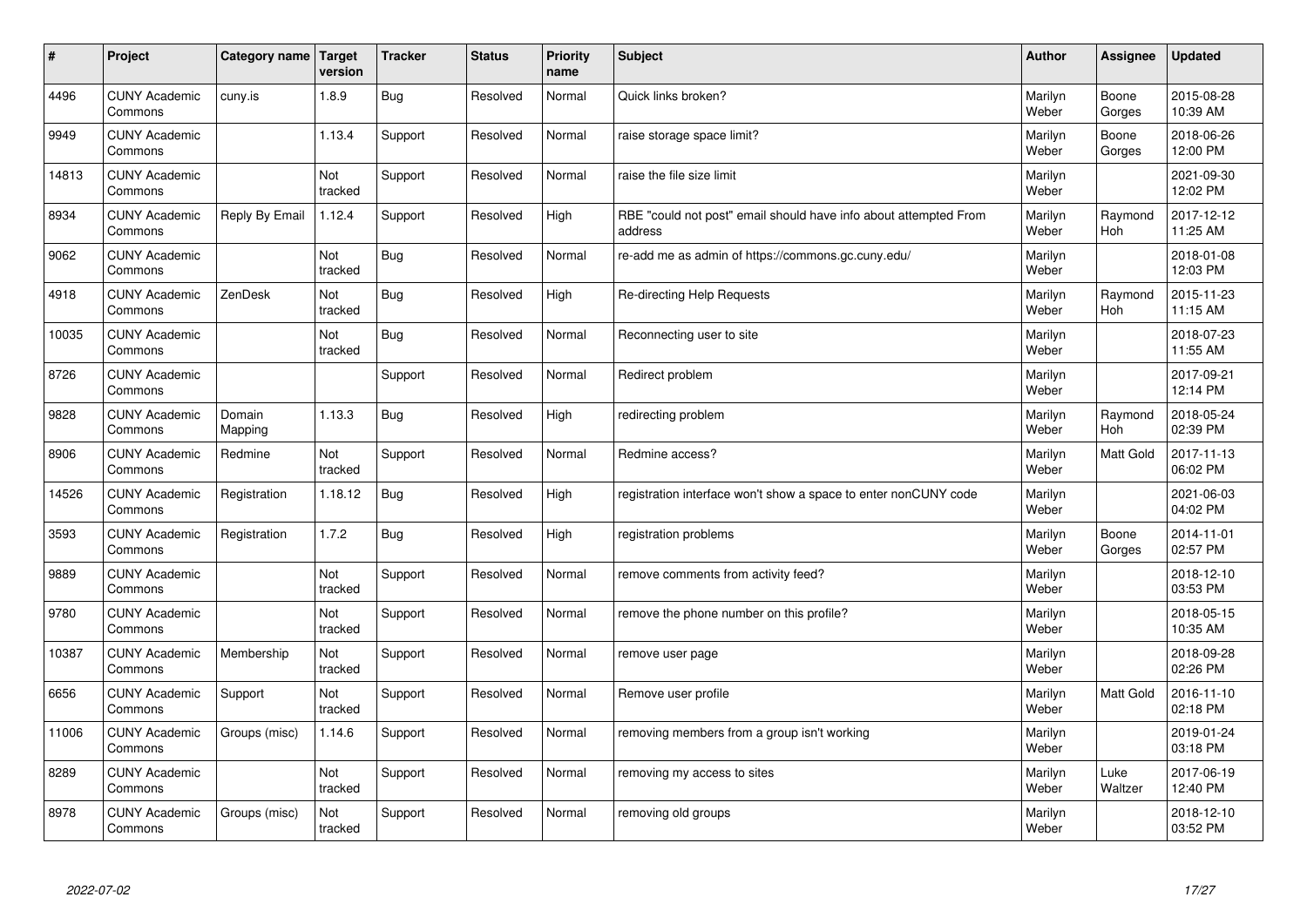| #     | Project                         | Category name   Target       | version        | <b>Tracker</b> | <b>Status</b> | <b>Priority</b><br>name | <b>Subject</b>                                                  | <b>Author</b>    | Assignee              | <b>Updated</b>         |
|-------|---------------------------------|------------------------------|----------------|----------------|---------------|-------------------------|-----------------------------------------------------------------|------------------|-----------------------|------------------------|
| 5799  | <b>CUNY Academic</b><br>Commons | <b>Blogs</b><br>(BuddyPress) | Not<br>tracked | Feature        | Resolved      | Normal                  | removing one's own access to sites?                             | Marilyn<br>Weber | Boone<br>Gorges       | 2016-07-26<br>01:55 PM |
| 14369 | <b>CUNY Academic</b><br>Commons | WordPress -<br>Media         | Not<br>tracked | Support        | Resolved      | Normal                  | renewed problem with ppsx files                                 | Marilyn<br>Weber |                       | 2021-04-27<br>12:44 PM |
| 9541  | <b>CUNY Academic</b><br>Commons | <b>WordPress</b><br>(misc)   | Not<br>tracked | Support        | Resolved      | Normal                  | repeating header banner                                         | Marilyn<br>Weber | Raymond<br><b>Hoh</b> | 2018-04-06<br>12:33 PM |
| 12334 | <b>CUNY Academic</b><br>Commons |                              |                | Support        | Resolved      | Normal                  | request for a Redmine account                                   | Marilyn<br>Weber | <b>Matt Gold</b>      | 2020-01-30<br>12:01 PM |
| 12999 | <b>CUNY Academic</b><br>Commons |                              | 1.18.1         | Support        | Resolved      | Normal                  | request for Dentist theme                                       | Marilyn<br>Weber | Boone<br>Gorges       | 2020-12-22<br>03:31 PM |
| 11516 | <b>CUNY Academic</b><br>Commons | Membership                   | Not<br>tracked | Support        | Resolved      | Normal                  | request for email change                                        | Marilyn<br>Weber |                       | 2019-06-04<br>01:48 PM |
| 8446  | <b>CUNY Academic</b><br>Commons | <b>WordPress</b><br>Plugins  | 1.11.14        | Support        | Resolved      | Normal                  | request for multiple accordion menu plugins                     | Marilyn<br>Weber |                       | 2018-05-07<br>09:57 PM |
| 12676 | <b>CUNY Academic</b><br>Commons | <b>WordPress</b><br>Plugins  | 1.16.10        | Support        | Resolved      | Normal                  | request for Require Post Category plug-in                       | Marilyn<br>Weber |                       | 2020-04-28<br>11:03 AM |
| 8379  | <b>CUNY Academic</b><br>Commons |                              | Not<br>tracked | Support        | Resolved      | Normal                  | request for site build help                                     | Marilyn<br>Weber |                       | 2017-07-01<br>10:48 AM |
| 5302  | <b>CUNY Academic</b><br>Commons | WordPress<br>Plugins         | 1.9.10         | Feature        | Resolved      | Normal                  | request for WP Gallery Custom Links plug-in                     | Marilyn<br>Weber | Boone<br>Gorges       | 2016-03-11<br>09:20 PM |
| 9087  | <b>CUNY Academic</b><br>Commons | WordPress<br>Plugins         | 1.12.7         | Support        | Resolved      | Normal                  | request for WP Social Sharing                                   | Marilyn<br>Weber |                       | 2018-01-23<br>11:17 AM |
| 10910 | <b>CUNY Academic</b><br>Commons | Membership                   | Not<br>tracked | Support        | Resolved      | Normal                  | request to be an admin to a prof's site                         | Marilyn<br>Weber |                       | 2019-01-04<br>10:45 AM |
| 12777 | <b>CUNY Academic</b><br>Commons |                              | 1.16.14        | Support        | Resolved      | Normal                  | request to include custom javascript into a Commons-hosted site | Marilyn<br>Weber |                       | 2020-06-16<br>04:03 PM |
| 10240 | <b>CUNY Academic</b><br>Commons | <b>WordPress</b><br>Plugins  | 1.13.8         | Support        | Resolved      | Normal                  | require-featured-image plug-in request                          | Marilyn<br>Weber |                       | 2018-08-29<br>05:15 PM |
| 3466  | <b>CUNY Academic</b><br>Commons | Membership                   | 1.6.16         | Feature        | Resolved      | Normal                  | restricting undergrad registration                              | Marilyn<br>Weber | Boone<br>Gorges       | 2014-09-18<br>12:02 AM |
| 10820 | <b>CUNY Academic</b><br>Commons |                              | Not<br>tracked | Support        | Resolved      | Normal                  | retrieve deleted pages/posts                                    | Marilyn<br>Weber |                       | 2018-12-13<br>06:33 PM |
| 10298 | <b>CUNY Academic</b><br>Commons |                              | Not<br>tracked | Support        | Resolved      | Normal                  | RSS feed to itunes problem                                      | Marilyn<br>Weber |                       | 2018-12-10<br>03:57 PM |
| 6025  | <b>CUNY Academic</b><br>Commons | Search                       | Not<br>tracked | Bug            | Resolved      | Normal                  | Search function not working                                     | Marilyn<br>Weber | Boone<br>Gorges       | 2016-10-12<br>09:41 AM |
| 15269 | <b>CUNY Academic</b><br>Commons | Redmine                      | Not<br>tracked | Support        | Resolved      | Normal                  | Segal Theater sites                                             | Marilyn<br>Weber |                       | 2022-02-07<br>04:11 PM |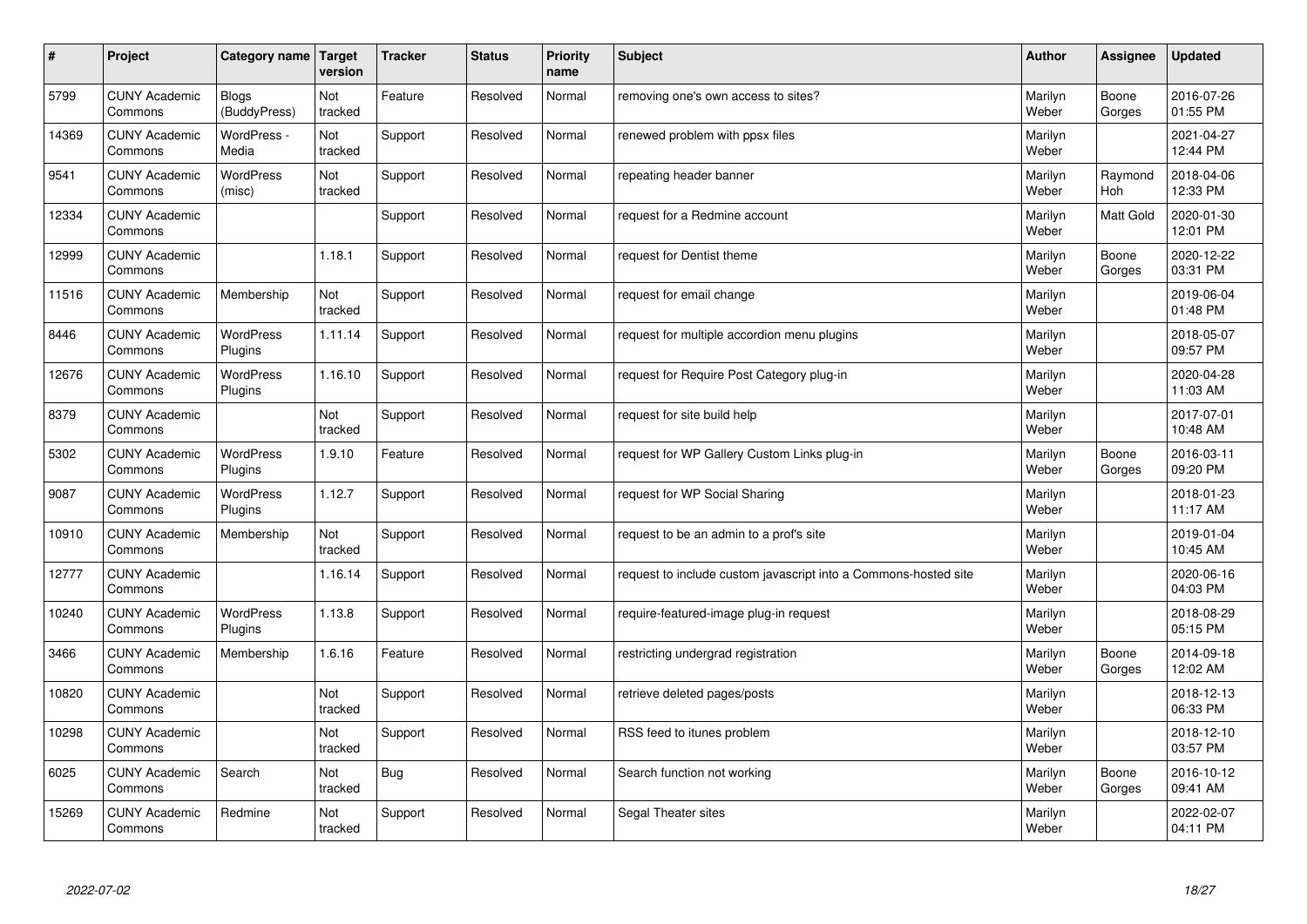| #     | Project                         | Category name   Target      | version        | <b>Tracker</b> | <b>Status</b> | <b>Priority</b><br>name | <b>Subject</b>                                                    | <b>Author</b>    | Assignee        | <b>Updated</b>         |
|-------|---------------------------------|-----------------------------|----------------|----------------|---------------|-------------------------|-------------------------------------------------------------------|------------------|-----------------|------------------------|
| 13521 | <b>CUNY Academic</b><br>Commons | Onboarding                  | 1.17.7         | Support        | Resolved      | Normal                  | sent invitations page                                             | Marilyn<br>Weber | Raymond<br>Hoh  | 2020-11-10<br>10:31 AM |
| 14265 | <b>CUNY Academic</b><br>Commons | <b>WordPress</b><br>Plugins | 1.18.10        | Support        | Resolved      | Normal                  | separate the tag cloud in the blog sidebar                        | Marilyn<br>Weber | Boone<br>Gorges | 2021-05-12<br>05:19 PM |
| 14534 | <b>CUNY Academic</b><br>Commons | <b>WordPress</b><br>Plugins | 1.18.12        | Support        | Resolved      | Normal                  | Share This Image plugin?                                          | Marilyn<br>Weber |                 | 2021-06-08<br>11:50 AM |
| 3029  | <b>CUNY Academic</b><br>Commons | cuny.is                     | Not<br>tracked | Support        | Resolved      | Normal                  | shortlink request                                                 | Marilyn<br>Weber | Boone<br>Gorges | 2014-02-12<br>10:03 AM |
| 3001  | <b>CUNY Academic</b><br>Commons | <b>WordPress</b><br>(misc)  | Not<br>tracked | Support        | Resolved      | Normal                  | shortlink requested                                               | Marilyn<br>Weber | Boone<br>Gorges | 2014-01-30<br>01:26 PM |
| 12190 | <b>CUNY Academic</b><br>Commons | Blogs<br>(BuddyPress)       | Not<br>tracked | Support        | Resolved      | Normal                  | Site avatar in directory is not what user expects                 | Marilyn<br>Weber |                 | 2019-12-12<br>08:51 PM |
| 11017 | <b>CUNY Academic</b><br>Commons |                             | Not<br>tracked | Support        | Resolved      | Normal                  | site didn't save?                                                 | Marilyn<br>Weber |                 | 2019-01-25<br>03:47 PM |
| 13656 | <b>CUNY Academic</b><br>Commons |                             |                | Bug            | Resolved      | High                    | site down                                                         | Marilyn<br>Weber |                 | 2020-12-11<br>12:50 PM |
| 7767  | <b>CUNY Academic</b><br>Commons |                             | Not<br>tracked | Bug            | Resolved      | Normal                  | Site loading problems                                             | Marilyn<br>Weber |                 | 2017-03-21<br>09:57 PM |
| 11865 | <b>CUNY Academic</b><br>Commons | Onboarding                  | 1.15.10        | Bug            | Resolved      | Normal                  | Site name not appearing in "Membership" lists of Invitation modal | Marilyn<br>Weber | Boone<br>Gorges | 2019-09-24<br>11:09 AM |
| 6107  | <b>CUNY Academic</b><br>Commons |                             |                | <b>Bug</b>     | Resolved      | High                    | site redirect?                                                    | Marilyn<br>Weber | Boone<br>Gorges | 2016-09-29<br>03:45 PM |
| 12354 | <b>CUNY Academic</b><br>Commons | <b>WordPress</b><br>Plugins | 1.16.5         | <b>Bug</b>     | Resolved      | Urgent                  | sites (including Net-Art) are reporting critical issues           | Marilyn<br>Weber | Raymond<br>Hoh  | 2020-02-02<br>03:16 PM |
| 10810 | <b>CUNY Academic</b><br>Commons | <b>WordPress</b><br>(misc)  | 1.14.2         | Bug            | Resolved      | Normal                  | Sites set as public are becoming private                          | Marilyn<br>Weber |                 | 2018-12-11<br>10:15 AM |
| 12393 | <b>CUNY Academic</b><br>Commons | <b>WordPress</b><br>(misc)  |                | Support        | Resolved      | High                    | size limit for files                                              | Marilyn<br>Weber |                 | 2020-02-18<br>10:13 AM |
| 14075 | <b>CUNY Academic</b><br>Commons | <b>WordPress</b><br>Plugins | Not<br>tracked | Bug            | Resolved      | Normal                  | sludigitalportfolios.commons.gc.cuny.edu                          | Marilyn<br>Weber | Boone<br>Gorges | 2021-03-01<br>10:46 AM |
| 13710 | <b>CUNY Academic</b><br>Commons |                             | Not<br>tracked | Support        | Resolved      | Normal                  | small change to Hosting Partner Handbook                          | Marilyn<br>Weber |                 | 2020-12-16<br>04:29 PM |
| 14019 | <b>CUNY Academic</b><br>Commons | WordPress<br>Plugins        | 1.18.5         | Bug            | Resolved      | Normal                  | smorales.commons.gc.cuny.edu                                      | Marilyn<br>Weber | Boone<br>Gorges | 2021-02-23<br>11:06 AM |
| 8893  | <b>CUNY Academic</b><br>Commons | Social Paper                | 1.12.1         | Support        | Resolved      | Normal                  | Social paper won't connect to group?                              | Marilyn<br>Weber |                 | 2017-12-11<br>01:16 PM |
| 11448 | <b>CUNY Academic</b><br>Commons | <b>BuddyPress</b><br>(misc) | 1.15.1         | Support        | Resolved      | Normal                  | sole administrator listed on sites is not an admin at all?        | Marilyn<br>Weber | Raymond<br>Hoh  | 2019-05-14<br>11:15 AM |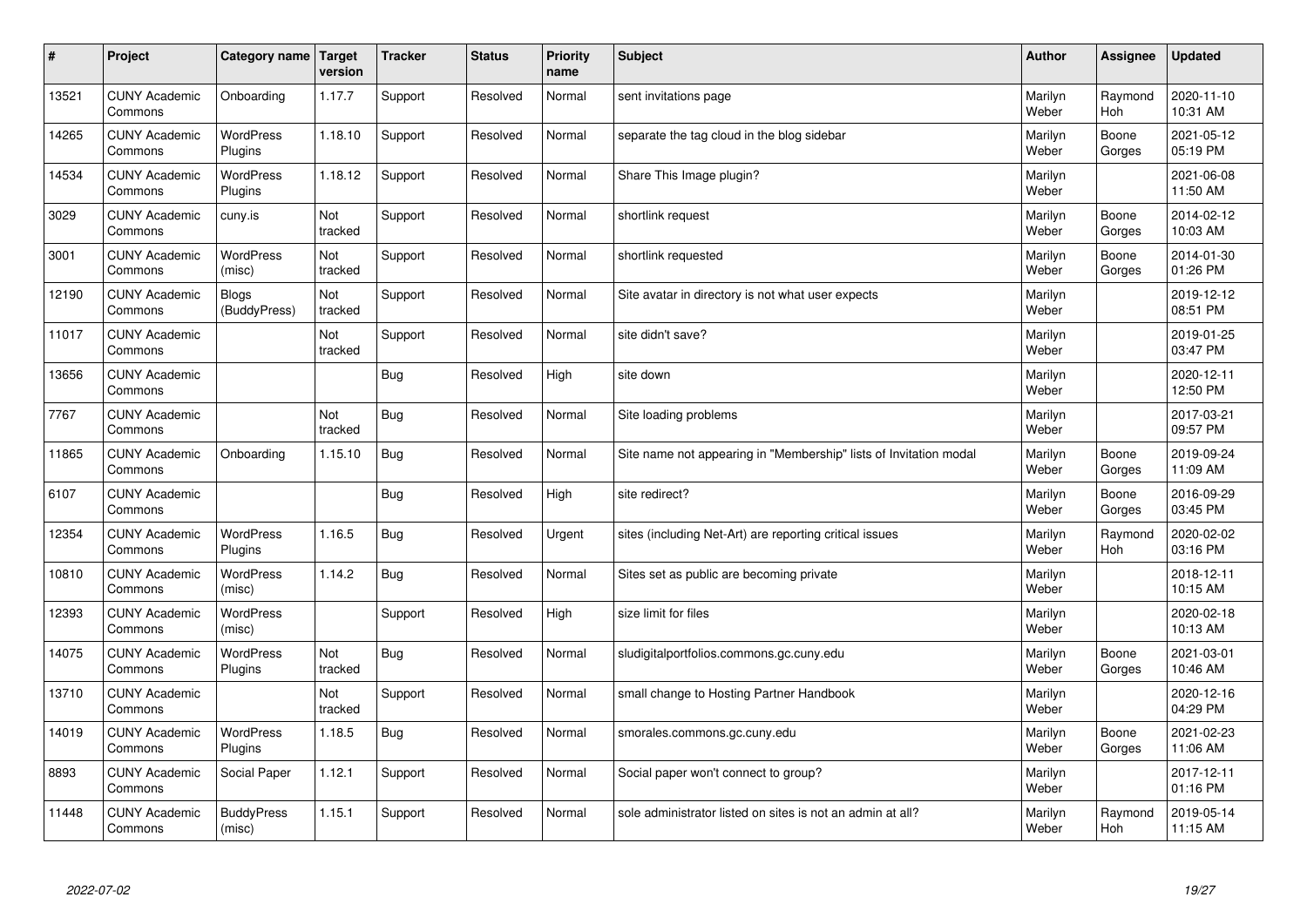| $\sharp$ | Project                         | Category name   Target            | version        | <b>Tracker</b> | <b>Status</b> | <b>Priority</b><br>name | <b>Subject</b>                                     | <b>Author</b>    | Assignee              | <b>Updated</b>         |
|----------|---------------------------------|-----------------------------------|----------------|----------------|---------------|-------------------------|----------------------------------------------------|------------------|-----------------------|------------------------|
| 8553     | <b>CUNY Academic</b><br>Commons |                                   | Not<br>tracked | Support        | Resolved      | Normal                  | storage limits?                                    | Marilyn<br>Weber |                       | 2017-08-18<br>04:36 PM |
| 11294    | <b>CUNY Academic</b><br>Commons | Account<br>settings               | Not<br>tracked | Support        | Resolved      | Normal                  | student emgail change                              | Marilyn<br>Weber | <b>Matt Gold</b>      | 2019-04-07<br>09:11 PM |
| 4657     | <b>CUNY Academic</b><br>Commons | Group Forums                      | 1.8.18         | Bug            | Resolved      | High                    | Submit button disappears in new post mode in forum | Marilyn<br>Weber | Raymond<br>Hoh        | 2015-12-01<br>11:15 PM |
| 4649     | <b>CUNY Academic</b><br>Commons | Registration                      | Not<br>tracked | Bug            | Resolved      | Urgent                  | Submit button has disappeared                      | Marilyn<br>Weber | Boone<br>Gorges       | 2015-09-22<br>11:47 AM |
| 11029    | <b>CUNY Academic</b><br>Commons | Authentication                    | 1.14.9         | Support        | Resolved      | Normal                  | Sujatha Fernandes cannot edit her site             | Marilyn<br>Weber | Raymond<br>Hoh        | 2019-03-26<br>12:10 PM |
| 13116    | <b>CUNY Academic</b><br>Commons | ZenDesk                           | 1.17.1         | Support        | Resolved      | Normal                  | support/send us a message link obscured            | Marilyn<br>Weber | Raymond<br>Hoh        | 2020-07-29<br>09:33 PM |
| 11961    | <b>CUNY Academic</b><br>Commons | Membership                        | Not<br>tracked | Support        | Resolved      | Normal                  | switch email for student user                      | Marilyn<br>Weber |                       | 2019-10-09<br>01:56 PM |
| 5621     | <b>CUNY Academic</b><br>Commons | WordPress<br>Plugins              | 1.9.17         | Feature        | Resolved      | Normal                  | Taxonomy plugin request                            | Marilyn<br>Weber | Boone<br>Gorges       | 2016-06-01<br>11:28 PM |
| 7328     | <b>CUNY Academic</b><br>Commons | WordPress<br>Plugins              | Not<br>tracked | Bug            | Resolved      | Normal                  | technical issue with the Events Manager plugin     | Marilyn<br>Weber | Raymond<br>Hoh        | 2017-11-15<br>06:19 PM |
| 7685     | <b>CUNY Academic</b><br>Commons | Password<br>Reset                 | Not<br>tracked | Support        | Resolved      | Normal                  | temporary password                                 | Marilyn<br>Weber | Boone<br>Gorges       | 2017-02-15<br>07:36 PM |
| 8941     | <b>CUNY Academic</b><br>Commons | <b>WordPress</b><br><b>Themes</b> | 1.13.1         | Support        | Resolved      | Normal                  | Theme request: ColorNews                           | Marilyn<br>Weber |                       | 2018-05-08<br>10:42 AM |
| 4965     | <b>CUNY Academic</b><br>Commons | <b>WordPress</b><br><b>Themes</b> | Not<br>tracked | Feature        | Resolved      | Normal                  | Theme requested                                    | Marilyn<br>Weber | Boone<br>Gorges       | 2016-02-24<br>09:46 PM |
| 13738    | <b>CUNY Academic</b><br>Commons |                                   | 1.18.1         | Support        | Resolved      | Normal                  | theme requests from a non-CUY person               | Marilyn<br>Weber |                       | 2020-12-23<br>11:34 AM |
| 13512    | <b>CUNY Academic</b><br>Commons | <b>WordPress</b><br><b>Themes</b> | 1.17.7         | Support        | Resolved      | Normal                  | theme update                                       | Marilyn<br>Weber |                       | 2020-11-16<br>04:46 PM |
| 9499     | <b>CUNY Academic</b><br>Commons | WordPress<br>(misc)               | Not<br>tracked | Support        | Resolved      | Normal                  | tiny question - preventing dates on posts?         | Marilyn<br>Weber | Raymond<br><b>Hoh</b> | 2018-04-04<br>03:55 PM |
| 5629     | <b>CUNY Academic</b><br>Commons | <b>Public Portfolio</b>           | 1.10.4         | Support        | Resolved      | Normal                  | Title field in profile can't be edited             | Marilyn<br>Weber |                       | 2016-12-13<br>11:19 AM |
| 9130     | <b>CUNY Academic</b><br>Commons | Homepage<br>Slides                | Not<br>tracked | Bug            | Resolved      | Normal                  | too many redirects                                 | Marilyn<br>Weber |                       | 2018-01-29<br>10:27 AM |
| 10407    | <b>CUNY Academic</b><br>Commons |                                   | Not<br>tracked | Support        | Resolved      | Normal                  | toolbar problem                                    | Marilyn<br>Weber | Boone<br>Gorges       | 2018-10-23<br>10:52 AM |
| 11647    | <b>CUNY Academic</b><br>Commons |                                   | 1.15.6         | Support        | Resolved      | Normal                  | Tribulant Newsletters update                       | Marilyn<br>Weber |                       | 2019-07-18<br>02:27 PM |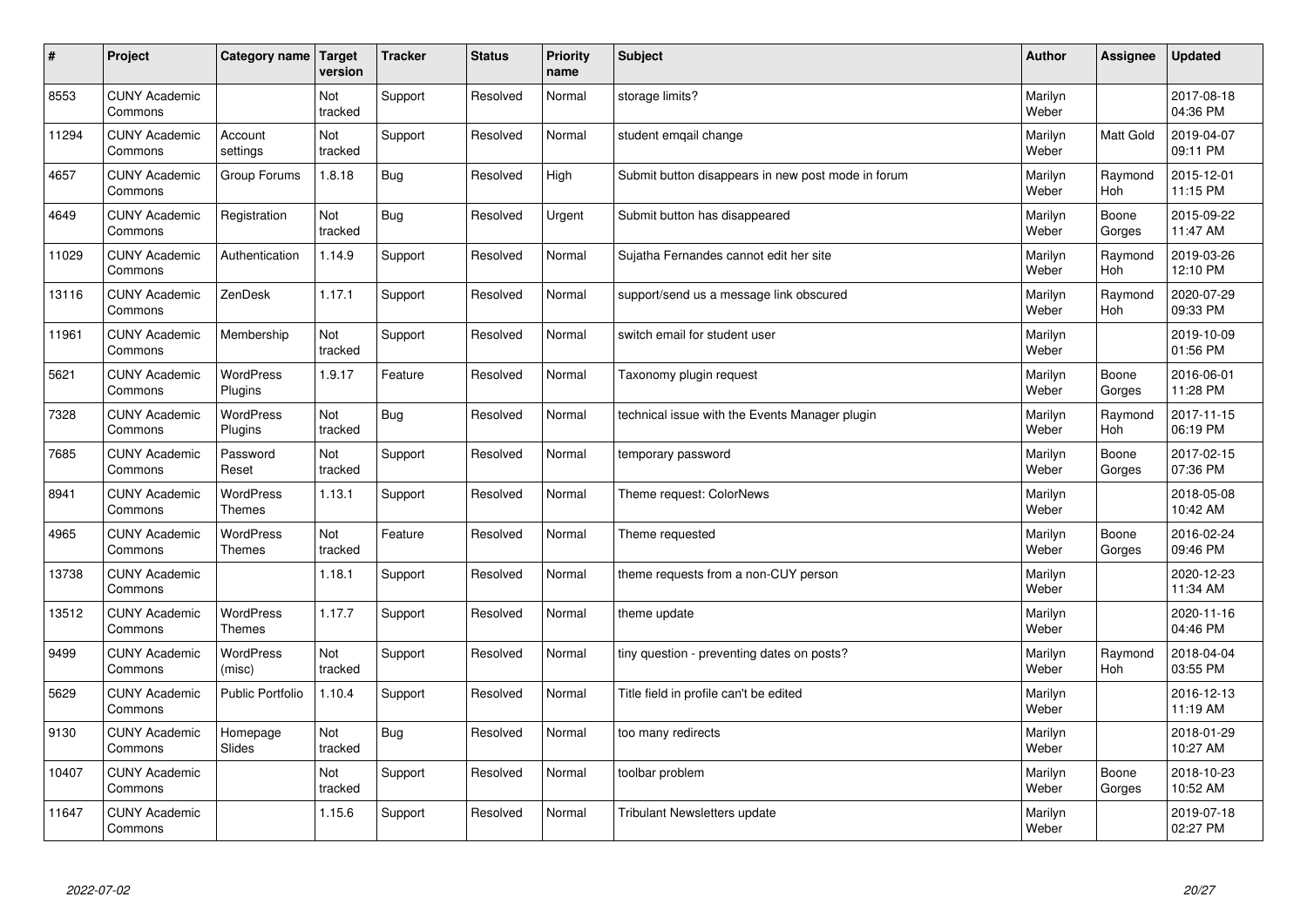| #     | Project                         | Category name   Target            | version        | <b>Tracker</b> | <b>Status</b> | <b>Priority</b><br>name | <b>Subject</b>                                        | <b>Author</b>    | Assignee              | <b>Updated</b>         |
|-------|---------------------------------|-----------------------------------|----------------|----------------|---------------|-------------------------|-------------------------------------------------------|------------------|-----------------------|------------------------|
| 12905 | <b>CUNY Academic</b><br>Commons |                                   | 1.16.14        | Support        | Resolved      | Normal                  | trouble embedding a flipbook from Flipsnack           | Marilyn<br>Weber | Boone<br>Gorges       | 2020-06-23<br>10:53 AM |
| 12861 | <b>CUNY Academic</b><br>Commons |                                   |                | Support        | Resolved      | Normal                  | trouble with YouTube                                  | Marilyn<br>Weber | Raymond<br><b>Hoh</b> | 2020-06-09<br>11:16 AM |
| 5436  | <b>CUNY Academic</b><br>Commons |                                   | Not<br>tracked | Bug            | Resolved      | Normal                  | Trying to change email settings for                   | Marilyn<br>Weber | Boone<br>Gorges       | 2016-04-21<br>10:12 PM |
| 3533  | <b>CUNY Academic</b><br>Commons | Group<br>Invitations              | 1.7.8          | <b>Bug</b>     | Resolved      | Low                     | Trying to invite member to a new group                | Marilyn<br>Weber | Boone<br>Gorges       | 2015-04-01<br>09:13 PM |
| 7684  | <b>CUNY Academic</b><br>Commons | Reply By Email                    | 1.10.12        | Bug            | Resolved      | High                    | trying to post too often error                        | Marilyn<br>Weber | Raymond<br><b>Hoh</b> | 2017-02-28<br>12:43 PM |
| 3197  | <b>CUNY Academic</b><br>Commons | Groups (misc)                     | 1.6.4          | Bug            | Resolved      | Normal                  | trying to set up a hidden group blog with no RSS feed | Marilyn<br>Weber | Boone<br>Gorges       | 2014-05-21<br>09:39 PM |
| 3071  | <b>CUNY Academic</b><br>Commons | <b>WordPress</b><br><b>Themes</b> | 1.5.22         | Bug            | Resolved      | Normal                  | Twenty Fourteen theme differences                     | Marilyn<br>Weber | Boone<br>Gorges       | 2014-04-01<br>08:18 PM |
| 10133 | <b>CUNY Academic</b><br>Commons | <b>WordPress</b><br>(misc)        | Not<br>tracked | Support        | Resolved      | Normal                  | two Commons sites to be migrated elsewhere            | Marilyn<br>Weber |                       | 2018-12-10<br>03:54 PM |
| 12165 | <b>CUNY Academic</b><br>Commons | <b>BuddyPress</b><br>(misc)       | Not<br>tracked | Support        | Resolved      | Normal                  | two reports of Profile problems                       | Marilyn<br>Weber | Boone<br>Gorges       | 2019-12-04<br>05:06 PM |
| 4012  | <b>CUNY Academic</b><br>Commons |                                   | 1.7.20         | Bug            | Resolved      | Normal                  | Two users reporting same Forbidden 403 error message. | Marilyn<br>Weber |                       | 2015-05-01<br>08:13 PM |
| 8768  | <b>CUNY Academic</b><br>Commons |                                   | Not<br>tracked | Support        | Resolved      | Normal                  | unsafe redirect?                                      | Marilyn<br>Weber |                       | 2017-10-06<br>12:14 PM |
| 13929 | <b>CUNY Academic</b><br>Commons |                                   | 1.18.4         | Support        | Resolved      | Normal                  | update error message                                  | Marilyn<br>Weber | Boone<br>Gorges       | 2021-02-09<br>11:05 AM |
| 10941 | <b>CUNY Academic</b><br>Commons | Membership                        | Not<br>tracked | Support        | Resolved      | Normal                  | update user email                                     | Marilyn<br>Weber |                       | 2019-02-13<br>02:24 PM |
| 3116  | <b>CUNY Academic</b><br>Commons | <b>WordPress</b><br>(Permissions) |                | <b>Bug</b>     | Resolved      | Normal                  | Updating the FAQ page                                 | Marilyn<br>Weber | Boone<br>Gorges       | 2014-04-01<br>10:12 PM |
| 10101 | <b>CUNY Academic</b><br>Commons |                                   | 1.13.7         | Bug            | Resolved      | Normal                  | URL changes within Manage section of groups           | Marilyn<br>Weber |                       | 2018-08-03<br>01:54 PM |
| 6812  | <b>CUNY Academic</b><br>Commons |                                   | Not<br>tracked | Support        | Resolved      | Normal                  | User cannot change email                              | Marilyn<br>Weber | <b>Matt Gold</b>      | 2016-12-01<br>06:24 PM |
| 6039  | <b>CUNY Academic</b><br>Commons | Membership                        | 1.9.28         | Bug            | Resolved      | High                    | User cannot change her email                          | Marilyn<br>Weber |                       | 2016-09-19<br>03:03 PM |
| 12543 | <b>CUNY Academic</b><br>Commons | <b>Public Portfolio</b>           | Not<br>tracked | Support        | Resolved      | Normal                  | User cannot find profile edit button                  | Marilyn<br>Weber | scott voth            | 2020-03-22<br>02:49 PM |
| 6091  | <b>CUNY Academic</b><br>Commons | Group<br>Invitations              | Not<br>tracked | Bug            | Resolved      | Normal                  | User cannot re-join a group                           | Marilyn<br>Weber | Boone<br>Gorges       | 2016-09-28<br>01:47 PM |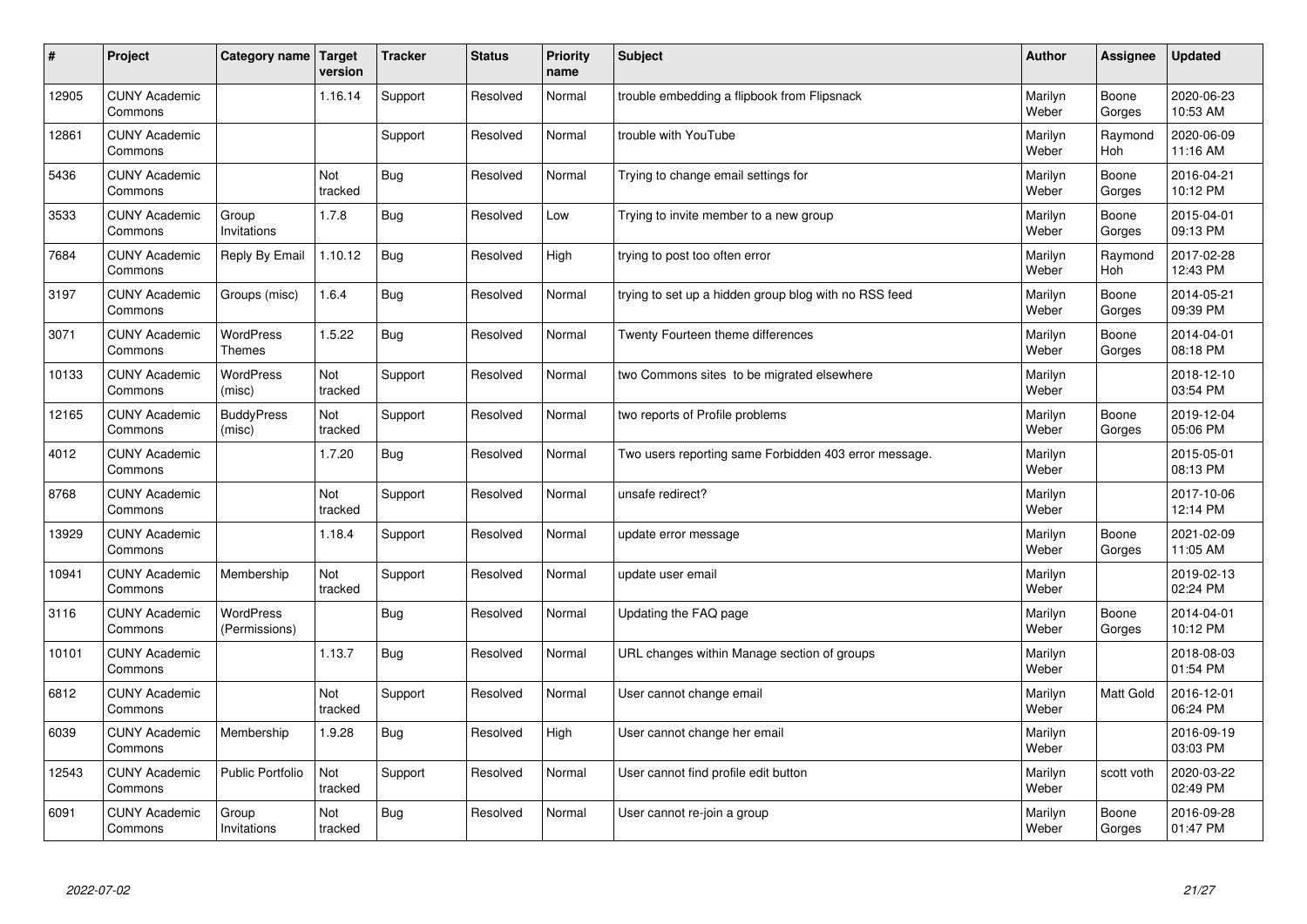| #     | Project                         | Category name Target              | version        | <b>Tracker</b> | <b>Status</b> | <b>Priority</b><br>name | <b>Subject</b>                                  | <b>Author</b>    | Assignee            | <b>Updated</b>         |
|-------|---------------------------------|-----------------------------------|----------------|----------------|---------------|-------------------------|-------------------------------------------------|------------------|---------------------|------------------------|
| 4831  | <b>CUNY Academic</b><br>Commons | <b>Public Portfolio</b>           | 1.9.4          | Bug            | Resolved      | Normal                  | User cannot update profile                      | Marilyn<br>Weber | Boone<br>Gorges     | 2016-01-11<br>10:46 PM |
| 9767  | <b>CUNY Academic</b><br>Commons | Registration                      | Not<br>tracked | Support        | Resolved      | Normal                  | user deleted account but now needs one          | Marilyn<br>Weber |                     | 2018-05-11<br>02:39 PM |
| 11003 | <b>CUNY Academic</b><br>Commons |                                   | Not<br>tracked | Support        | Resolved      | Normal                  | user email change                               | Marilyn<br>Weber |                     | 2019-01-24<br>02:50 PM |
| 9659  | <b>CUNY Academic</b><br>Commons | Account<br>settings               |                | Support        | Resolved      | Normal                  | user email change                               | Marilyn<br>Weber | Matt Gold           | 2018-04-24<br>12:08 PM |
| 8566  | <b>CUNY Academic</b><br>Commons | Membership                        | Not<br>tracked | Support        | Resolved      | Normal                  | user email change                               | Marilyn<br>Weber |                     | 2017-11-15<br>01:27 PM |
| 7803  | <b>CUNY Academic</b><br>Commons |                                   |                | Bug            | Resolved      | Normal                  | user email change                               | Marilyn<br>Weber |                     | 2017-03-16<br>11:58 AM |
| 5772  | <b>CUNY Academic</b><br>Commons | Membership                        | Not<br>tracked | Support        | Resolved      | Normal                  | User email change and forgotten password        | Marilyn<br>Weber | Matt Gold           | 2017-11-15<br>06:18 PM |
| 10227 | <b>CUNY Academic</b><br>Commons |                                   |                | Support        | Resolved      | Normal                  | user incorrectly entered her email address      | Marilyn<br>Weber | Matt Gold           | 2018-08-26<br>08:55 PM |
| 11211 | <b>CUNY Academic</b><br>Commons | <b>WordPress</b><br><b>Themes</b> | 1.14.8         | Support        | Resolved      | Normal                  | user needs to edit the HTML coding              | Marilyn<br>Weber |                     | 2019-03-12<br>11:20 AM |
| 11915 | <b>CUNY Academic</b><br>Commons |                                   | Not<br>tracked | Support        | Resolved      | Normal                  | User not in list                                | Marilyn<br>Weber |                     | 2019-10-28<br>10:13 AM |
| 9779  | <b>CUNY Academic</b><br>Commons | Membership                        | Not<br>tracked | Support        | Resolved      | Normal                  | user not sure if she is registered.             | Marilyn<br>Weber |                     | 2018-12-10<br>03:53 PM |
| 14718 | <b>CUNY Academic</b><br>Commons |                                   | Not<br>tracked | Support        | Resolved      | Normal                  | User wants to recover deleted account           | Marilyn<br>Weber |                     | 2021-08-30<br>02:46 PM |
| 11127 | <b>CUNY Academic</b><br>Commons | Membership                        | Not<br>tracked | Support        | Resolved      | Normal                  | user with new campus affiliation                | Marilyn<br>Weber |                     | 2019-02-19<br>02:09 PM |
| 7337  | <b>CUNY Academic</b><br>Commons | Membership                        | Not<br>tracked | Bug            | Resolved      | Normal                  | User with new email                             | Marilyn<br>Weber |                     | 2017-01-06<br>11:05 AM |
| 7223  | <b>CUNY Academic</b><br>Commons | Membership                        | Not<br>tracked | Bug            | Resolved      | Normal                  | User with two profiles would like to merge them | Marilyn<br>Weber | Boone<br>Gorges     | 2017-01-10<br>02:07 PM |
| 7771  | <b>CUNY Academic</b><br>Commons | Membership                        | Not<br>tracked | Support        | Resolved      | Normal                  | User would like to be uncoupled from sites      | Marilyn<br>Weber | Boone<br>Gorges     | 2017-03-09<br>12:38 PM |
| 6866  | <b>CUNY Academic</b><br>Commons |                                   | Not<br>tracked | Support        | Resolved      | Normal                  | User would like to have her account deleted     | Marilyn<br>Weber | Matt Gold           | 2017-11-15<br>05:49 PM |
| 4102  | <b>CUNY Academic</b><br>Commons | User<br>Experience                | 1.8.1          | Design/UX      | Resolved      | Normal                  | Username rules                                  | Marilyn<br>Weber | Samantha<br>Raddatz | 2015-06-01<br>01:23 PM |
| 9470  | <b>CUNY Academic</b><br>Commons |                                   |                | <b>Bug</b>     | Resolved      | Normal                  | Users not appearing via "Add New"               | Marilyn<br>Weber |                     | 2018-03-22<br>07:44 PM |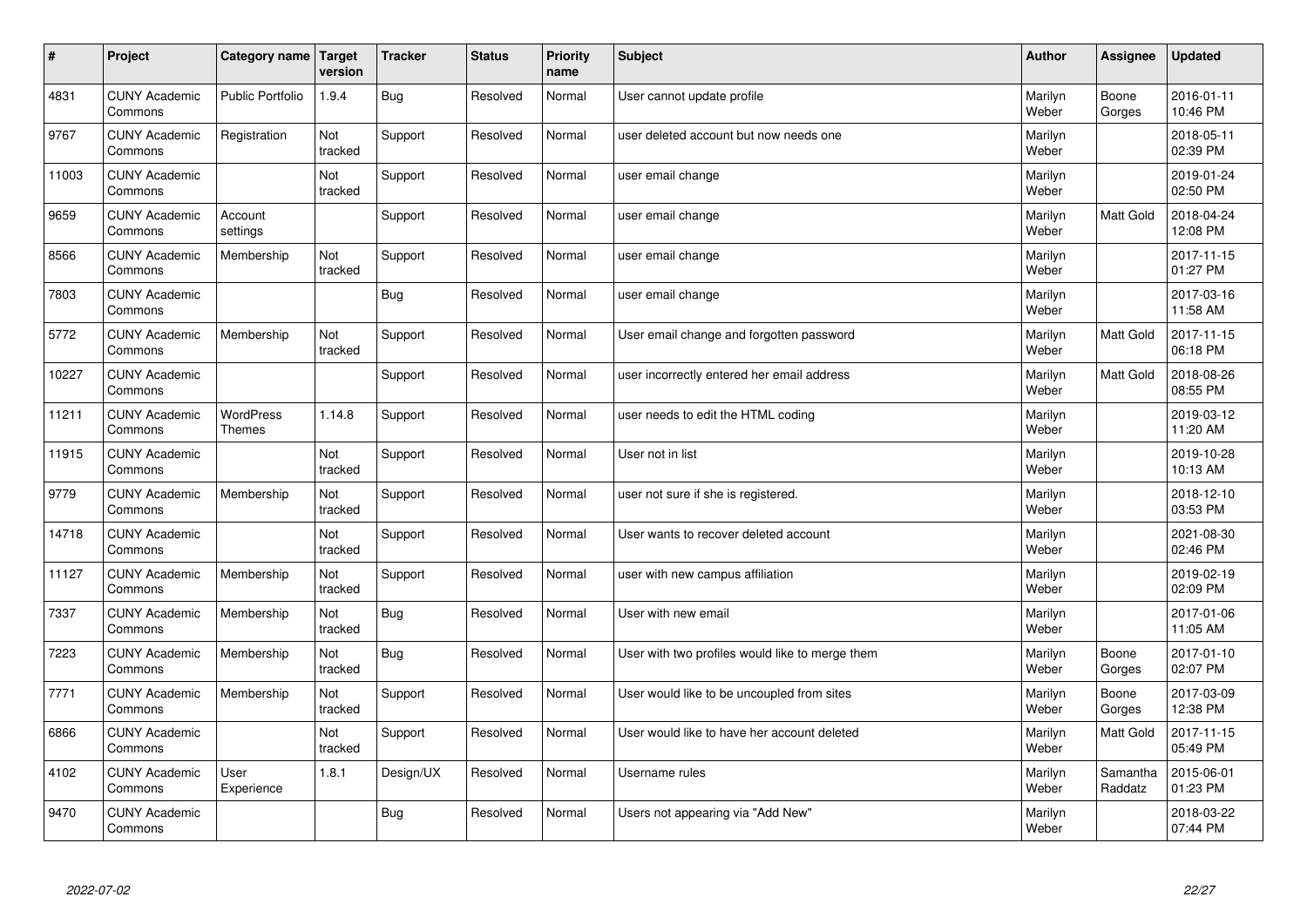| $\sharp$ | Project                         | Category name   Target           | version        | <b>Tracker</b> | <b>Status</b> | <b>Priority</b><br>name | <b>Subject</b>                                                                        | <b>Author</b>    | Assignee              | <b>Updated</b>         |
|----------|---------------------------------|----------------------------------|----------------|----------------|---------------|-------------------------|---------------------------------------------------------------------------------------|------------------|-----------------------|------------------------|
| 15252    | <b>CUNY Academic</b><br>Commons | Layout                           | Not<br>tracked | Bug            | Resolved      | Normal                  | visual glitch with the Segal Center webpage                                           | Marilyn<br>Weber | Raymond<br><b>Hoh</b> | 2022-02-03<br>04:56 PM |
| 9131     | <b>CUNY Academic</b><br>Commons |                                  |                | Support        | Resolved      | Normal                  | webrecorder.io via Firefox                                                            | Marilyn<br>Weber |                       | 2018-01-29<br>11:11 AM |
| 13878    | <b>CUNY Academic</b><br>Commons | Group cloning                    | 1.18.4         | Support        | Resolved      | High                    | When creating Group + Site and choosing 'Clone existing', cannot<br>advance to step 2 | Marilyn<br>Weber | Jeremy<br>Felt        | 2021-02-02<br>11:02 AM |
| 15241    | <b>CUNY Academic</b><br>Commons | Onboarding                       | 1.19.3         | Design/UX      | Resolved      | Normal                  | white on gray                                                                         | Marilyn<br>Weber | Boone<br>Gorges       | 2022-02-08<br>02:38 PM |
| 5872     | <b>CUNY Academic</b><br>Commons | Server                           | Not<br>tracked | <b>Bug</b>     | Resolved      | Immediate               | Whole Commons is down                                                                 | Marilyn<br>Weber | Boone<br>Gorges       | 2016-08-12<br>12:04 AM |
| 5176     | <b>CUNY Academic</b><br>Commons | Public Portfolio                 | 1.9.6          | Bug            | Resolved      | Normal                  | Widgets in Profile not saving                                                         | Marilyn<br>Weber | Boone<br>Gorges       | 2016-02-01<br>11:07 AM |
| 11091    | <b>CUNY Academic</b><br>Commons | <b>BuddyPress</b><br><b>Docs</b> | 1.14.7         | Support        | Resolved      | Normal                  | word limit for comments on a group doc?                                               | Marilyn<br>Weber |                       | 2019-02-26<br>02:04 PM |
| 8308     | <b>CUNY Academic</b><br>Commons | WordPress<br>Plugins             | Not<br>tracked | Support        | Resolved      | Normal                  | WP Migration plugin                                                                   | Marilyn<br>Weber |                       | 2017-11-15<br>01:27 PM |
| 8464     | <b>CUNY Academic</b><br>Commons |                                  | Not<br>tracked | Support        | Resolved      | Normal                  | WP UI                                                                                 | Marilyn<br>Weber |                       | 2017-10-11<br>11:23 AM |
| 9927     | <b>CUNY Academic</b><br>Commons | Membership                       | Not<br>tracked | Support        | Resolved      | Normal                  | wrong email used                                                                      | Marilyn<br>Weber | Matt Gold             | 2018-06-14<br>10:21 AM |
| 13846    | <b>CUNY Academic</b><br>Commons | <b>WordPress</b><br>Plugins      | 1.18.3         | Support        | Resolved      | Normal                  | Yoast SEO plugin problem                                                              | Marilyn<br>Weber |                       | 2021-01-19<br>05:34 PM |
| 11832    | <b>CUNY Academic</b><br>Commons | <b>WordPress</b><br>Plugins      | 1.15.11        | Support        | Resolved      | Normal                  | Yoast SEO premium for sexgenlab.org                                                   | Marilyn<br>Weber |                       | 2019-10-08<br>11:22 AM |
| 4881     | <b>CUNY Academic</b><br>Commons | ZenDesk                          | Not<br>tracked | <b>Bug</b>     | Resolved      | Normal                  | ZenDesk emails not being sent                                                         | Marilyn<br>Weber |                       | 2015-12-07<br>01:34 AM |
| 15686    | <b>CUNY Academic</b><br>Commons | ZenDesk                          | Not<br>tracked | Support        | Resolved      | Low                     | ZenDesk introducing "triggers"                                                        | Marilyn<br>Weber |                       | 2022-03-22<br>09:37 AM |
| 9955     | <b>CUNY Academic</b><br>Commons | WordPress<br>Plugins             | 1.13.4         | Support        | Rejected      | Normal                  | docx converter plugin?                                                                | Marilyn<br>Weber |                       | 2018-06-26<br>11:39 AM |
| 11634    | <b>CUNY Academic</b><br>Commons | WordPress<br>(misc)              | Not<br>tracked | <b>Bug</b>     | Rejected      | Normal                  | 'Insert Read More Tag" working oddly                                                  | Marilyn<br>Weber | Raymond<br>Hoh        | 2019-07-15<br>11:48 PM |
| 8071     | <b>CUNY Academic</b><br>Commons | WordPress<br>Plugins             | Not<br>tracked | Support        | Rejected      | Normal                  | Anthologize                                                                           | Marilyn<br>Weber |                       | 2017-05-10<br>10:15 AM |
| 15022    | <b>CUNY Academic</b><br>Commons |                                  |                | Support        | Rejected      | High                    | ArabStages                                                                            | Marilyn<br>Weber |                       | 2021-12-06<br>10:16 AM |
| 7376     | <b>CUNY Academic</b><br>Commons | Email<br>Notifications           |                | <b>Bug</b>     | Rejected      | Normal                  | automatic forwarding of blog posts not working                                        | Marilyn<br>Weber | Boone<br>Gorges       | 2017-05-01<br>10:36 PM |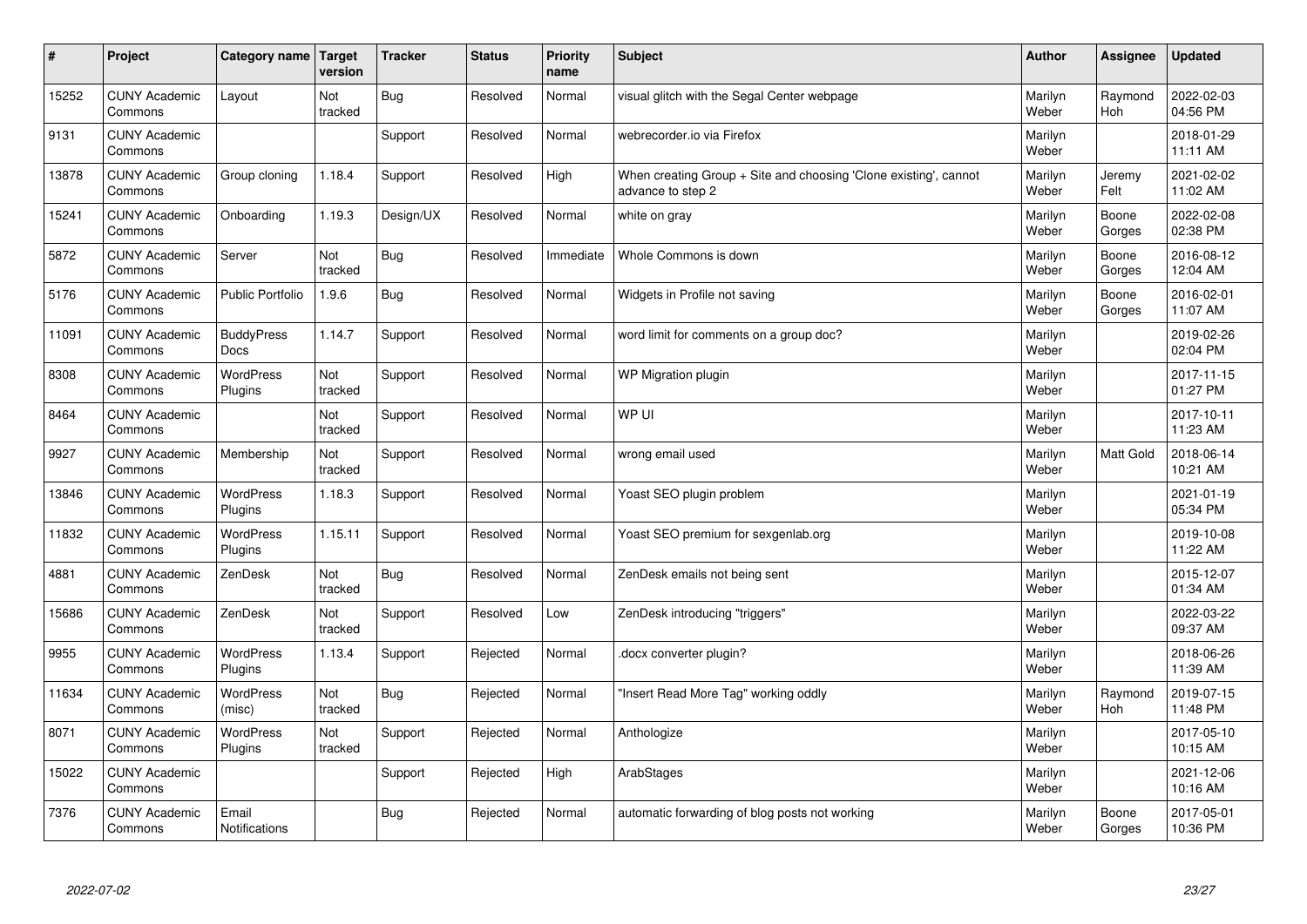| #     | Project                         | Category name   Target        | version        | <b>Tracker</b> | <b>Status</b> | <b>Priority</b><br>name | <b>Subject</b>                                                                 | <b>Author</b>    | Assignee              | <b>Updated</b>         |
|-------|---------------------------------|-------------------------------|----------------|----------------|---------------|-------------------------|--------------------------------------------------------------------------------|------------------|-----------------------|------------------------|
| 10260 | <b>CUNY Academic</b><br>Commons |                               |                | <b>Bug</b>     | Rejected      | Normal                  | bad activation email                                                           | Marilyn<br>Weber |                       | 2018-08-30<br>01:25 PM |
| 15279 | <b>CUNY Academic</b><br>Commons |                               |                | <b>Bug</b>     | Rejected      | Normal                  | big delay - cloning the history site                                           | Marilyn<br>Weber |                       | 2022-02-09<br>01:49 PM |
| 14606 | <b>CUNY Academic</b><br>Commons | <b>WordPress</b><br>(misc)    | Not<br>tracked | Support        | Rejected      | Normal                  | calendar wrong month                                                           | Marilyn<br>Weber |                       | 2021-07-23<br>12:11 PM |
| 3674  | <b>CUNY Academic</b><br>Commons |                               |                | <b>Bug</b>     | Rejected      | Normal                  | CBox pagination issue with the Wiki                                            | Marilyn<br>Weber |                       | 2014-11-20<br>05:03 PM |
| 3673  | <b>CUNY Academic</b><br>Commons |                               |                | Bug            | Rejected      | Normal                  | CBox pagination issue with the Wiki                                            | Marilyn<br>Weber |                       | 2014-11-20<br>04:08 PM |
| 10562 | <b>CUNY Academic</b><br>Commons |                               |                | Bug            | Rejected      | Normal                  | Commons is down                                                                | Marilyn<br>Weber |                       | 2018-10-23<br>10:49 AM |
| 3417  | <b>CUNY Academic</b><br>Commons | <b>BuddyPress</b><br>(misc)   | Not<br>tracked | <b>Bug</b>     | Rejected      | High                    | copying two commons groups                                                     | Marilyn<br>Weber | Marilyn<br>Weber      | 2014-11-05<br>09:56 AM |
| 5083  | <b>CUNY Academic</b><br>Commons | WordPress<br>Plugins          | 1.9.5          | Support        | Rejected      | Normal                  | creating a shortcode for the iframe code of the google form                    | Marilyn<br>Weber | Marilyn<br>Weber      | 2016-01-12<br>04:25 PM |
| 14711 | <b>CUNY Academic</b><br>Commons |                               |                | Support        | Rejected      | Normal                  | Custom Facebook Feed plugin problem                                            | Marilyn<br>Weber |                       | 2022-04-27<br>04:29 PM |
| 3093  | <b>CUNY Academic</b><br>Commons | WordPress<br>Plugins          |                | <b>Bug</b>     | Rejected      | Normal                  | <b>Custom Google Maps</b>                                                      | Marilyn<br>Weber | Boone<br>Gorges       | 2014-05-02<br>10:52 AM |
| 13916 | <b>CUNY Academic</b><br>Commons |                               |                | Support        | Rejected      | Normal                  | <b>Custom Sidebars</b>                                                         | Marilyn<br>Weber |                       | 2021-02-23<br>10:45 AM |
| 14360 | <b>CUNY Academic</b><br>Commons |                               |                | Support        | Rejected      | Normal                  | danielgerouldarchives.org?                                                     | Marilyn<br>Weber |                       | 2021-04-27<br>10:42 AM |
| 13121 | <b>CUNY Academic</b><br>Commons |                               |                | Support        | Rejected      | Normal                  | embed a DropBox Paper file                                                     | Marilyn<br>Weber |                       | 2020-08-25<br>10:56 AM |
| 13169 | <b>CUNY Academic</b><br>Commons |                               | 1.17.4         | Support        | Rejected      | Normal                  | footer logo image has no alt-text                                              | Marilyn<br>Weber |                       | 2020-09-22<br>10:18 AM |
| 5988  | <b>CUNY Academic</b><br>Commons | Support                       |                | Support        | Rejected      | Normal                  | Forbidden error when trying to join                                            | Marilyn<br>Weber | Boone<br>Gorges       | 2016-09-08<br>01:42 PM |
| 5448  | <b>CUNY Academic</b><br>Commons | Email<br><b>Notifications</b> | 1.10.2         | <b>Bug</b>     | Rejected      | Normal                  | garbled CAC activity digests                                                   | Marilyn<br>Weber | Raymond<br><b>Hoh</b> | 2016-11-20<br>02:38 AM |
| 10850 | <b>CUNY Academic</b><br>Commons |                               |                | Support        | Rejected      | Normal                  | Gravity form being resent                                                      | Marilyn<br>Weber |                       | 2018-12-20<br>10:18 PM |
| 13012 | <b>CUNY Academic</b><br>Commons | <b>WordPress</b><br>(misc)    |                | Support        | Rejected      | Normal                  | icon image associated with the teaching template's Creative Commons<br>License | Marilyn<br>Weber | Raymond<br><b>Hoh</b> | 2020-08-25<br>10:56 AM |
| 7668  | <b>CUNY Academic</b><br>Commons | <b>WordPress</b><br>Plugins   |                | Support        | Rejected      | Normal                  | Iframes question                                                               | Marilyn<br>Weber |                       | 2017-04-11<br>09:29 PM |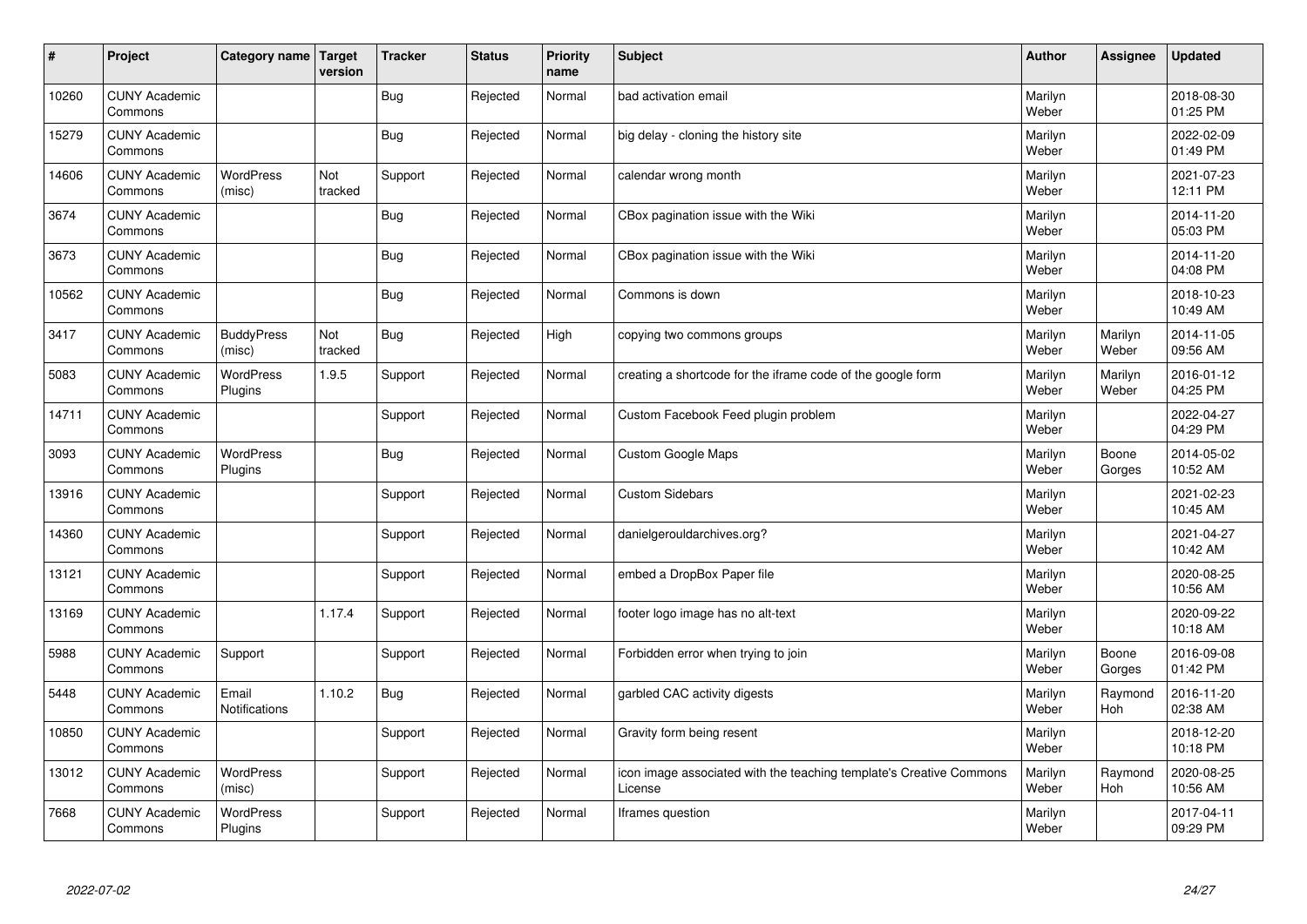| $\sharp$ | Project                         | Category name   Target      | version        | <b>Tracker</b> | <b>Status</b> | <b>Priority</b><br>name | <b>Subject</b>                                               | <b>Author</b>    | <b>Assignee</b>   | <b>Updated</b>         |
|----------|---------------------------------|-----------------------------|----------------|----------------|---------------|-------------------------|--------------------------------------------------------------|------------------|-------------------|------------------------|
| 14625    | <b>CUNY Academic</b><br>Commons |                             | Not<br>tracked | Support        | Rejected      | Normal                  | image won't appear in slideshow.                             | Marilyn<br>Weber |                   | 2021-07-27<br>10:33 AM |
| 6800     | <b>CUNY Academic</b><br>Commons |                             |                | Bug            | Rejected      | Immediate               | Is something going on?                                       | Marilyn<br>Weber |                   | 2016-11-18<br>04:40 PM |
| 15610    | <b>CUNY Academic</b><br>Commons | <b>WordPress</b><br>Plugins | Not<br>tracked | Support        | Rejected      | Normal                  | Loops & Logic plugin                                         | Marilyn<br>Weber | Raymond<br>Hoh    | 2022-03-19<br>11:16 AM |
| 14972    | <b>CUNY Academic</b><br>Commons |                             |                | Support        | Rejected      | Normal                  | Mailchimp plugin                                             | Marilyn<br>Weber |                   | 2021-11-17<br>02:13 PM |
| 13918    | <b>CUNY Academic</b><br>Commons |                             | Not<br>tracked | Support        | Rejected      | Normal                  | MailPoet Newsletters Premium plugin                          | Marilyn<br>Weber |                   | 2021-02-09<br>11:01 AM |
| 6338     | <b>CUNY Academic</b><br>Commons |                             |                | <b>Bug</b>     | Rejected      | Normal                  | Multiple email notifications for each blog post              | Marilyn<br>Weber | Boone<br>Gorges   | 2016-10-18<br>08:45 PM |
| 6575     | <b>CUNY Academic</b><br>Commons | Groups (misc)               |                | Bug            | Rejected      | Normal                  | No papers link for the group "social paper"                  | Marilyn<br>Weber |                   | 2016-11-02<br>10:39 PM |
| 14448    | <b>CUNY Academic</b><br>Commons | Password<br>Reset           | Not<br>tracked | <b>Bug</b>     | Rejected      | Normal                  | password reset weirdness                                     | Marilyn<br>Weber | Raymond<br>Hoh    | 2021-05-12<br>01:34 PM |
| 13201    | <b>CUNY Academic</b><br>Commons |                             |                | Support        | Rejected      | Low                     | PDF embedder                                                 | Marilyn<br>Weber |                   | 2020-09-29<br>11:37 AM |
| 14016    | <b>CUNY Academic</b><br>Commons |                             |                | Support        | Rejected      | Normal                  | PDFs not downloading                                         | Marilyn<br>Weber |                   | 2021-02-22<br>11:00 AM |
| 5345     | <b>CUNY Academic</b><br>Commons | Social Paper                | 1.9.17         | Feature        | Rejected      | Normal                  | Plus symbol problem in SP                                    | Marilyn<br>Weber | Christian<br>Wach | 2016-05-27<br>04:26 AM |
| 9587     | <b>CUNY Academic</b><br>Commons |                             |                | Support        | Rejected      | Normal                  | possible request for the "PDF Poster" plugin                 | Marilyn<br>Weber |                   | 2018-04-24<br>10:52 AM |
| 8195     | <b>CUNY Academic</b><br>Commons |                             |                | Support        | Rejected      | Normal                  | possible to make the Profile pic semi-hidden?                | Marilyn<br>Weber |                   | 2017-05-24<br>11:00 PM |
| 12205    | <b>CUNY Academic</b><br>Commons |                             |                | Support        | Rejected      | Normal                  | possible update to the 2019 theme?                           | Marilyn<br>Weber |                   | 2020-01-14<br>12:08 PM |
| 5184     | <b>CUNY Academic</b><br>Commons | Social Paper                |                | <b>Bug</b>     | Rejected      | Normal                  | Problem linking SP to a group                                | Marilyn<br>Weber | Boone<br>Gorges   | 2016-02-21<br>12:27 PM |
| 9518     | <b>CUNY Academic</b><br>Commons |                             | Not<br>tracked | Support        | Rejected      | Normal                  | problems with site on Internet Explorer                      | Marilyn<br>Weber | Raymond<br>Hoh    | 2019-03-11<br>11:18 PM |
| 9885     | <b>CUNY Academic</b><br>Commons |                             |                | Support        | Rejected      | Normal                  | Publications field problem                                   | Marilyn<br>Weber |                   | 2018-06-06<br>01:18 PM |
| 9684     | <b>CUNY Academic</b><br>Commons |                             |                | Support        | Rejected      | Normal                  | SEO cleanup for newlaborforum.cuny.edu                       | Marilyn<br>Weber |                   | 2018-04-30<br>10:29 AM |
| 11267    | <b>CUNY Academic</b><br>Commons |                             |                | Support        | Rejected      | Normal                  | signing up with a nonCUNY signup code from the Register page | Marilyn<br>Weber |                   | 2019-03-26<br>03:00 PM |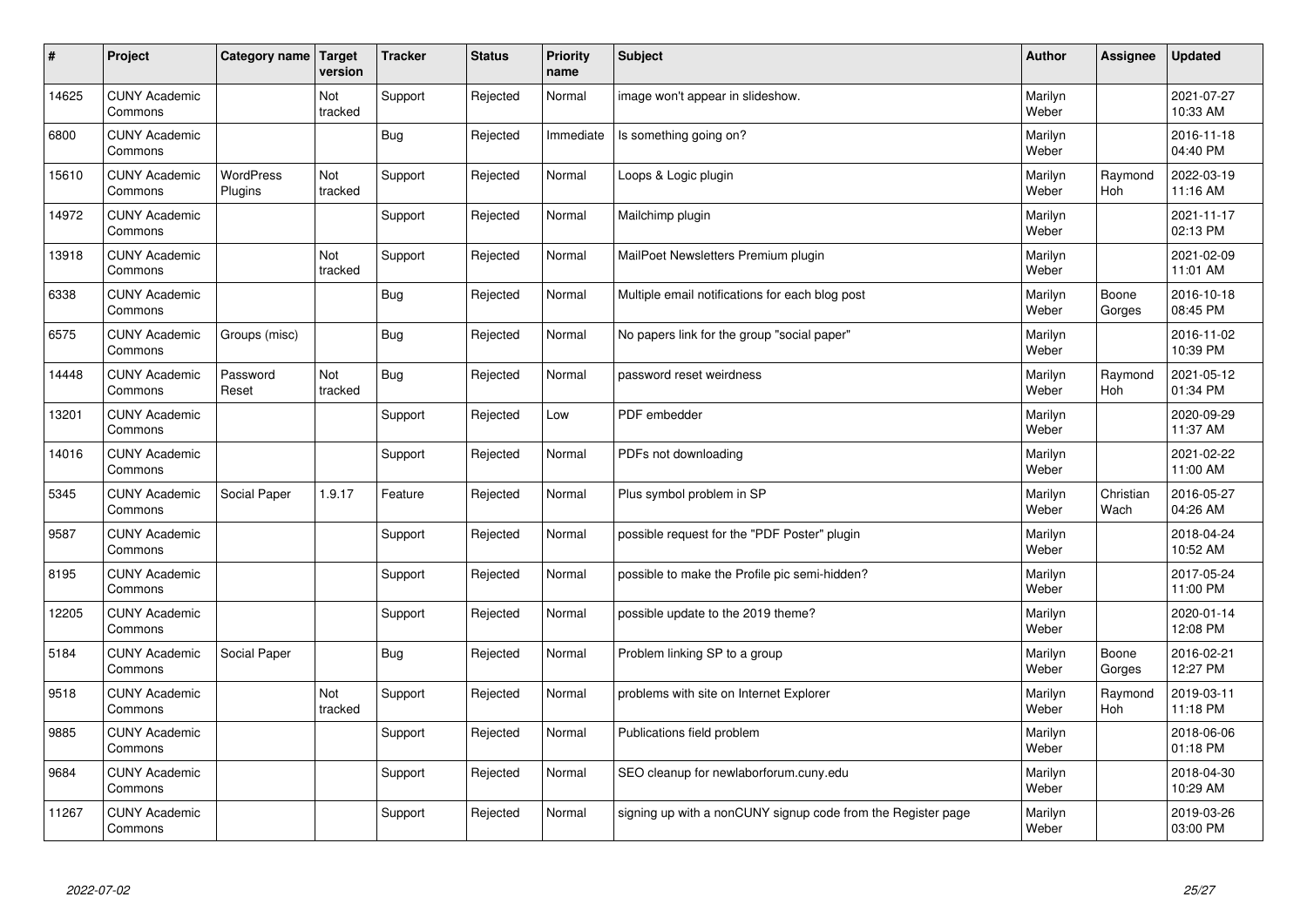| #     | Project                         | Category name   Target      | version        | <b>Tracker</b> | <b>Status</b> | <b>Priority</b><br>name | <b>Subject</b>                                                       | <b>Author</b>    | Assignee            | <b>Updated</b>         |
|-------|---------------------------------|-----------------------------|----------------|----------------|---------------|-------------------------|----------------------------------------------------------------------|------------------|---------------------|------------------------|
| 13160 | <b>CUNY Academic</b><br>Commons |                             |                | Support        | Rejected      | Normal                  | site not working on iphone                                           | Marilyn<br>Weber |                     | 2020-08-25<br>10:58 AM |
| 9033  | <b>CUNY Academic</b><br>Commons |                             |                | Support        | Rejected      | Normal                  | Site search terms                                                    | Marilyn<br>Weber |                     | 2017-12-22<br>01:10 PM |
| 9275  | <b>CUNY Academic</b><br>Commons |                             |                | Support        | Rejected      | Normal                  | soft chalk page?                                                     | Marilyn<br>Weber | Boone<br>Gorges     | 2018-04-09<br>10:37 AM |
| 12986 | <b>CUNY Academic</b><br>Commons |                             |                | Support        | Rejected      | Normal                  | Someone is trying to create accounts using random CUNY entity emails | Marilyn<br>Weber |                     | 2020-07-02<br>09:47 PM |
| 3136  | <b>CUNY Academic</b><br>Commons | <b>WordPress</b><br>Plugins |                | <b>Bug</b>     | Rejected      | Normal                  | The Easy Rotator                                                     | Marilyn<br>Weber | Boone<br>Gorges     | 2014-04-01<br>10:26 PM |
| 10838 | <b>CUNY Academic</b><br>Commons |                             | 1.15.3         | Support        | Rejected      | Normal                  | two plugin/theme requests from a digital fellow                      | Marilyn<br>Weber |                     | 2019-06-11<br>10:31 AM |
| 13217 | <b>CUNY Academic</b><br>Commons |                             |                | Support        | Rejected      | Normal                  | upload recordings of our past webinars?                              | Marilyn<br>Weber |                     | 2020-08-25<br>07:56 AM |
| 9996  | <b>CUNY Academic</b><br>Commons | Membership                  | Not<br>tracked | Support        | Rejected      | Normal                  | user email change request                                            | Marilyn<br>Weber |                     | 2018-07-16<br>10:49 AM |
| 5051  | <b>CUNY Academic</b><br>Commons | Social Paper                |                | Feature        | Rejected      | Low                     | Visual cues for comments (SP suggestion #2)                          | Marilyn<br>Weber | Samantha<br>Raddatz | 2016-02-10<br>10:01 AM |
| 13637 | <b>CUNY Academic</b><br>Commons |                             |                | Support        | Abandoned     | Normal                  | All-in-One Migration plugin request                                  | Marilyn<br>Weber |                     | 2020-12-08<br>10:46 AM |
| 14850 | <b>CUNY Academic</b><br>Commons |                             |                | Support        | Abandoned     | Normal                  | brooklyn waterfront site "connection not secure"                     | Marilyn<br>Weber |                     | 2022-04-27<br>04:56 PM |
| 7226  | <b>CUNY Academic</b><br>Commons | Registration                | Not<br>tracked | <b>Bug</b>     | Abandoned     | Normal                  | Community college student cannot register?                           | Marilyn<br>Weber |                     | 2017-11-15<br>01:55 PM |
| 9134  | <b>CUNY Academic</b><br>Commons | Membership                  | Not<br>tracked | Support        | Abandoned     | Normal                  | former user                                                          | Marilyn<br>Weber | <b>Matt Gold</b>    | 2019-09-18<br>10:26 AM |
| 13584 | <b>CUNY Academic</b><br>Commons |                             |                | Support        | Abandoned     | Normal                  | Graphy theme question                                                | Marilyn<br>Weber |                     | 2021-09-14<br>10:41 AM |
| 13596 | <b>CUNY Academic</b><br>Commons |                             |                | Support        | Abandoned     | Normal                  | invited as Author but show as Contributor                            | Marilyn<br>Weber |                     | 2021-09-14<br>10:41 AM |
| 13288 | <b>CUNY Academic</b><br>Commons |                             |                | Support        | Abandoned     | Normal                  | log in problems on iPhone 6                                          | Marilyn<br>Weber |                     | 2020-10-27<br>10:26 AM |
| 10571 | <b>CUNY Academic</b><br>Commons |                             | Not<br>tracked | Support        | Abandoned     | Normal                  | newsletter queue problem                                             | Marilyn<br>Weber |                     | 2018-12-10<br>03:58 PM |
| 14148 | <b>CUNY Academic</b><br>Commons |                             |                | Support        | Abandoned     | Normal                  | post notification problem                                            | Marilyn<br>Weber |                     | 2021-09-14<br>10:43 AM |
| 5713  | <b>CUNY Academic</b><br>Commons | <b>WordPress</b><br>(misc)  | Not<br>tracked | Bug            | Abandoned     | High                    | Site freezing                                                        | Marilyn<br>Weber | Boone<br>Gorges     | 2017-11-15<br>10:58 AM |